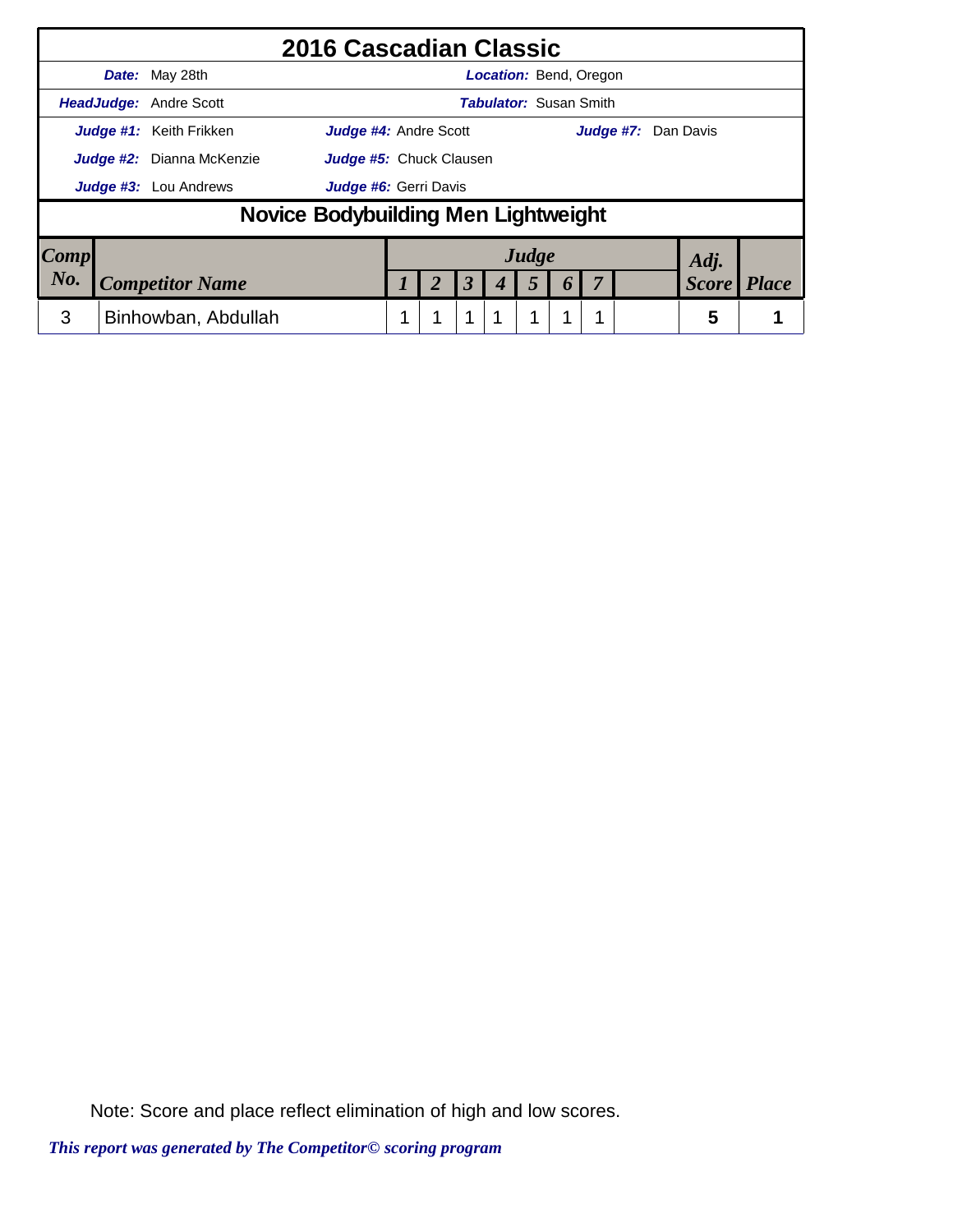|                     |                                  |                               | 2016 Cascadian Classic               |                |                         |                      |                               |       |                  |   |                     |              |              |
|---------------------|----------------------------------|-------------------------------|--------------------------------------|----------------|-------------------------|----------------------|-------------------------------|-------|------------------|---|---------------------|--------------|--------------|
|                     |                                  | Date: May 28th                |                                      |                |                         |                      | <b>Location: Bend, Oregon</b> |       |                  |   |                     |              |              |
|                     |                                  | <b>HeadJudge:</b> Andre Scott |                                      |                |                         |                      | <b>Tabulator: Susan Smith</b> |       |                  |   |                     |              |              |
|                     |                                  | Judge #1: Keith Frikken       | <b>Judge #4: Andre Scott</b>         |                |                         |                      |                               |       |                  |   | Judge #7: Dan Davis |              |              |
|                     | <b>Judge #2:</b> Dianna McKenzie |                               |                                      |                | Judge #5: Chuck Clausen |                      |                               |       |                  |   |                     |              |              |
|                     | <b>Judge #3:</b> Lou Andrews     |                               |                                      |                | Judge #6: Gerri Davis   |                      |                               |       |                  |   |                     |              |              |
|                     |                                  |                               | Novice Bodybuilding Men Middleweight |                |                         |                      |                               |       |                  |   |                     |              |              |
| $\boldsymbol{Comp}$ |                                  |                               |                                      |                |                         |                      |                               | Judge |                  |   |                     | Adj.         |              |
| No.                 |                                  | <b>Competitor Name</b>        |                                      |                | 2                       | $\boldsymbol{\beta}$ |                               | 5     | $\boldsymbol{0}$ |   |                     | <b>Score</b> | <b>Place</b> |
| 5                   |                                  | Heick, John                   |                                      |                | 1                       | 1                    |                               | 1     | 4                |   |                     | 5            |              |
| 4                   |                                  | Cox, Darren                   |                                      | $\overline{2}$ | 2                       | $\overline{2}$       | 2                             | 2     | 2                | 2 |                     | 10           | 2            |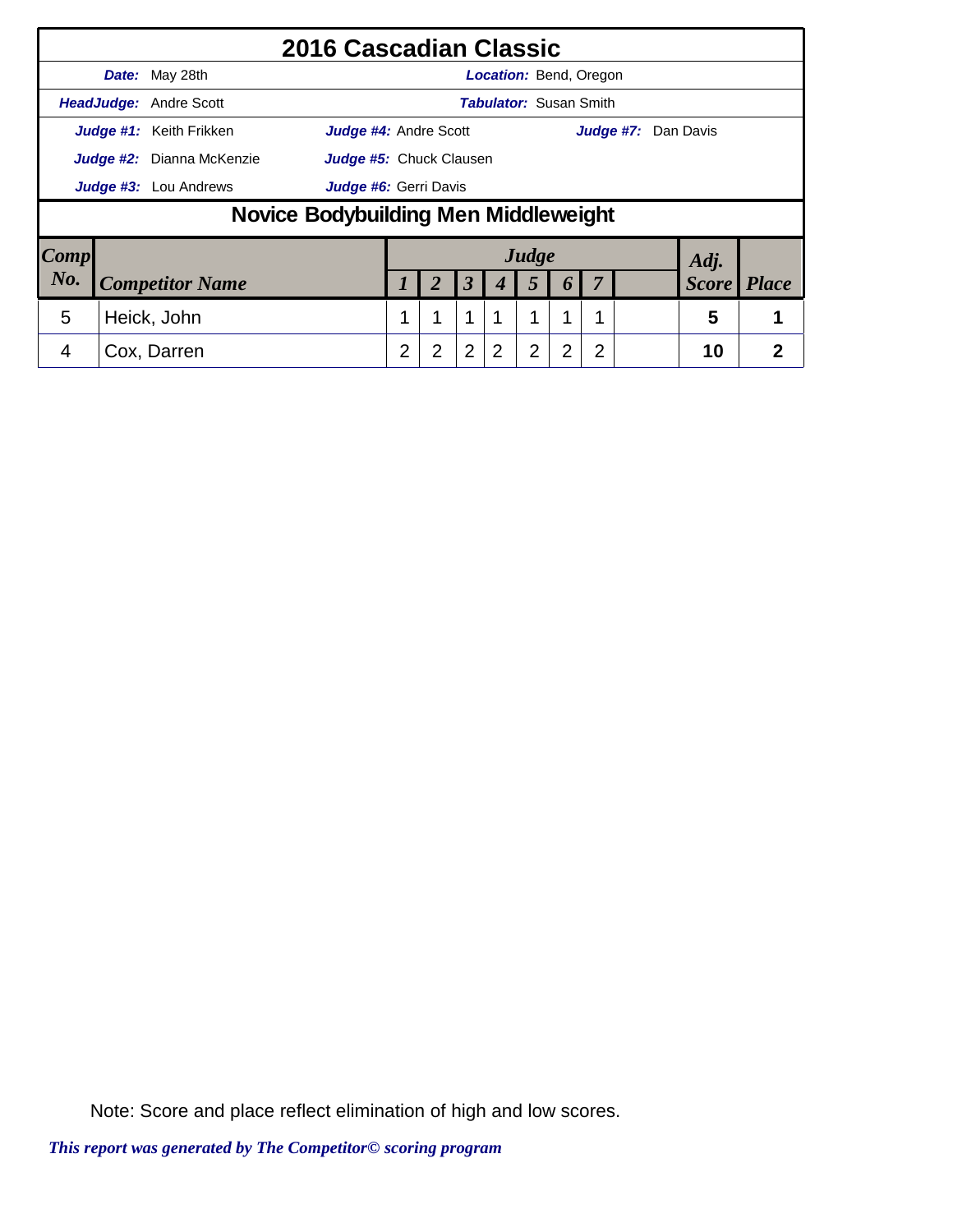|                        |                                  |                               | 2016 Cascadian Classic              |   |                                |                      |                               |                |                       |   |  |                     |              |
|------------------------|----------------------------------|-------------------------------|-------------------------------------|---|--------------------------------|----------------------|-------------------------------|----------------|-----------------------|---|--|---------------------|--------------|
|                        |                                  | Date: May 28th                |                                     |   |                                |                      | <b>Location: Bend, Oregon</b> |                |                       |   |  |                     |              |
|                        |                                  | <b>HeadJudge:</b> Andre Scott |                                     |   |                                |                      | <b>Tabulator: Susan Smith</b> |                |                       |   |  |                     |              |
|                        |                                  | Judge #1: Keith Frikken       | Judge #4: Andre Scott               |   |                                |                      |                               |                |                       |   |  | Judge #7: Dan Davis |              |
|                        | <b>Judge #2:</b> Dianna McKenzie |                               |                                     |   | <b>Judge #5:</b> Chuck Clausen |                      |                               |                |                       |   |  |                     |              |
|                        | Judge #3: Lou Andrews            |                               |                                     |   | Judge #6: Gerri Davis          |                      |                               |                |                       |   |  |                     |              |
|                        |                                  |                               | Novice Bodybuilding Men Heavyweight |   |                                |                      |                               |                |                       |   |  |                     |              |
| $\lfloor Comp \rfloor$ |                                  |                               |                                     |   |                                |                      |                               | Judge          |                       |   |  | Adj.                |              |
| No.                    |                                  | <b>Competitor Name</b>        |                                     |   |                                | $\boldsymbol{\beta}$ |                               | 5              | $\boldsymbol{\theta}$ |   |  | <b>Score</b>        | <b>Place</b> |
| 6                      |                                  | Looman, Ron                   |                                     | 1 |                                | 1                    |                               | 1              | 1                     |   |  | 5                   |              |
|                        |                                  | Owens, Beau                   |                                     | 2 | $\overline{2}$                 | $\overline{2}$       | $\overline{2}$                | $\overline{2}$ | $\overline{2}$        | 2 |  | 10                  | 2            |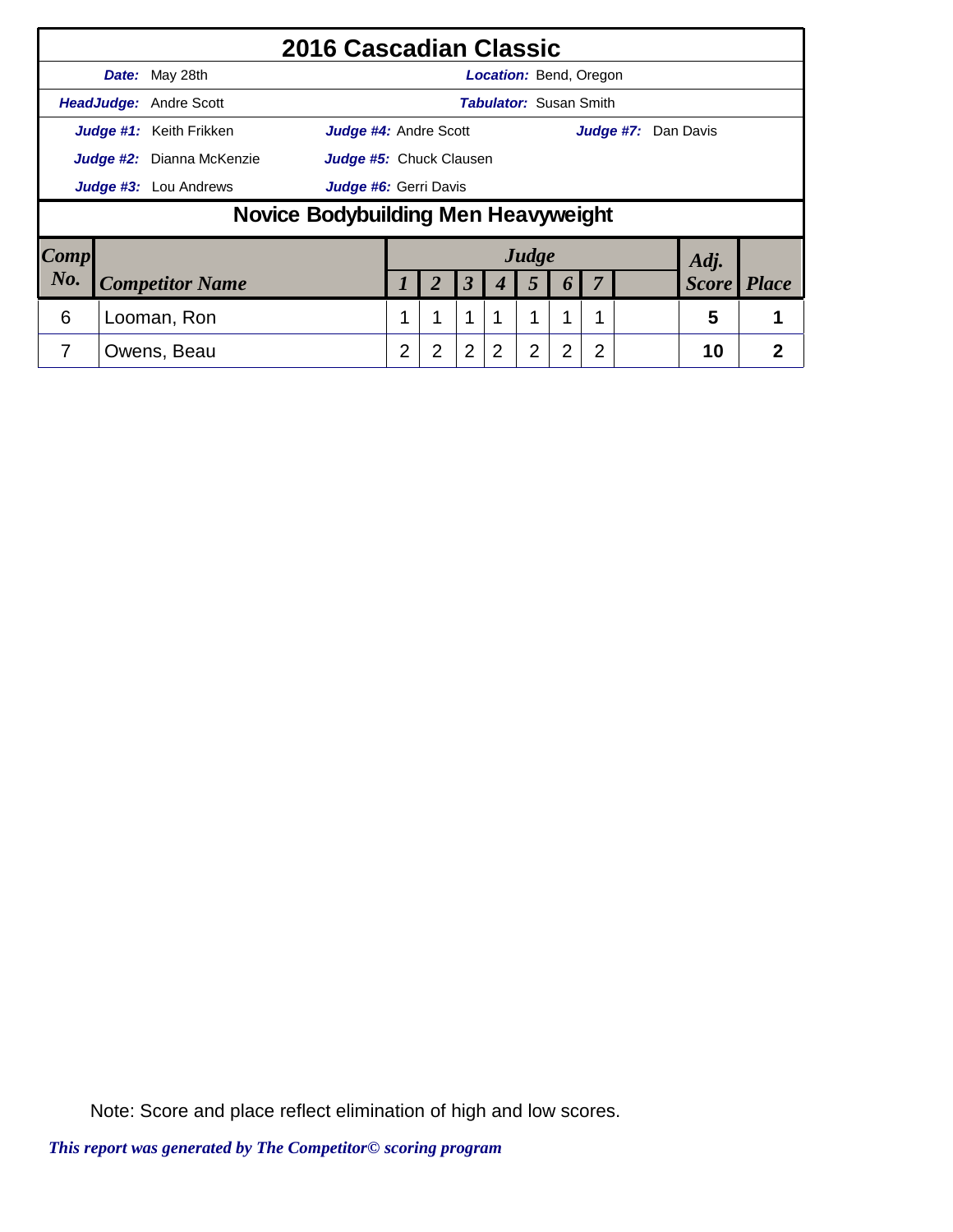|                        |                           |                               | 2016 Cascadian Classic           |                |                         |                      |                               |       |                       |   |                     |              |                |
|------------------------|---------------------------|-------------------------------|----------------------------------|----------------|-------------------------|----------------------|-------------------------------|-------|-----------------------|---|---------------------|--------------|----------------|
|                        |                           | <b>Date:</b> May 28th         |                                  |                |                         |                      | <b>Location: Bend, Oregon</b> |       |                       |   |                     |              |                |
|                        |                           | <b>HeadJudge: Andre Scott</b> |                                  |                |                         |                      | <b>Tabulator: Susan Smith</b> |       |                       |   |                     |              |                |
|                        |                           | Judge #1: Keith Frikken       | <b>Judge #4: Andre Scott</b>     |                |                         |                      |                               |       |                       |   | Judge #7: Dan Davis |              |                |
|                        | Judge #2: Dianna McKenzie |                               |                                  |                | Judge #5: Chuck Clausen |                      |                               |       |                       |   |                     |              |                |
|                        | Judge #3: Lou Andrews     |                               |                                  |                | Judge #6: Gerri Davis   |                      |                               |       |                       |   |                     |              |                |
|                        |                           |                               | <b>Womens Bodybuilding Women</b> |                |                         |                      |                               |       |                       |   |                     |              |                |
| $\lfloor Comp \rfloor$ |                           |                               |                                  |                |                         |                      |                               | Judge |                       |   |                     | Adj.         |                |
| No.                    |                           | <b>Competitor Name</b>        |                                  |                |                         | $\boldsymbol{\beta}$ | 4                             | 5     | $\boldsymbol{\theta}$ |   |                     | <b>Score</b> | <b>Place</b>   |
| 8                      |                           | Hill, Jennika                 |                                  | 1              | 1                       | $\mathbf 1$          |                               | 1     | 1                     |   |                     | 5            |                |
| 9                      |                           | Waldron, Dena                 |                                  | $\overline{2}$ | $\overline{2}$          | $\overline{2}$       | 2                             | 2     | $\overline{2}$        | 2 |                     | 10           | $\overline{2}$ |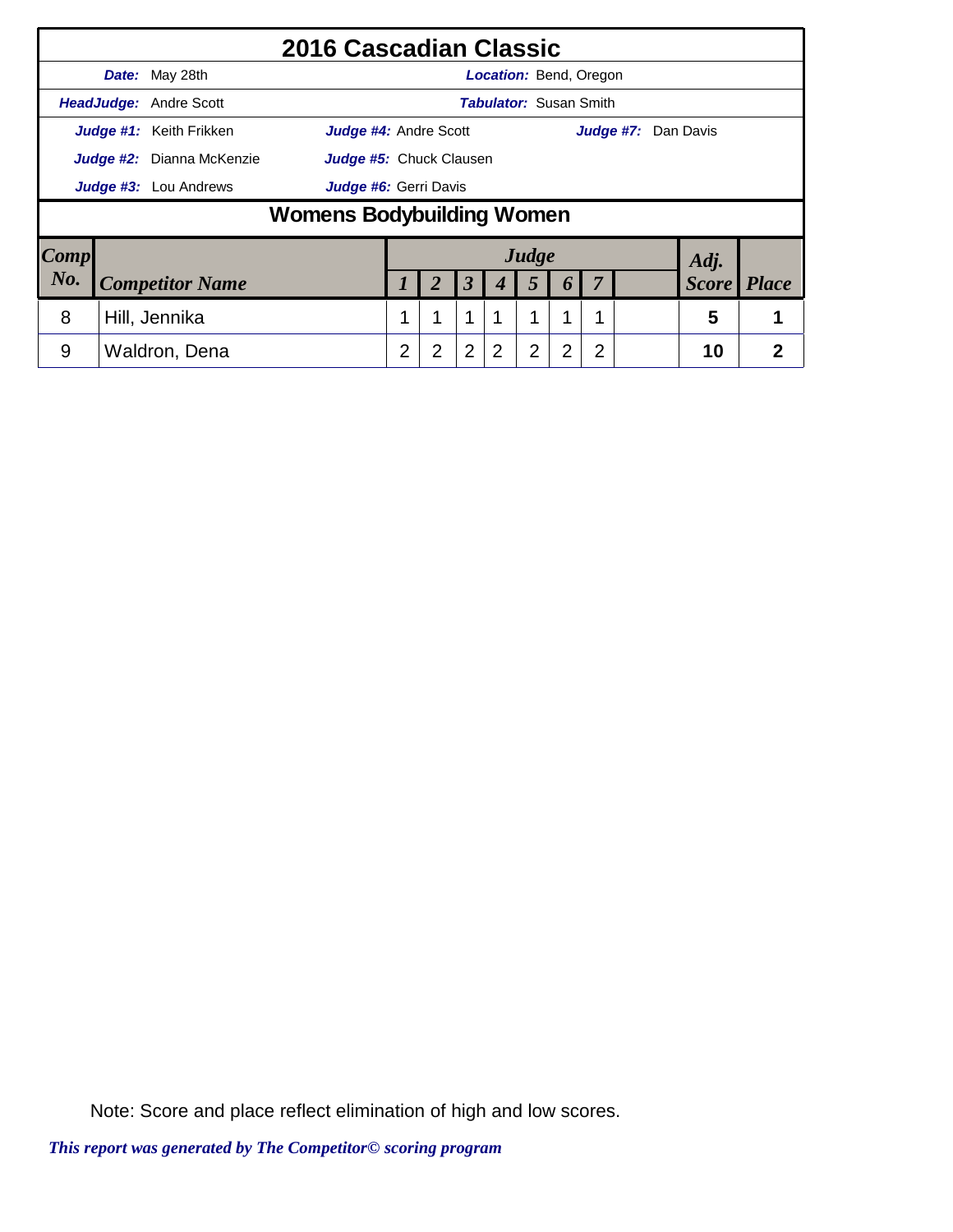|      |                               | 2016 Cascadian Classic           |                |                |                      |                               |                |                |   |                                |              |
|------|-------------------------------|----------------------------------|----------------|----------------|----------------------|-------------------------------|----------------|----------------|---|--------------------------------|--------------|
|      | Date: May 28th                |                                  |                |                |                      | <b>Location: Bend, Oregon</b> |                |                |   |                                |              |
|      | <b>HeadJudge: Andre Scott</b> |                                  |                |                |                      | <b>Tabulator: Susan Smith</b> |                |                |   |                                |              |
|      | Judge #1: Keith Frikken       | <b>Judge #4: Andre Scott</b>     |                |                |                      |                               |                |                |   | <b>Judge #7:</b> Carla Summers |              |
|      | Judge #2: Dianna McKenzie     | Judge #5: Chuck Clausen          |                |                |                      |                               |                |                |   |                                |              |
|      | <b>Judge #3:</b> Lou Andrews  | <b>Judge #6:</b> Dan Summers     |                |                |                      |                               |                |                |   |                                |              |
|      |                               | Masters Bodybuilding Men Over 40 |                |                |                      |                               |                |                |   |                                |              |
| Comp |                               |                                  |                |                |                      |                               | Judge          |                |   | Adj.                           |              |
| No.  | <b>Competitor Name</b>        |                                  |                | 2              | $\boldsymbol{\beta}$ | 4                             | 5              | 6              |   | <b>Score</b>                   | <i>Place</i> |
| 12   | Potter, Brad                  |                                  |                | 1              | 1                    |                               |                |                |   | 5                              |              |
| 11   | Looman, Ron                   |                                  | $\overline{2}$ | $\overline{2}$ | 2                    | 2                             | $\overline{2}$ | $\overline{2}$ | 2 | 10                             | 2            |
| 10   | Cox, Darren                   |                                  | 3              | 3              | 3                    | 3                             | 3              | 3              | 3 | 15                             | 3            |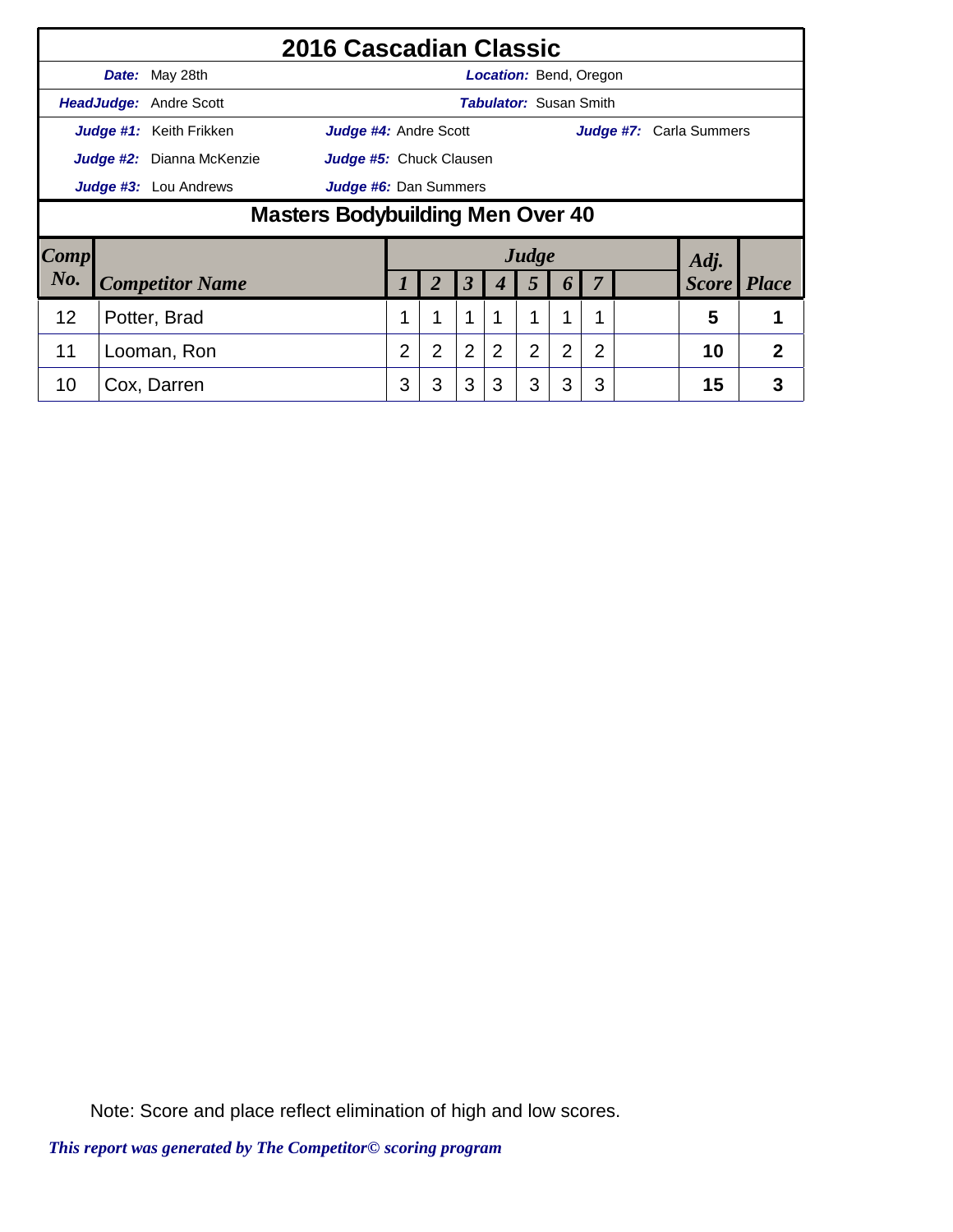|        |                           | 2016 Cascadian Classic           |                |                |                |                |                               |                |   |                                |              |
|--------|---------------------------|----------------------------------|----------------|----------------|----------------|----------------|-------------------------------|----------------|---|--------------------------------|--------------|
|        | <b>Date:</b> May 28th     |                                  |                |                |                |                | <b>Location:</b> Bend, Oregon |                |   |                                |              |
|        | HeadJudge: Andre Scott    |                                  |                |                |                |                | <b>Tabulator: Susan Smith</b> |                |   |                                |              |
|        | Judge #1: Keith Frikken   | <b>Judge #4: Andre Scott</b>     |                |                |                |                |                               |                |   | <b>Judge #7:</b> Carla Summers |              |
|        | Judge #2: Dianna McKenzie | Judge #5: Chuck Clausen          |                |                |                |                |                               |                |   |                                |              |
|        | Judge #3: Lou Andrews     | Judge #6: Dan Summers            |                |                |                |                |                               |                |   |                                |              |
|        |                           | Masters Bodybuilding Men Over 50 |                |                |                |                |                               |                |   |                                |              |
| Comp   |                           |                                  |                |                |                |                | Judge                         |                |   | Adj.                           |              |
| $N0$ . | <b>Competitor Name</b>    |                                  |                |                | 3              | 4              | 5                             | $\bm{o}$       |   | <b>Score</b>                   | <i>Place</i> |
| 15     | Schaffer, Scott           |                                  | 1              | 1              | $\overline{2}$ | 1              | $\overline{2}$                | $\overline{2}$ | 1 | 7                              | 1            |
|        |                           |                                  |                |                |                |                |                               |                |   |                                |              |
| 13     | Cablayan, Vinnie          |                                  | $\overline{2}$ | $\overline{2}$ | 1              | $\overline{2}$ |                               | 1              | 2 | 8                              | 2            |
| 14     | Evison, Daniel            |                                  | 3              | 3              | 3              | 3              | 3                             | 3              | 3 | 15                             | 3            |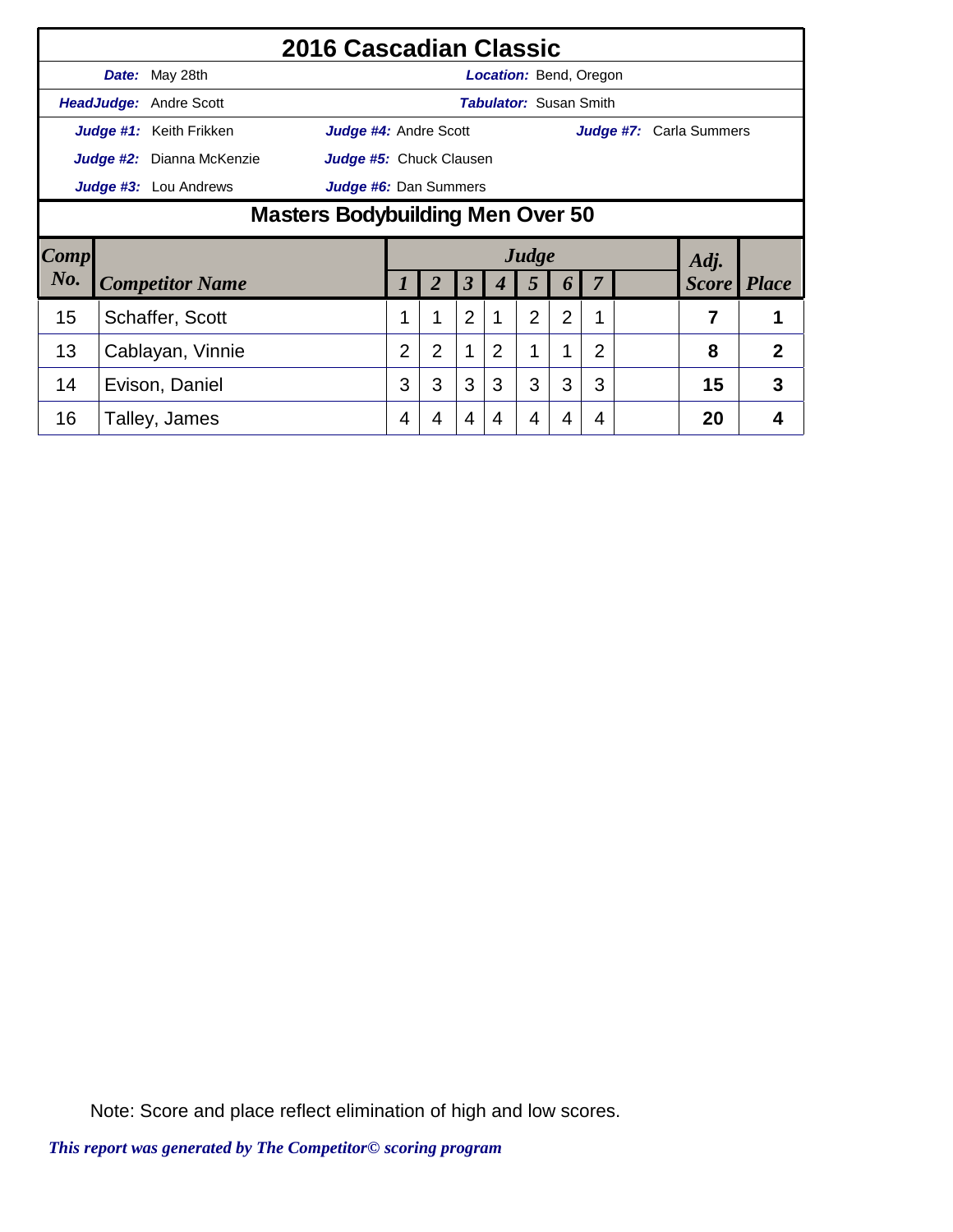|                        |                           |                               | 2016 Cascadian Classic               |   |                              |                      |                               |       |                  |   |                                |                |
|------------------------|---------------------------|-------------------------------|--------------------------------------|---|------------------------------|----------------------|-------------------------------|-------|------------------|---|--------------------------------|----------------|
|                        |                           | Date: May 28th                |                                      |   |                              |                      | <b>Location:</b> Bend, Oregon |       |                  |   |                                |                |
|                        |                           | <b>HeadJudge:</b> Andre Scott |                                      |   |                              |                      | <b>Tabulator: Susan Smith</b> |       |                  |   |                                |                |
|                        |                           | Judge #1: Keith Frikken       | Judge #4: Andre Scott                |   |                              |                      |                               |       |                  |   | <b>Judge #7:</b> Carla Summers |                |
|                        | Judge #2: Dianna McKenzie |                               |                                      |   | Judge #5: Chuck Clausen      |                      |                               |       |                  |   |                                |                |
|                        | Judge #3: Lou Andrews     |                               |                                      |   | <b>Judge #6:</b> Dan Summers |                      |                               |       |                  |   |                                |                |
|                        |                           |                               | <b>Bodybuilding Men Bantamweight</b> |   |                              |                      |                               |       |                  |   |                                |                |
| $\lfloor Comp \rfloor$ |                           |                               |                                      |   |                              |                      |                               | Judge |                  |   | Adj.                           |                |
| No.                    |                           | <b>Competitor Name</b>        |                                      |   | 2                            | $\boldsymbol{\beta}$ | 4                             | 5     | $\boldsymbol{p}$ | 7 | <b>Score</b>                   | <i>Place</i>   |
| 17                     |                           | Hernandez, Felix              |                                      |   | 1                            | 1                    |                               |       |                  |   | 5                              |                |
| 18                     | Jull, Kyle                |                               |                                      | 2 | 2                            | 2                    |                               | 2     | 2                | 2 | 10                             | $\overline{2}$ |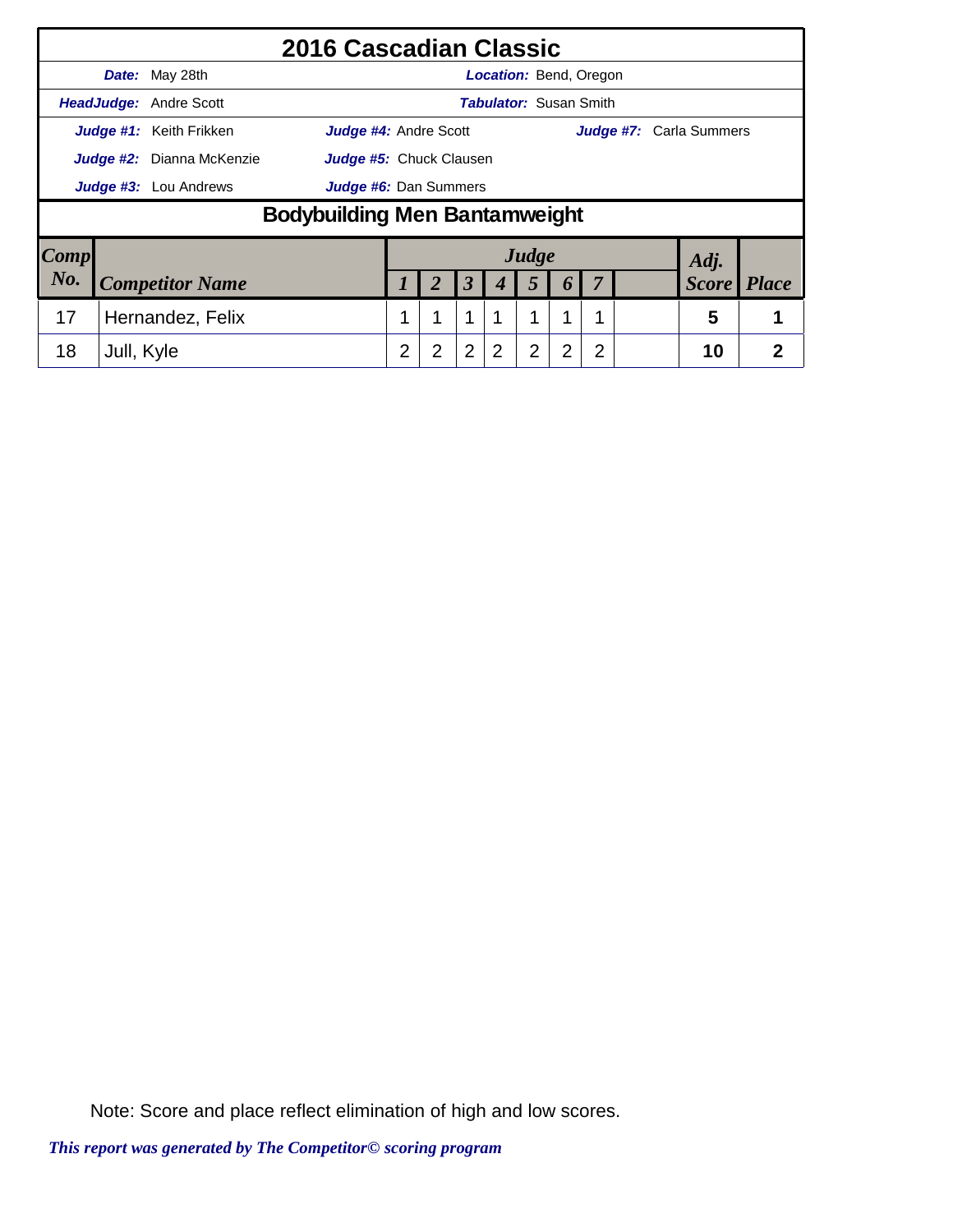|                     |                           |                               | 2016 Cascadian Classic       |   |                         |                |                               |                |                  |                |                     |                    |   |
|---------------------|---------------------------|-------------------------------|------------------------------|---|-------------------------|----------------|-------------------------------|----------------|------------------|----------------|---------------------|--------------------|---|
|                     |                           | Date: May 28th                |                              |   |                         |                | <b>Location: Bend, Oregon</b> |                |                  |                |                     |                    |   |
|                     |                           | <b>HeadJudge:</b> Andre Scott |                              |   |                         |                | <b>Tabulator:</b> Susan Smith |                |                  |                |                     |                    |   |
|                     |                           | Judge #1: Keith Frikken       | <b>Judge #4: Dan Summers</b> |   |                         |                |                               |                |                  |                | Judge #7: Dan Davis |                    |   |
|                     | Judge #2: Dianna McKenzie |                               |                              |   | Judge #5: Carla SUMMERS |                |                               |                |                  |                |                     |                    |   |
|                     | Judge #3: Lou Andrews     |                               |                              |   | Judge #6: Gerri Davis   |                |                               |                |                  |                |                     |                    |   |
|                     |                           |                               | Bodybuilding Men Lightweight |   |                         |                |                               |                |                  |                |                     |                    |   |
| $\boldsymbol{Comp}$ |                           |                               |                              |   |                         |                |                               | Judge          |                  |                |                     | Adj.               |   |
| No.                 |                           | <b>Competitor Name</b>        |                              |   |                         | 3              |                               | 5              | $\boldsymbol{b}$ |                |                     | <b>Score</b> Place |   |
| 20                  |                           | Issangya, Nelson              |                              |   |                         | 1              |                               | 1              |                  | $\overline{2}$ |                     | 5                  |   |
| 19                  |                           | Hammond, Nickolas             |                              | 2 | $\overline{2}$          | $\overline{2}$ | 2                             | $\overline{2}$ | 2                |                |                     | 10                 | 2 |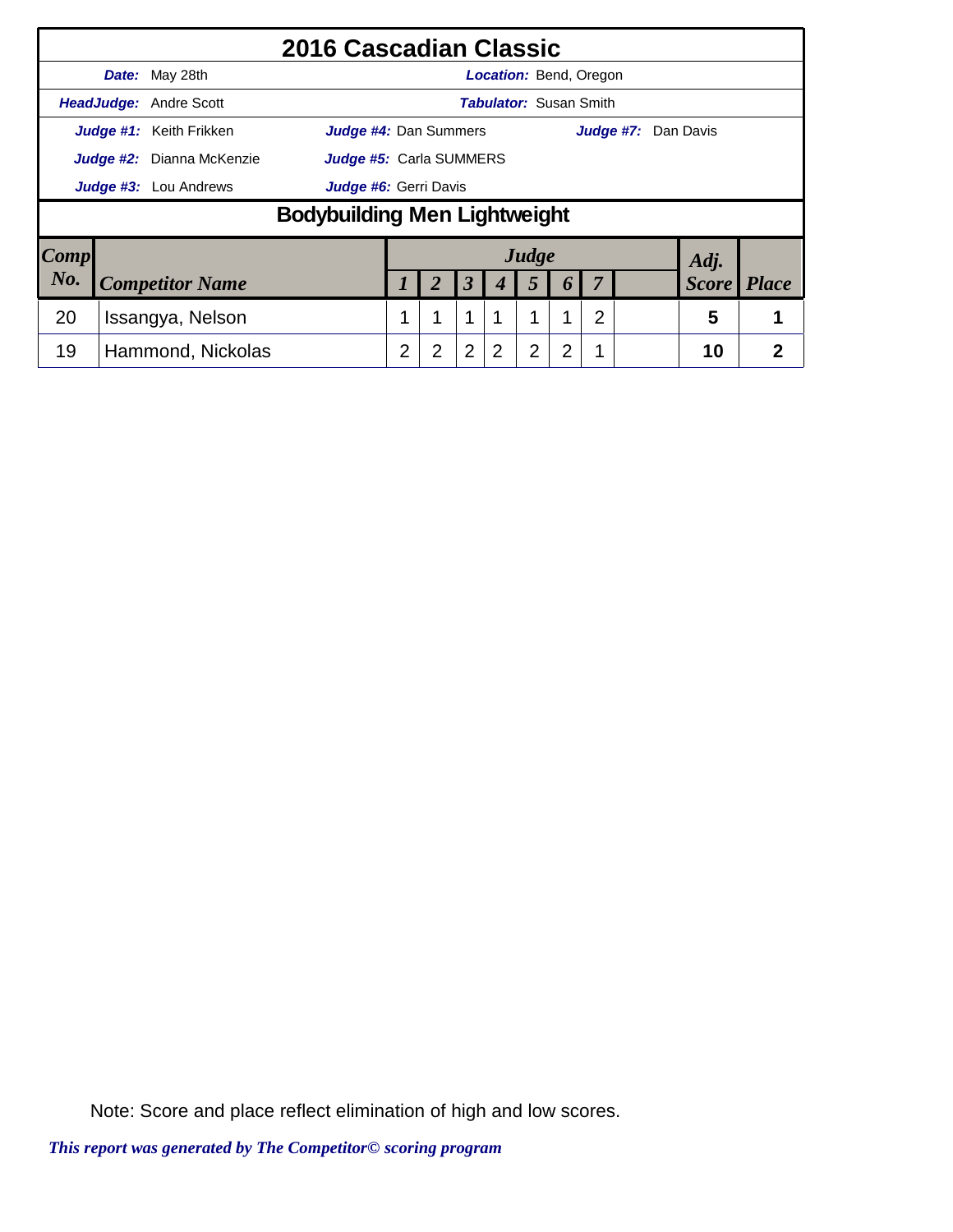|                        |                              |                               | 2016 Cascadian Classic               |   |                                |                      |                               |       |                  |                |                     |              |                |
|------------------------|------------------------------|-------------------------------|--------------------------------------|---|--------------------------------|----------------------|-------------------------------|-------|------------------|----------------|---------------------|--------------|----------------|
|                        |                              | Date: May 28th                |                                      |   |                                |                      | <b>Location: Bend, Oregon</b> |       |                  |                |                     |              |                |
|                        |                              | <b>HeadJudge:</b> Andre Scott |                                      |   |                                |                      | <b>Tabulator: Susan Smith</b> |       |                  |                |                     |              |                |
|                        |                              | Judge #1: Keith Frikken       | <b>Judge #4: Dan Summers</b>         |   |                                |                      |                               |       |                  |                | Judge #7: Dan Davis |              |                |
|                        | Judge #2: Dianna McKenzie    |                               |                                      |   | <b>Judge #5:</b> Carla SUMMERS |                      |                               |       |                  |                |                     |              |                |
|                        | <b>Judge #3:</b> Lou Andrews |                               |                                      |   | Judge #6: Gerri Davis          |                      |                               |       |                  |                |                     |              |                |
|                        |                              |                               | <b>Bodybuilding Men Middleweight</b> |   |                                |                      |                               |       |                  |                |                     |              |                |
| $\lfloor Comp \rfloor$ |                              |                               |                                      |   |                                |                      |                               | Judge |                  |                |                     | Adj.         |                |
| No.                    |                              | <b>Competitor Name</b>        |                                      |   | 2                              | $\boldsymbol{\beta}$ |                               | 5     | $\boldsymbol{0}$ |                |                     | <b>Score</b> | <b>Place</b>   |
| 22                     |                              | Simpson, Dan                  |                                      | 2 | 1                              | $\mathbf 1$          | $\overline{2}$                | 1     | 1                |                |                     | 6            |                |
| 21                     |                              | Burchard, Brad                |                                      |   | $\overline{2}$                 | $\overline{2}$       |                               | 2     | 2                | $\overline{2}$ |                     | 9            | $\overline{2}$ |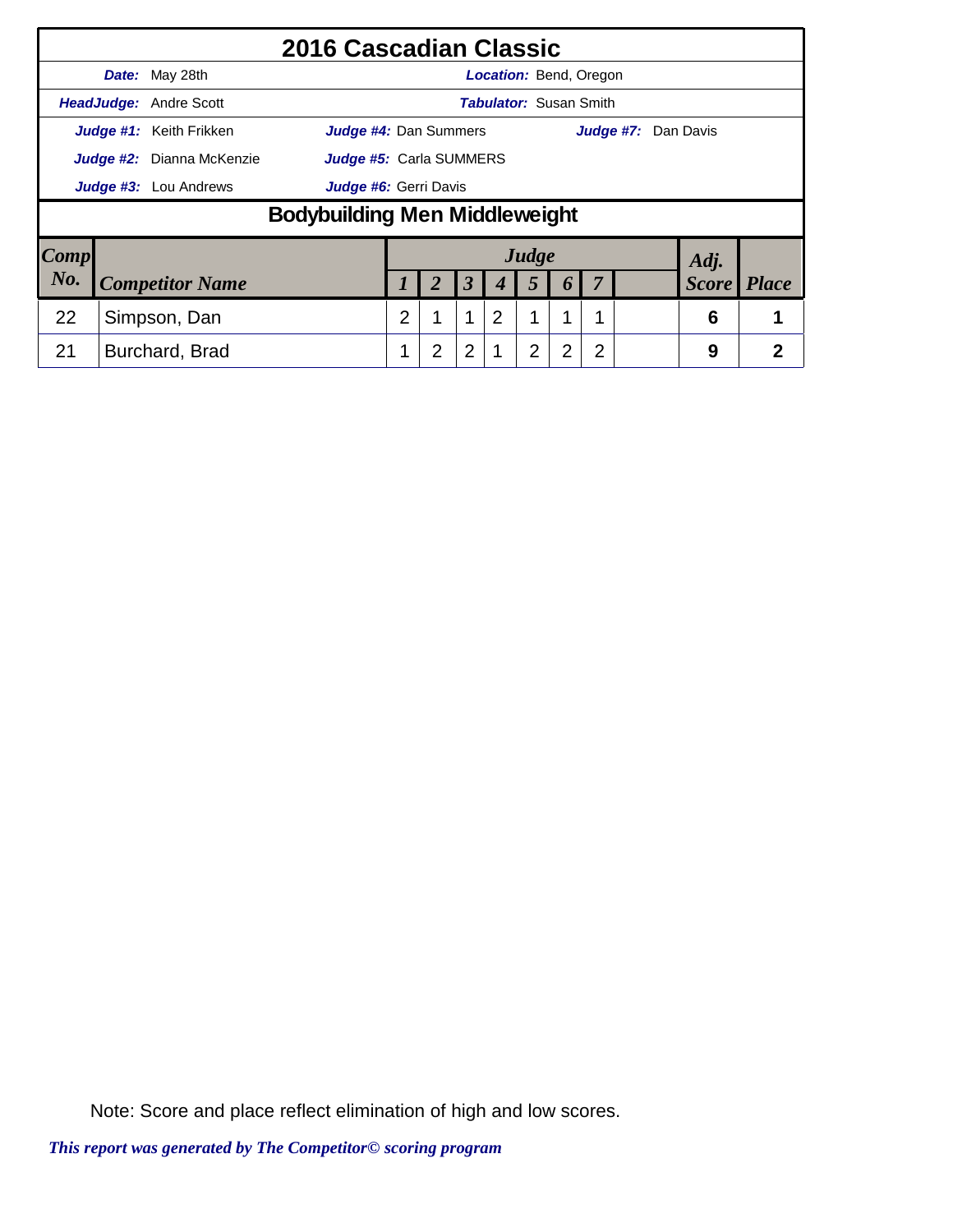|             |                                    | 2016 Cascadian Classic    |                         |                |                |                |                               |                |                |                |                     |              |                |
|-------------|------------------------------------|---------------------------|-------------------------|----------------|----------------|----------------|-------------------------------|----------------|----------------|----------------|---------------------|--------------|----------------|
|             |                                    | Date: May 28th            |                         |                |                |                | <b>Location: Bend, Oregon</b> |                |                |                |                     |              |                |
|             |                                    | HeadJudge: Andre Scott    |                         |                |                |                | <b>Tabulator: Susan Smith</b> |                |                |                |                     |              |                |
|             |                                    | Judge #1: Keith Frikken   | Judge #4: Dan Summers   |                |                |                |                               |                |                |                | Judge #7: Dan Davis |              |                |
|             |                                    | Judge #2: Dianna McKenzie | Judge #5: Carla SUMMERS |                |                |                |                               |                |                |                |                     |              |                |
|             |                                    | Judge #3: Lou Andrews     | Judge #6: Gerri Davis   |                |                |                |                               |                |                |                |                     |              |                |
|             | Bodybuilding Men Light Heavyweight |                           |                         |                |                |                |                               |                |                |                |                     |              |                |
| <b>Comp</b> |                                    |                           |                         |                |                |                |                               | Judge          |                |                |                     | Adj.         |                |
| $N0$ .      |                                    | <b>Competitor Name</b>    |                         |                |                | 3              |                               | 5              | 6              |                |                     | <b>Score</b> | <i>Place</i>   |
| 24          |                                    | Cornes, Mike              |                         | $\overline{2}$ | $\overline{2}$ | 1              |                               |                | $\overline{2}$ | 1              |                     | 7            |                |
| 27          |                                    | Taylor, Cody              |                         |                | 1              | $\overline{2}$ | $\overline{2}$                | 3              | 3              | 4              |                     | 11           | $\overline{2}$ |
| 26          |                                    | Knerr, Jesse              |                         | 3              | 3              | 3              | 3                             | $\overline{2}$ | 1              | 3              |                     | 14           | 3              |
| 23          |                                    | Conner, Wes               |                         | 4              | 4              | $\overline{4}$ | 4                             | $\overline{4}$ | 4              | $\overline{2}$ |                     | 20           | 4              |
| 25          |                                    | Crisp, Levi               |                         | 5              | 5              | 5              | 5                             | 5              | 5              | 5              |                     | 25           | 5              |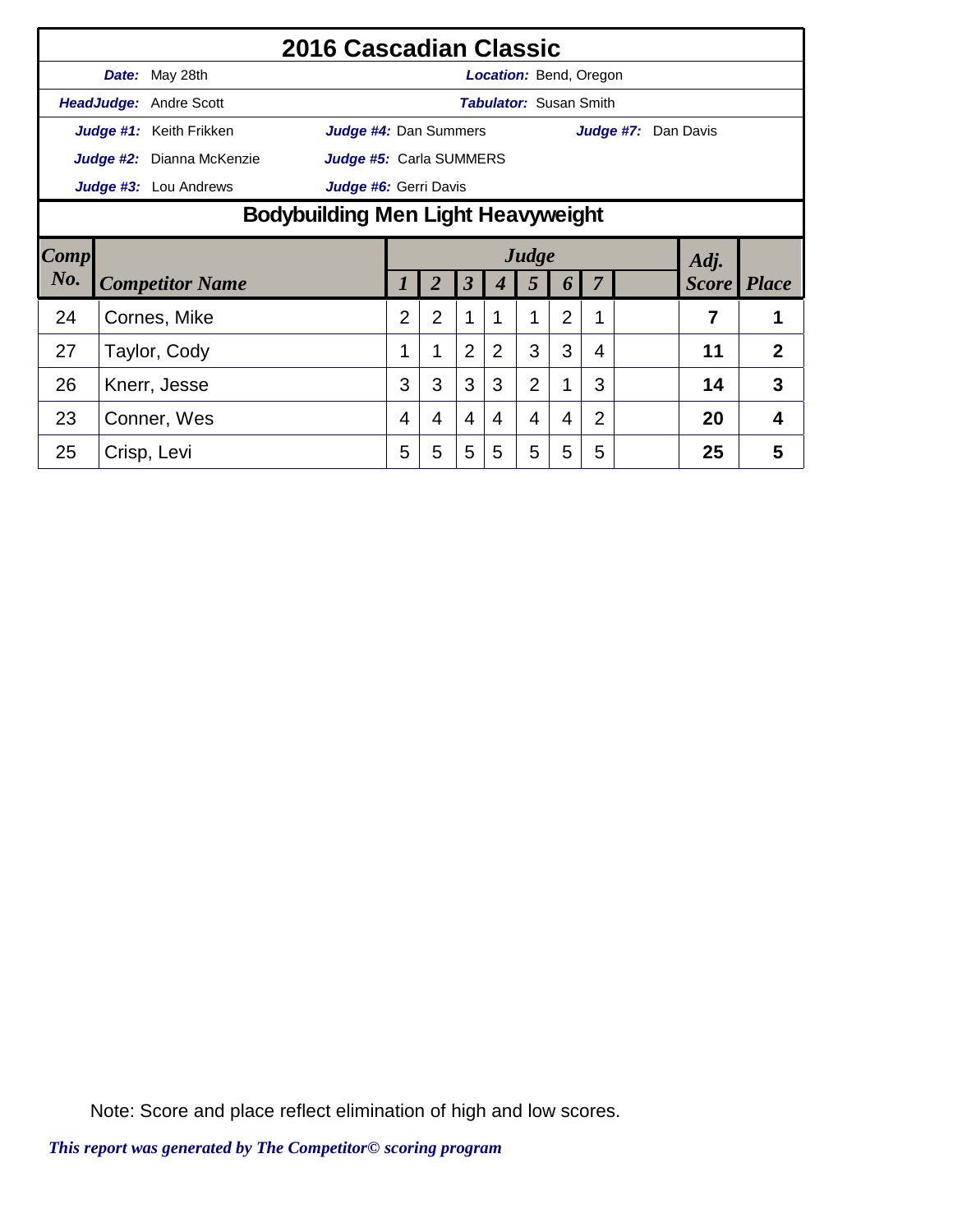|             |                                     |                               | 2016 Cascadian Classic    |                |                |                |                               |                |                |                |                     |              |                |
|-------------|-------------------------------------|-------------------------------|---------------------------|----------------|----------------|----------------|-------------------------------|----------------|----------------|----------------|---------------------|--------------|----------------|
|             |                                     | <b>Date:</b> May 28th         |                           |                |                |                | <b>Location: Bend, Oregon</b> |                |                |                |                     |              |                |
|             |                                     | <b>HeadJudge: Andre Scott</b> |                           |                |                |                | <b>Tabulator: Susan Smith</b> |                |                |                |                     |              |                |
|             |                                     | Judge #1: Keith Frikken       | Judge #4: Dianna Mckenzie |                |                |                |                               |                |                |                | Judge #7: Dan Davis |              |                |
|             |                                     | Judge #2: Dan Summers         | Judge #5: Chuck Clausen   |                |                |                |                               |                |                |                |                     |              |                |
|             |                                     | Judge #3: Carla Summers       | Judge #6: Gerri Davis     |                |                |                |                               |                |                |                |                     |              |                |
|             | <b>Bodybuilding Men Heavyweight</b> |                               |                           |                |                |                |                               |                |                |                |                     |              |                |
| <b>Comp</b> |                                     |                               |                           |                |                |                |                               | Judge          |                |                |                     | Adj.         |                |
| No.         |                                     | <b>Competitor Name</b>        |                           |                |                | 3              |                               | 5              | 6              |                |                     | <b>Score</b> | <i>Place</i>   |
| 31          |                                     | Potter, Brad                  |                           |                | $\overline{2}$ | 1              |                               | $\overline{2}$ | 1              | 1              |                     | 6            | 1              |
|             |                                     |                               |                           |                |                |                |                               |                |                |                |                     |              |                |
| 29          |                                     | Miller, Justin                |                           | $\overline{2}$ | 1              | $\overline{2}$ | 2                             | 1              | $\overline{2}$ | $\overline{2}$ |                     | 9            | $\overline{2}$ |
| 28          |                                     | Looman, Ron                   |                           | 3              | 3              | $\overline{4}$ | 4                             | 3              | 3              | 3              |                     | 16           | 3              |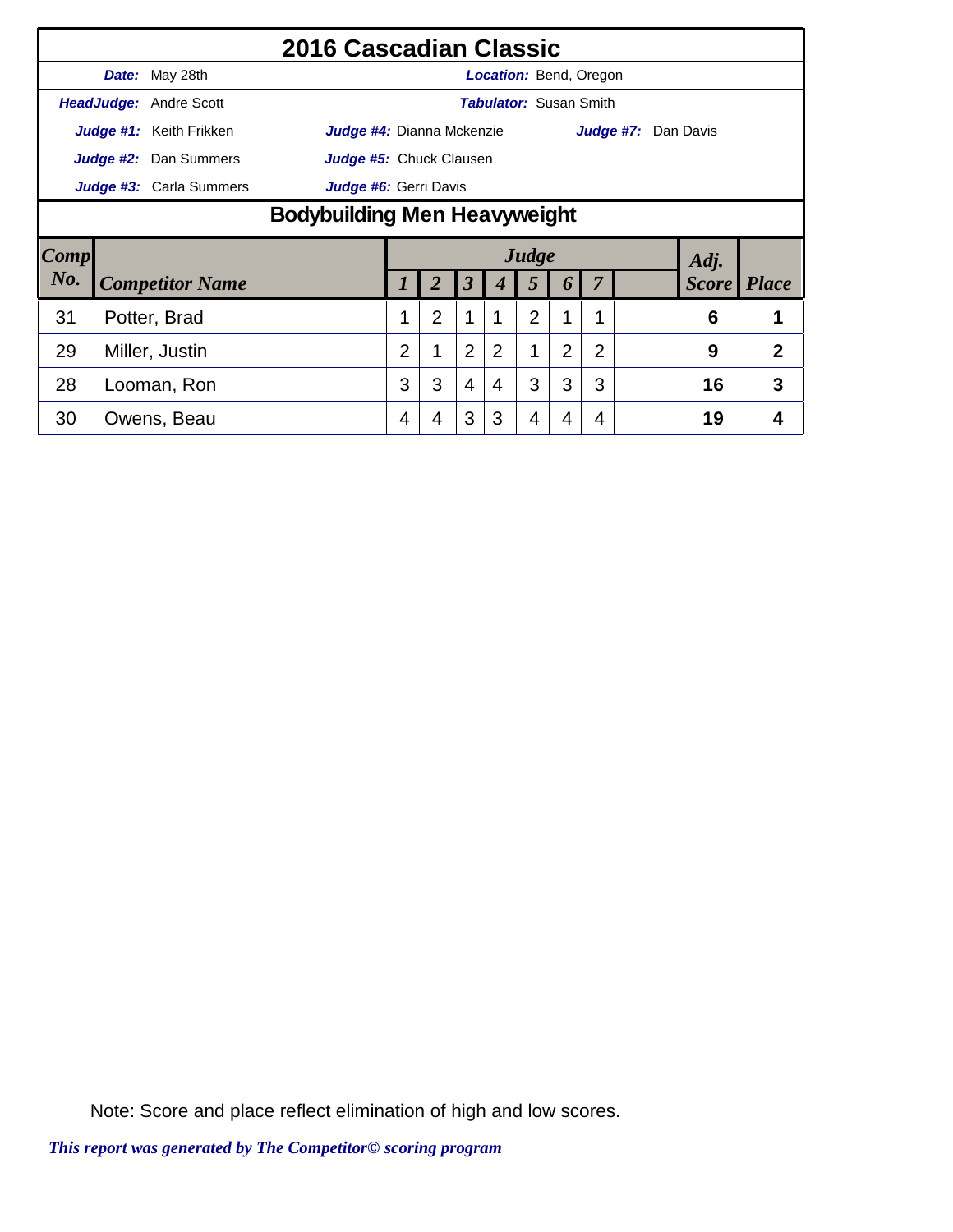|                     | 2016 Cascadian Classic                                      |  |                      |   |                               |          |  |                     |              |
|---------------------|-------------------------------------------------------------|--|----------------------|---|-------------------------------|----------|--|---------------------|--------------|
|                     | <b>Date:</b> May 28th                                       |  |                      |   | Location: Bend, Oregon        |          |  |                     |              |
|                     | <b>HeadJudge: Andre Scott</b>                               |  |                      |   | <b>Tabulator: Susan Smith</b> |          |  |                     |              |
|                     | Judge #1: Keith Frikken<br><b>Judge #4:</b> Dianna Mckenzie |  |                      |   |                               |          |  | Judge #7: Dan Davis |              |
|                     | Judge #2: Dan Summers<br>Judge #5: Chuck Clausen            |  |                      |   |                               |          |  |                     |              |
|                     | <b>Judge #3:</b> Carla Summers<br>Judge #6: Gerri Davis     |  |                      |   |                               |          |  |                     |              |
|                     | Bodybuilding Men Super Heavyweight                          |  |                      |   |                               |          |  |                     |              |
| $\boldsymbol{Comp}$ |                                                             |  |                      |   | Judge                         |          |  | Adj.                |              |
| $N_{0}$ .           | <b>Competitor Name</b>                                      |  | $\boldsymbol{\beta}$ | 4 | 5                             | $\bm{o}$ |  | <b>Score</b>        | <b>Place</b> |
| 32                  | Pollock, Maurice                                            |  | 1                    |   | 1                             |          |  | 5                   |              |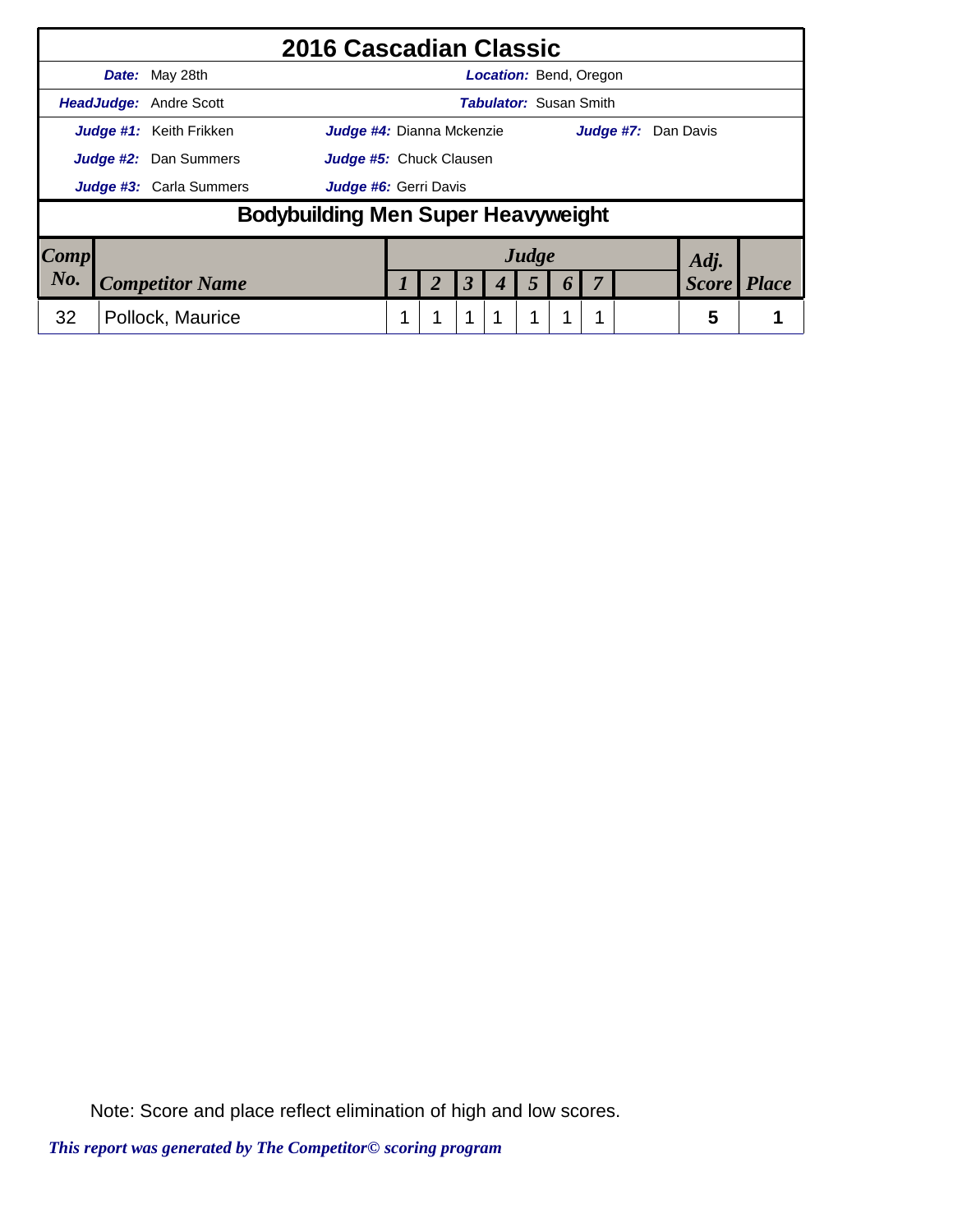|        |                                                  |                               | 2016 Cascadian Classic           |                |   |                      |                               |                |                       |   |   |                     |                |
|--------|--------------------------------------------------|-------------------------------|----------------------------------|----------------|---|----------------------|-------------------------------|----------------|-----------------------|---|---|---------------------|----------------|
|        |                                                  | Date: May 28th                |                                  |                |   |                      | <b>Location: Bend, Oregon</b> |                |                       |   |   |                     |                |
|        |                                                  | <b>HeadJudge: Andre Scott</b> |                                  |                |   |                      | <b>Tabulator: Susan Smith</b> |                |                       |   |   |                     |                |
|        |                                                  | Judge #1: Keith Frikken       | <b>Judge #4:</b> Dianna Mckenzie |                |   |                      |                               |                |                       |   |   | Judge #7: Dan Davis |                |
|        |                                                  | Judge #2: Dan Summers         | Judge #5: Chuck Clausen          |                |   |                      |                               |                |                       |   |   |                     |                |
|        | Judge #3: Carla Summers<br>Judge #6: Gerri Davis |                               |                                  |                |   |                      |                               |                |                       |   |   |                     |                |
|        | <b>Physique Women Over 35</b>                    |                               |                                  |                |   |                      |                               |                |                       |   |   |                     |                |
| Comp   |                                                  |                               |                                  |                |   |                      |                               | Judge          |                       |   |   | Adj.                |                |
| $N0$ . |                                                  | <b>Competitor Name</b>        |                                  |                | 2 | $\boldsymbol{\beta}$ | 4                             | 5              | $\boldsymbol{\theta}$ |   |   | <b>Score</b>        | <b>Place</b>   |
| 35     |                                                  |                               |                                  | $\overline{2}$ | 1 |                      | 1                             | 1              |                       |   | 5 | 1                   |                |
| 34     | Waldron, Dena<br>Plummer, Meredith               |                               |                                  | 2              |   | $\overline{2}$       | $\overline{2}$                | $\overline{2}$ | 2                     | 2 |   | 10                  | $\overline{2}$ |
| 33     |                                                  | Grino, Maria Theresa          |                                  | 3              | 3 | 3                    | 3                             | 3              | 3                     | 3 |   | 15                  | 3              |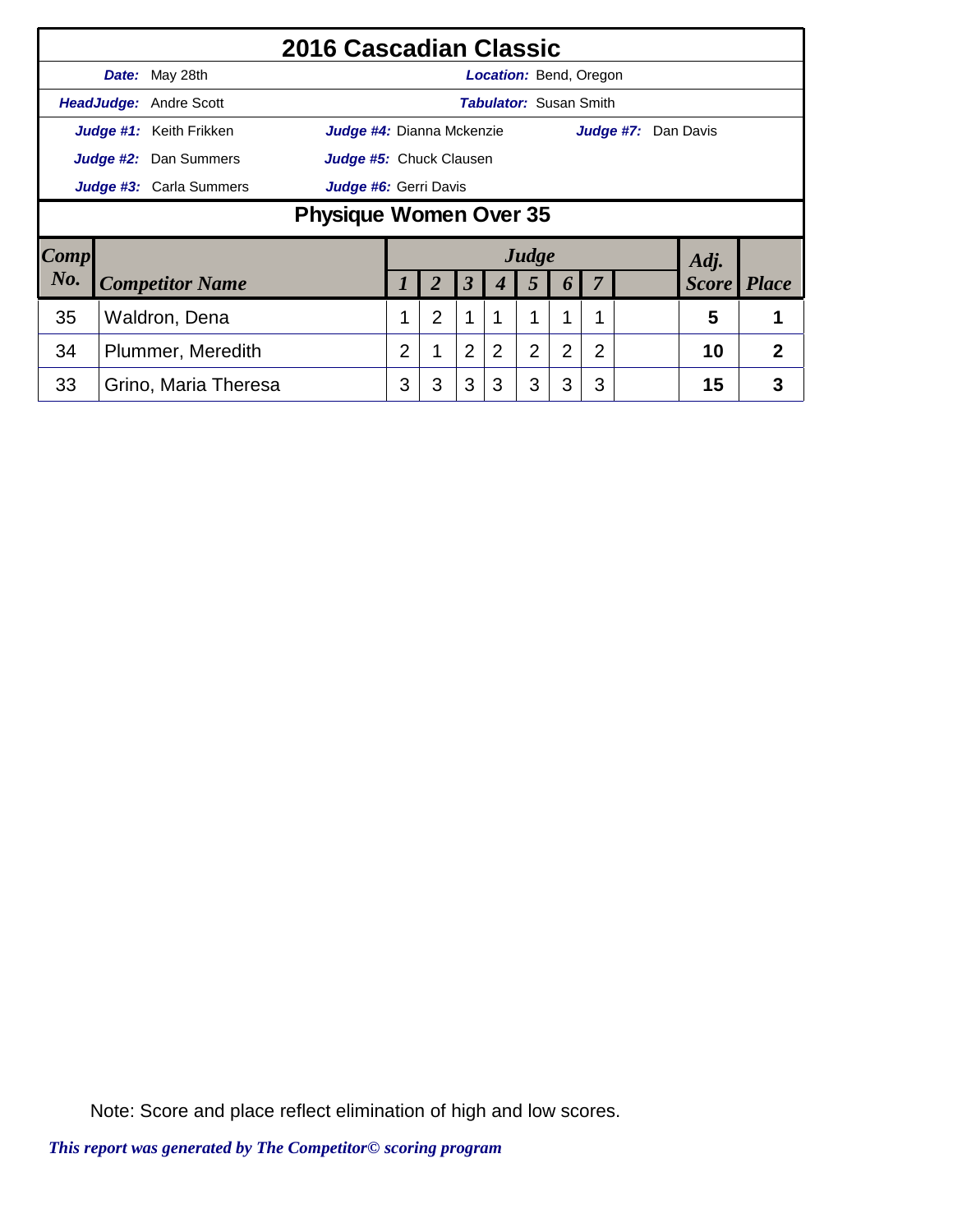|                        |                              |                               | 2016 Cascadian Classic           |   |                       |                |   |                               |                  |   |                            |              |              |
|------------------------|------------------------------|-------------------------------|----------------------------------|---|-----------------------|----------------|---|-------------------------------|------------------|---|----------------------------|--------------|--------------|
|                        |                              | Date: May 28th                |                                  |   |                       |                |   | <b>Location: Bend, Oregon</b> |                  |   |                            |              |              |
|                        |                              | <b>HeadJudge: Andre Scott</b> |                                  |   |                       |                |   | Tabulator: Susan Smith        |                  |   |                            |              |              |
|                        |                              | Judge #1: Keith Frikken       | <b>Judge #4:</b> Dianna Mckenzie |   |                       |                |   |                               |                  |   | <b>Judge #7:</b> Dan Davis |              |              |
|                        | <b>Judge #2:</b> Dan Summers |                               | Judge #5: Chuck Clausen          |   |                       |                |   |                               |                  |   |                            |              |              |
|                        | Judge #3: Carla Summers      |                               |                                  |   | Judge #6: Gerri Davis |                |   |                               |                  |   |                            |              |              |
|                        |                              |                               | Physique Women Class A Under 5 3 |   |                       |                |   |                               |                  |   |                            |              |              |
| $\lfloor Comp \rfloor$ |                              |                               |                                  |   |                       |                |   | Judge                         |                  |   |                            | Adj.         |              |
| No.                    | <b>Competitor Name</b>       |                               |                                  |   | 2                     | 3              |   | $\overline{5}$                | $\boldsymbol{p}$ | 7 |                            | <b>Score</b> | <b>Place</b> |
| 37                     | Waldron, Dena                |                               |                                  |   | 1                     | 1              |   | 1                             | 1                |   |                            | 5            |              |
| 36                     |                              | Grino, Maria Theresa          |                                  | 2 | 2                     | $\overline{2}$ | 2 | $\overline{2}$                | $\overline{2}$   | 2 |                            | 10           | 2            |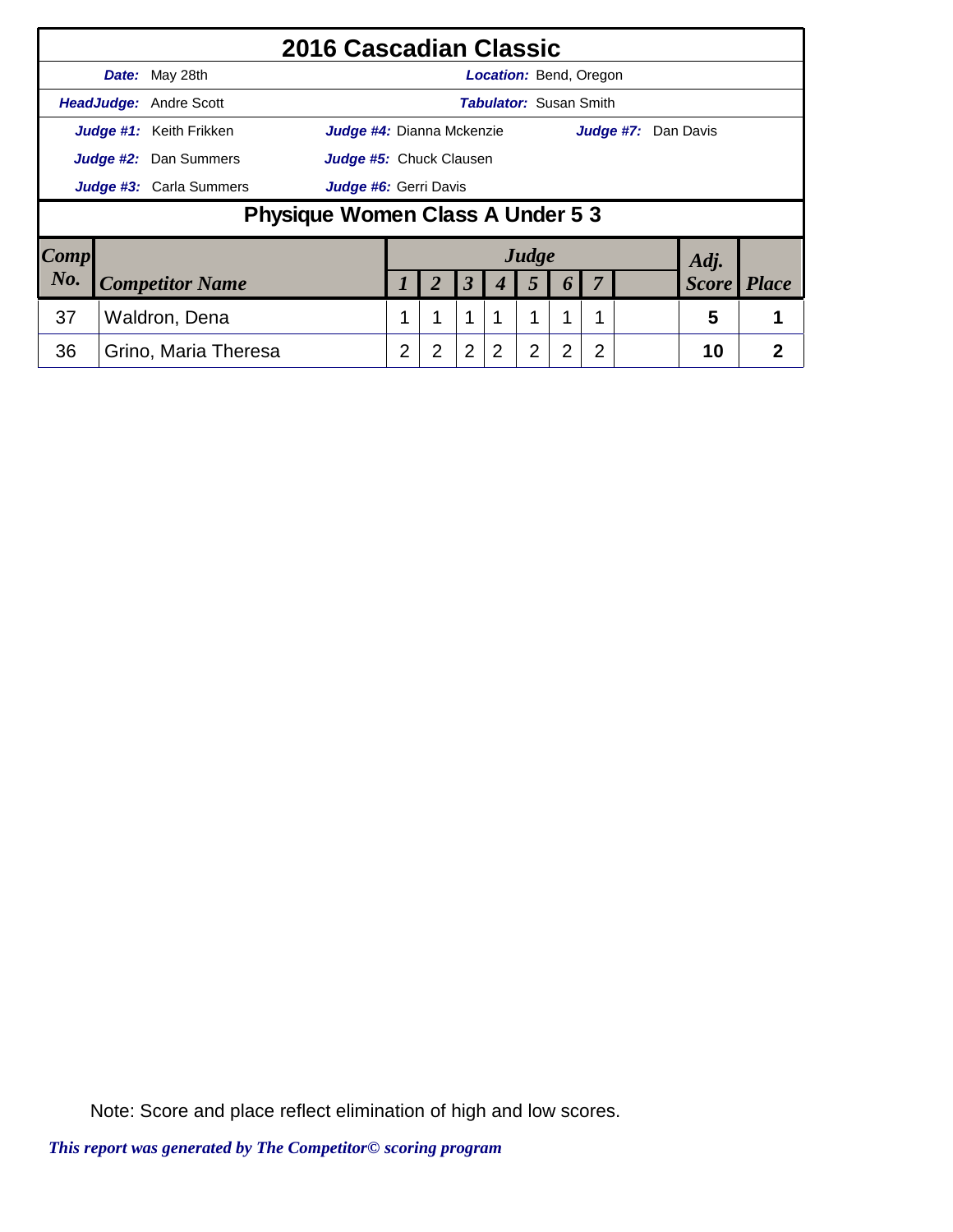|                        |                                                          |                               | 2016 Cascadian Classic    |   |                         |                |                               |                  |                |              |                     |              |   |
|------------------------|----------------------------------------------------------|-------------------------------|---------------------------|---|-------------------------|----------------|-------------------------------|------------------|----------------|--------------|---------------------|--------------|---|
|                        |                                                          | Date: May 28th                |                           |   |                         |                | <b>Location: Bend, Oregon</b> |                  |                |              |                     |              |   |
|                        |                                                          | <b>HeadJudge:</b> Andre Scott |                           |   |                         |                | Tabulator: Susan Smith        |                  |                |              |                     |              |   |
|                        |                                                          | Judge #1: Keith Frikken       | Judge #4: Dianna Mckenzie |   |                         |                |                               |                  |                |              | Judge #7: Dan Davis |              |   |
|                        | <b>Judge #2:</b> Dan Summers                             |                               |                           |   | Judge #5: Chuck Clausen |                |                               |                  |                |              |                     |              |   |
|                        | Judge #3: Carla Summers                                  |                               |                           |   |                         |                |                               |                  |                |              |                     |              |   |
|                        | Judge #6: Gerri Davis<br>Physique Women Class C Over 5 6 |                               |                           |   |                         |                |                               |                  |                |              |                     |              |   |
| $\lfloor Comp \rfloor$ |                                                          |                               |                           |   |                         |                |                               | Judge            |                |              | Adj.                |              |   |
| $N0$ .                 | <b>Competitor Name</b>                                   |                               |                           |   | 3                       |                | 5                             | $\boldsymbol{b}$ | 7              | <b>Score</b> |                     | <b>Place</b> |   |
| 38                     | Hill, Jennika                                            |                               |                           |   | 1                       | 1              |                               | 1                | 1              |              | 5                   |              |   |
| 39                     |                                                          | Marks, Jenny                  |                           | 2 | $\overline{2}$          | $\overline{2}$ | $\overline{2}$                | $\overline{2}$   | $\overline{2}$ | 2            |                     | 10           | 2 |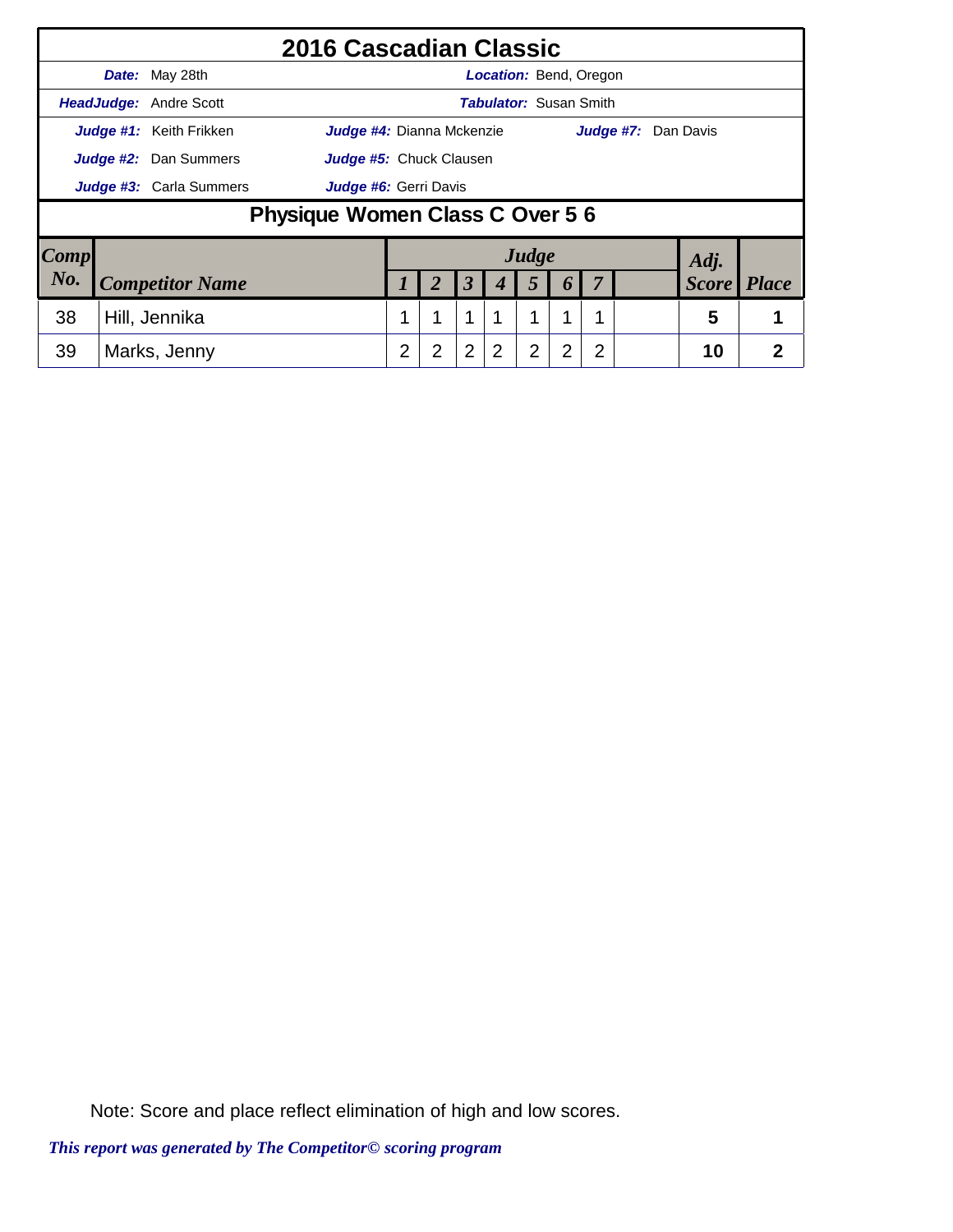|             |                         |                                | 2016 Cascadian Classic               |                |                |                      |                               |                |                |                |                     |              |                |
|-------------|-------------------------|--------------------------------|--------------------------------------|----------------|----------------|----------------------|-------------------------------|----------------|----------------|----------------|---------------------|--------------|----------------|
|             | Date: May 28th          |                                |                                      |                |                |                      | Location: Bend, Oregon        |                |                |                |                     |              |                |
|             | HeadJudge: Andre Scott  |                                |                                      |                |                |                      | <b>Tabulator: Susan Smith</b> |                |                |                |                     |              |                |
|             | Judge #1: Keith Frikken |                                | Judge #4: Lou Andrews                |                |                |                      |                               |                |                |                | Judge #7: Dan Davis |              |                |
|             |                         | Judge #2: Dan Summers          | Judge #5: Chuck Clausen              |                |                |                      |                               |                |                |                |                     |              |                |
|             |                         | Judge #3: Carla Summers        | Judge #6: Gerri Davis                |                |                |                      |                               |                |                |                |                     |              |                |
|             |                         |                                | Masters Figure Women Class A Over 35 |                |                |                      |                               |                |                |                |                     |              |                |
| <b>Comp</b> |                         |                                |                                      |                |                |                      |                               | Judge          |                |                |                     | Adj.         |                |
| $N0$ .      |                         | <b>Competitor Name</b>         |                                      | 1              | $\overline{2}$ | $\boldsymbol{\beta}$ | $\boldsymbol{4}$              | 5              | 6              | $\overline{7}$ |                     | <b>Score</b> | <b>Place</b>   |
| 45          |                         | Frieden, Jeanette              |                                      | 1              | $\overline{2}$ | $\mathbf 1$          | 1                             | $\overline{2}$ | 1              | 1              |                     | 6            | 1              |
| 46          |                         |                                |                                      | 3              | 3              | $\overline{2}$       | 3                             | 3              | 5              | $\overline{2}$ |                     | 14           | $\overline{2}$ |
| 47          |                         | Green, Andrea<br>Kaminsky, Lia |                                      |                | 1              | 5                    | 5                             | 1              | $\overline{2}$ | $\overline{4}$ |                     | 17           | 3              |
| 51          | Vogt, Amy               |                                |                                      | $\overline{2}$ | $\overline{4}$ | 3                    | $\overline{4}$                | 4              | 3              | 5              |                     | 18           | $\overline{4}$ |
| 43          |                         | Columbus, Amber                |                                      | 4              | 5              | $\overline{4}$       | $\overline{2}$                | 5              | $\overline{4}$ | 3              |                     | 20           | 5              |
| 48          | Kemnitz, Cathy          |                                |                                      | 7              | 6              | 10                   | 6                             | 6              | 6              | 6              |                     | 31           | 6              |
| 50          | Tooze, Tanya            |                                |                                      | 6              | 10             | 6                    | $\overline{7}$                | $\overline{7}$ | $\overline{7}$ | 7              |                     | 34           | 7              |
| 44          |                         | Derksen, Vonda                 |                                      | 10             | 9              | 8                    | 10                            | 8              | 8              | 8              |                     | 43           | 8              |
| 52          | Naugle, Katie           |                                |                                      | 8              | $\overline{7}$ | 10                   | 9                             | 10             | 10             | 9              |                     | 46           | 9              |
| 42          | Coker, Delia            |                                |                                      | 9              | 8              | $\overline{7}$       | 10                            | 10             | 9              | 10             |                     | 46           | 10             |
| 49          | Pierson, Leslie         |                                |                                      | 10             | 10             | 10                   | 8                             | 9              | 10             | 10             |                     | 49           | 10             |
| 41          |                         | Burchell, Rebekah              |                                      | 10             | 10             | 9                    | 10                            | 10             | 10             | 10             |                     | 50           | 10             |
| 40          | Austin, Quenia          |                                |                                      | 10             | 10             | 10                   | 10                            | 10             | 10             | 10             |                     | 50           | 10             |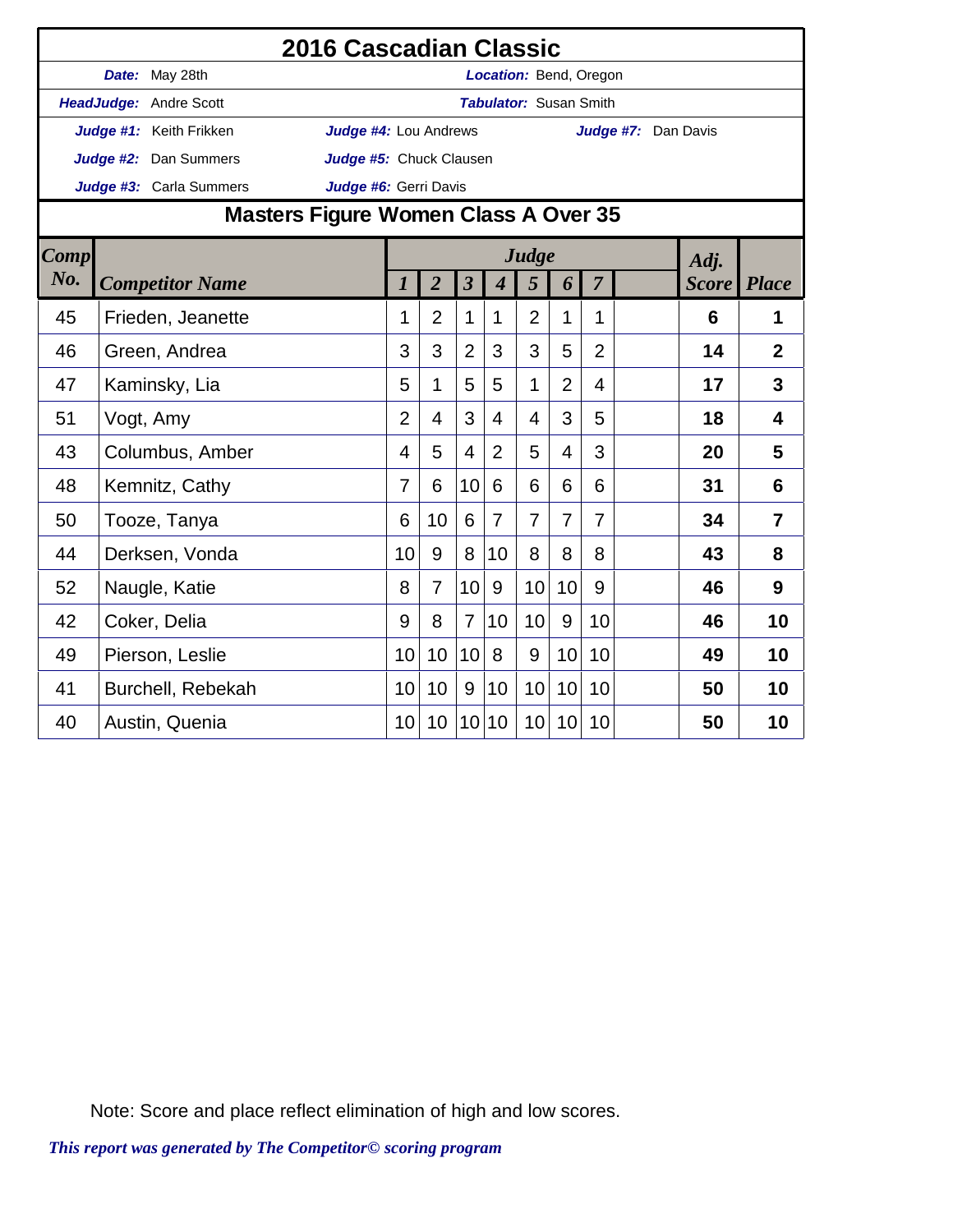|      |                        |                               | 2016 Cascadian Classic               |                |                      |                |   |                               |                |                |                     |    |                |
|------|------------------------|-------------------------------|--------------------------------------|----------------|----------------------|----------------|---|-------------------------------|----------------|----------------|---------------------|----|----------------|
|      |                        | Date: May 28th                |                                      |                |                      |                |   | <b>Location: Bend, Oregon</b> |                |                |                     |    |                |
|      |                        | <b>HeadJudge: Andre Scott</b> |                                      |                |                      |                |   | <b>Tabulator: Susan Smith</b> |                |                |                     |    |                |
|      |                        | Judge #1: Carla Summers       | Judge #4: Lou Andrews                |                |                      |                |   |                               |                |                | Judge #7: Dan Davis |    |                |
|      |                        | Judge #2: Dan Summers         | Judge #5: Chuck Clausen              |                |                      |                |   |                               |                |                |                     |    |                |
|      |                        | Judge #3: Dianna McKenzie     | Judge #6: Gerri Davis                |                |                      |                |   |                               |                |                |                     |    |                |
|      |                        |                               | Masters Figure Women Class B Over 45 |                |                      |                |   |                               |                |                |                     |    |                |
| Comp |                        |                               | Judge<br>Adj.                        |                |                      |                |   |                               |                |                |                     |    |                |
| No.  | <b>Competitor Name</b> |                               |                                      | 2              | $\boldsymbol{\beta}$ |                | 5 | 6                             | $\overline{7}$ |                | <b>Score</b> Place  |    |                |
| 58   |                        | Putman, Gina                  |                                      | 4              | 1                    | $\overline{2}$ | 5 |                               | 1              | 6              |                     | 13 | 1              |
| 55   |                        | Duran, Ruth                   |                                      |                | 3                    | 5              | 3 | 4                             | $\overline{2}$ | $\overline{2}$ |                     | 14 | $\overline{2}$ |
| 53   |                        | Davis, Donna                  |                                      | 3              | $\overline{2}$       | 1              | 4 | $\overline{2}$                | 6              | 4              |                     | 15 | 3              |
| 56   |                        | Kemnitz, Cathy                |                                      | 5              | 4                    | $\overline{4}$ | 2 | 3                             | 3              | 1              |                     | 16 | 4              |
| 57   |                        | Wodarczak, Sharon             |                                      | $\overline{2}$ | 5                    | 3              |   | 5                             | 4              | 3              |                     | 17 | 5              |
| 54   |                        | Deigert, Sheryl               |                                      | 6              | 6                    | 6              | 6 | 6                             | 5              | 5              |                     | 29 | 6              |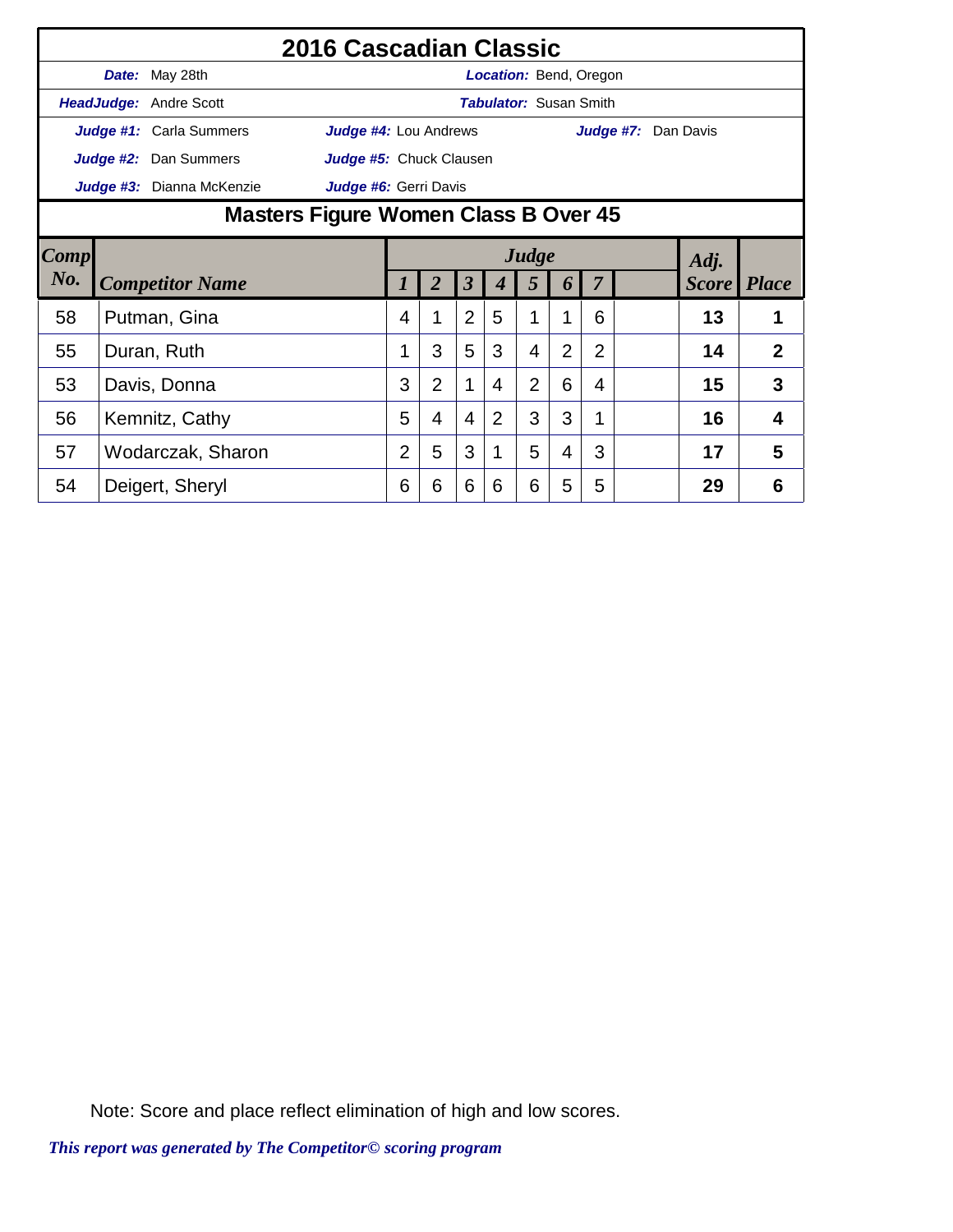|             |           | 2016 Cascadian Classic                                  |    |                |                         |                  |                               |                |                |                     |              |                |
|-------------|-----------|---------------------------------------------------------|----|----------------|-------------------------|------------------|-------------------------------|----------------|----------------|---------------------|--------------|----------------|
|             |           | Date: May 28th                                          |    |                |                         |                  | Location: Bend, Oregon        |                |                |                     |              |                |
|             |           | HeadJudge: Andre Scott                                  |    |                |                         |                  | <b>Tabulator: Susan Smith</b> |                |                |                     |              |                |
|             |           | Judge #1: Carla Summers<br><b>Judge #4: Lou Andrews</b> |    |                |                         |                  |                               |                |                | Judge #7: Dan Davis |              |                |
|             |           | Judge #2: Dan Summers<br>Judge #5: Chuck Clausen        |    |                |                         |                  |                               |                |                |                     |              |                |
|             | Judge #3: | Judge #6: Gerri Davis                                   |    |                |                         |                  |                               |                |                |                     |              |                |
|             |           | Novice Figure Women                                     |    |                |                         |                  |                               |                |                |                     |              |                |
| <b>Comp</b> |           |                                                         |    |                |                         |                  | Judge                         |                |                |                     | Adj.         |                |
| No.         |           | <b>Competitor Name</b>                                  | 1  | $\overline{2}$ | $\overline{\mathbf{3}}$ | $\boldsymbol{4}$ | 5                             | 6              | $\overline{7}$ |                     | <b>Score</b> | <b>Place</b>   |
| 69          |           | Andrews, Kyndell                                        | 1  | 1              | $\overline{2}$          | $\overline{2}$   | $\overline{2}$                | $\overline{2}$ | $\overline{2}$ |                     | 9            | 1              |
| 59          |           | Christina, Heather                                      | 4  | $\overline{2}$ | $\mathbf 1$             | 4                | 1                             | 3              | $\mathbf 1$    |                     | 11           | $\overline{2}$ |
| 66          |           | Standish-Williams, Shannon                              | 2  | 5              | 3                       | 1                | 3                             | 1              | 3              |                     | 12           | 3              |
| 62          |           | Mangsanghanh, Vandy                                     | 3  | 4              | $\overline{4}$          | 3                | 4                             | 4              | 4              |                     | 19           | 4              |
| 61          |           | Hoang, Toni                                             | 5  | 3              | 5                       | 5                | 5                             | 5              | 5              |                     | 25           | 5              |
| 63          |           | Naugle, Katie                                           | 6  | $\overline{7}$ | $\overline{7}$          | 6                | $\overline{7}$                | 8              | 6              |                     | 33           | 6              |
| 64          |           | Pierson, Leslie                                         | 7  | 10             | 8                       | $\overline{7}$   | 6                             | 9              | 7              |                     | 38           | $\overline{7}$ |
| 67          |           | Stevenson, Amber                                        | 9  | 6              | 9                       | 10               | 10                            | 7              | 8              |                     | 43           | 8              |
| 65          |           | Rios, Nadia                                             | 8  | 8              | 6                       | 10               | 8                             | 10             | 10             |                     | 44           | 9              |
| 60          |           | Coker, Delia                                            | 10 | 9              | 10                      | 8                | 9                             | 6              | 9              |                     | 45           | 10             |
| 68          |           | Rummel, Blaire                                          | 10 | 10             | 10                      | 9                | 10                            | 10             | 10             |                     | 50           | 10             |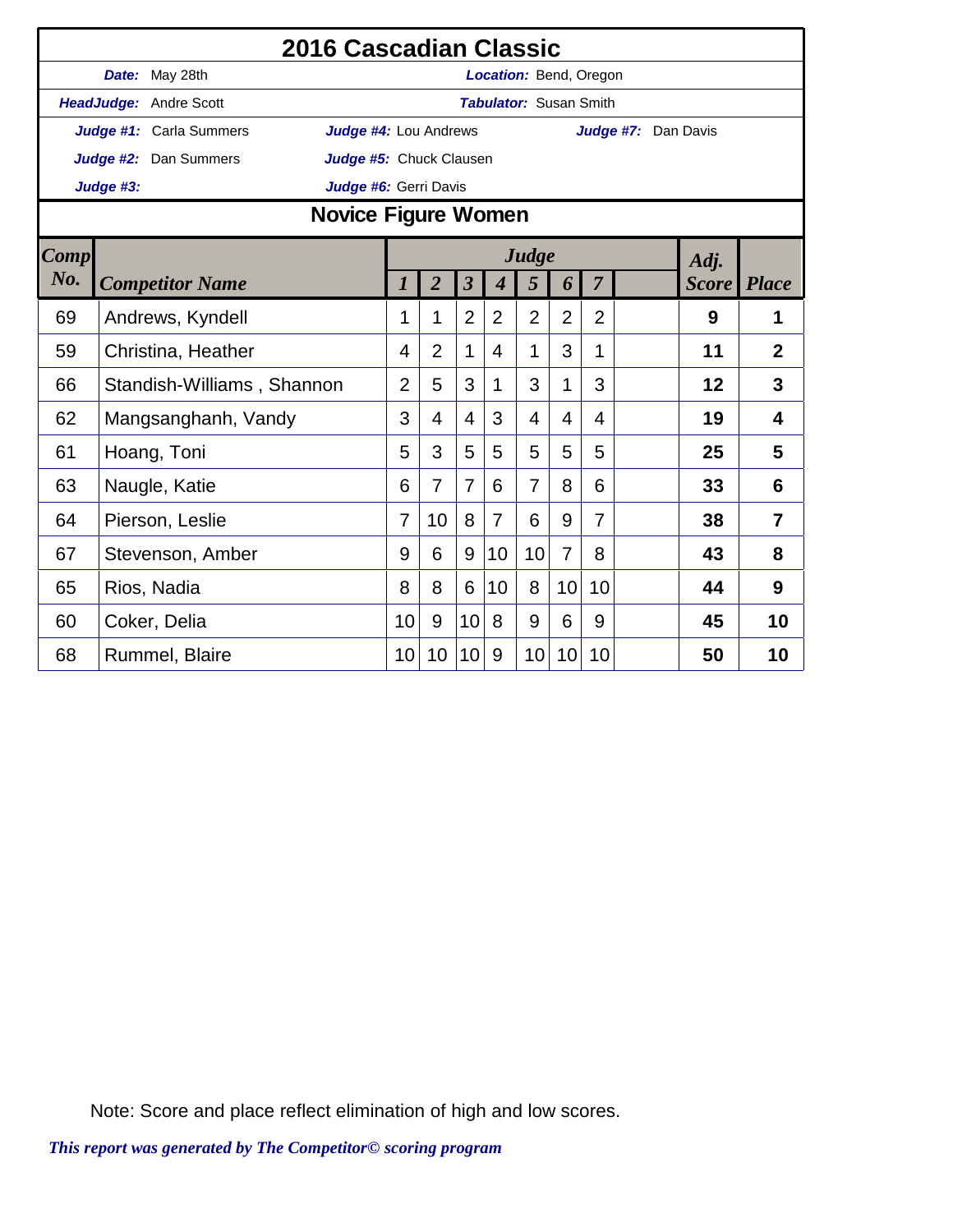|                |               | 2016 Cascadian Classic                                  |                |                |                         |                               |                |                |                |                     |              |                |
|----------------|---------------|---------------------------------------------------------|----------------|----------------|-------------------------|-------------------------------|----------------|----------------|----------------|---------------------|--------------|----------------|
|                |               | Date: May 28th                                          |                |                |                         | Location: Bend, Oregon        |                |                |                |                     |              |                |
|                |               | HeadJudge: Andre Scott                                  |                |                |                         | <b>Tabulator: Susan Smith</b> |                |                |                |                     |              |                |
|                |               | Judge #4: Lou Andrews<br><b>Judge #1:</b> Carla Summers |                |                |                         |                               |                |                |                | Judge #7: Dan Davis |              |                |
|                |               | Judge #2: Dan Summers<br>Judge #5: Chuck Clausen        |                |                |                         |                               |                |                |                |                     |              |                |
|                |               | Judge #3: Dianna McKenzie<br>Judge #6: Gerri Davis      |                |                |                         |                               |                |                |                |                     |              |                |
|                |               | Figure Women Class A Under 5 2                          |                |                |                         |                               |                |                |                |                     |              |                |
| $\boxed{Comp}$ |               |                                                         |                |                |                         |                               | Judge          |                |                |                     | Adj.         |                |
| $N0$ .         |               | <b>Competitor Name</b>                                  |                | $\overline{2}$ | $\overline{\mathbf{3}}$ | 4                             | 5              | 6              | $\overline{7}$ |                     | <b>Score</b> | <b>Place</b>   |
| 72             |               | Kaminsky, Lia                                           | 3              | 1              | 1                       | 3                             | 1              | $\overline{2}$ | 1              |                     | 8            |                |
| 74             |               | Standish-Williams, Shannon                              | 1              | 3              | 3                       | 1                             | 3              | 1              | $\overline{2}$ |                     | 10           | $\overline{2}$ |
| 76             |               | Putman, Gina                                            | $\overline{2}$ | $\overline{2}$ | $\overline{2}$          | 6                             | $\overline{2}$ | 4              | 4              |                     | 14           | 3              |
| 75             |               | Tooze, Tanya                                            | 5              | 5              | 5                       | 5                             | 6              | 3              | 3              |                     | 23           | $\overline{4}$ |
| 73             | LeBeau, Tonya |                                                         |                | 6              | 4                       | 4                             | 4              | 5              | 5              |                     | 24           | 5              |
| 70             |               | Duran, Ruth                                             | 4              | 4              | 6                       | $\overline{2}$                | 5              | 7              | 6              |                     | 25           | 6              |
| 71             |               | Hoang, Toni                                             | 6              | 7              | 7                       | 7                             | 7              | 6              | 7              |                     | 34           | 7              |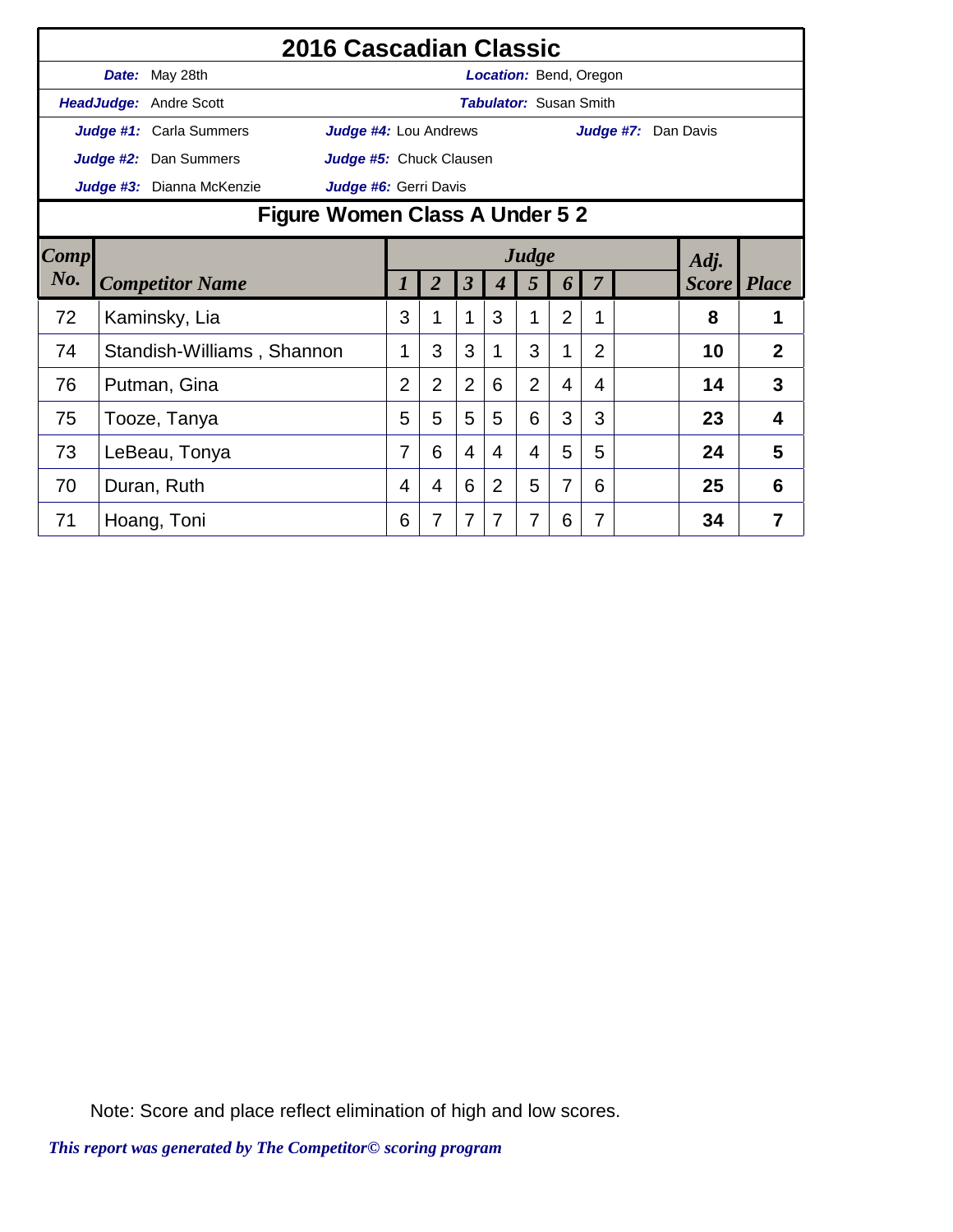|             | 2016 Cascadian Classic         |                         |                |                         |                |                               |                |                |                     |              |                |  |
|-------------|--------------------------------|-------------------------|----------------|-------------------------|----------------|-------------------------------|----------------|----------------|---------------------|--------------|----------------|--|
|             | Date: May 28th                 |                         |                |                         |                | <b>Location: Bend, Oregon</b> |                |                |                     |              |                |  |
|             | HeadJudge: Andre Scott         |                         |                |                         |                | <b>Tabulator: Susan Smith</b> |                |                |                     |              |                |  |
|             | Judge #1: Keith Frikken        | Judge #4: Lou Andrews   |                |                         |                |                               |                |                | Judge #7: Dan Davis |              |                |  |
|             | Judge #2: Dan Summers          | Judge #5: Chuck Clausen |                |                         |                |                               |                |                |                     |              |                |  |
|             | Judge #3: Dianna McKenzie      | Judge #6: Gerri Davis   |                |                         |                |                               |                |                |                     |              |                |  |
|             | Figure Women Class B Under 5 4 |                         |                |                         |                |                               |                |                |                     |              |                |  |
| <b>Comp</b> |                                | Judge<br>Adj.           |                |                         |                |                               |                |                |                     |              |                |  |
| $N0$ .      | <b>Competitor Name</b>         |                         | $\overline{2}$ | $\overline{\mathbf{3}}$ | 4              | 5                             | 6              | $\overline{7}$ |                     | <b>Score</b> | <b>Place</b>   |  |
| 79          | Cowan, Samantha                |                         | 1              | 1                       |                |                               | 1              | 1              |                     | 5            | 1              |  |
| 82          | Little, Megan                  | $\overline{2}$          | 3              | $\overline{4}$          | $\overline{2}$ | 4                             | $\overline{2}$ | 3              |                     | 14           | $\overline{2}$ |  |
| 84          | Olsin, Brittany                | 3                       | 4              | 5                       | 4              | 5                             | 3              | $\overline{2}$ |                     | 19           | 3              |  |
| 78          | Berlingeri, Malissa            | 5                       | $\overline{2}$ | 3                       | 6              | $\overline{2}$                | 4              | 5              |                     | 19           | 4              |  |
| 83          | Mansanghanh, Vandy             | 4                       | 7              | 6                       | 3              | 6                             | 5              | 4              |                     | 25           | 5              |  |
| 80          | Davis, Donna                   | 6                       | 5              | $\overline{2}$          | 5              | 3                             | 8              | 8              |                     | 27           | 6              |  |
| 77          | Aina, Sanoe                    | 7                       | 6              | 8                       | 7              | 8                             | 7              | 6              |                     | 35           | 7              |  |
| 81          | Derksen, Vonda                 | 8                       | 8              | $\overline{7}$          | 8              | 7                             | 6              | 7              |                     | 37           | 8              |  |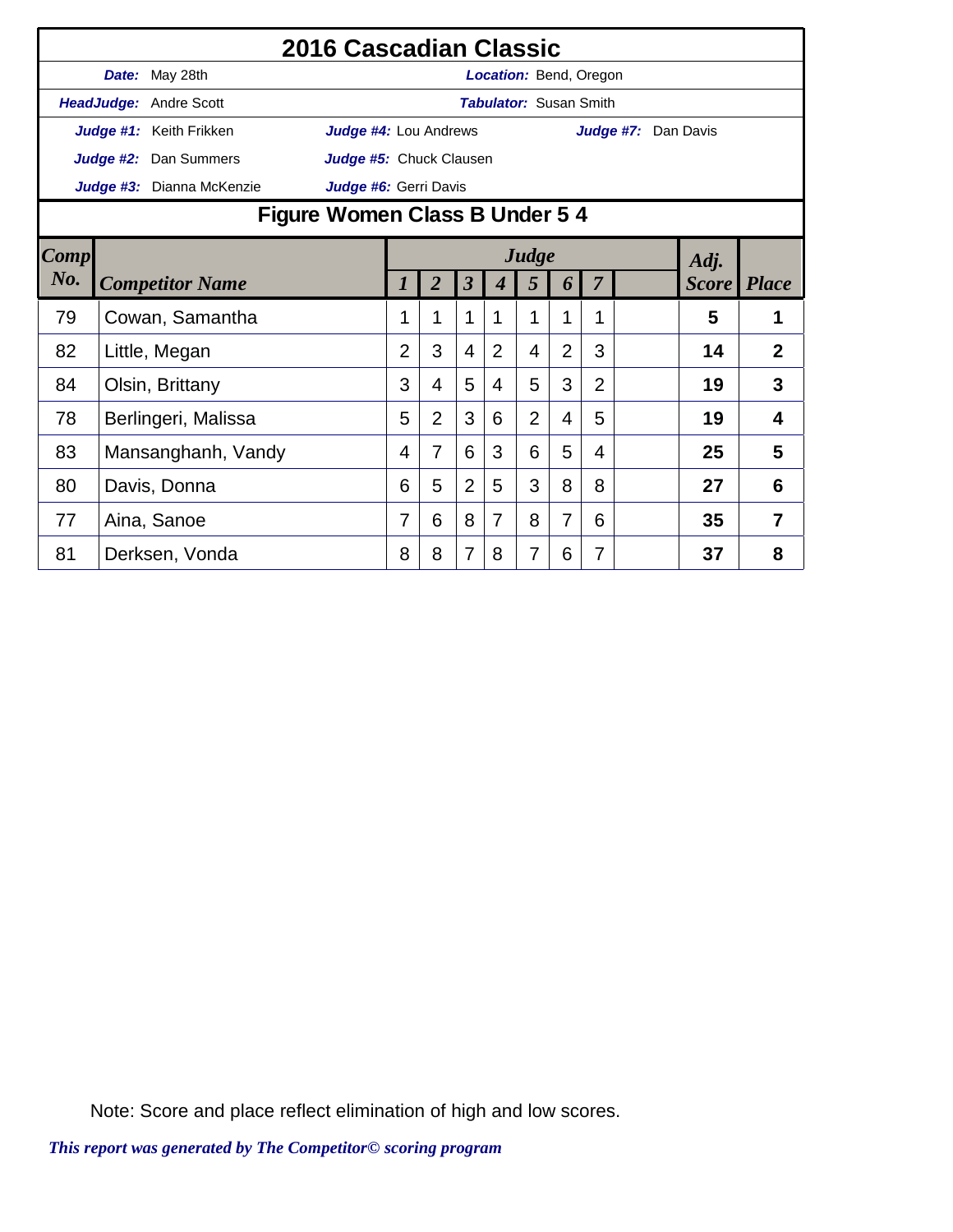|      |                               | 2016 Cascadian Classic         |                 |                |                         |                |                               |                |                |                     |              |                |
|------|-------------------------------|--------------------------------|-----------------|----------------|-------------------------|----------------|-------------------------------|----------------|----------------|---------------------|--------------|----------------|
|      | Date: May 28th                |                                |                 |                |                         |                | <b>Location: Bend, Oregon</b> |                |                |                     |              |                |
|      | <b>HeadJudge: Andre Scott</b> |                                |                 |                |                         |                | <b>Tabulator: Susan Smith</b> |                |                |                     |              |                |
|      | Judge #1: Keith Frikken       | Judge #4: Lou Andrews          |                 |                |                         |                |                               |                |                | Judge #7: Dan Davis |              |                |
|      | Judge #2: Dan Summers         | Judge #5: Chuck Clausen        |                 |                |                         |                |                               |                |                |                     |              |                |
|      | Judge #3: Dianna McKenzie     | Judge #6: Gerri Davis          |                 |                |                         |                |                               |                |                |                     |              |                |
|      |                               | Figure Women Class C Under 5 6 |                 |                |                         |                |                               |                |                |                     |              |                |
| Comp |                               |                                |                 |                |                         |                | Judge                         |                |                |                     | Adj.         |                |
| No.  | <b>Competitor Name</b>        |                                | 1               | $\overline{2}$ | $\overline{\mathbf{3}}$ | 4              | 5                             | 6              | $\overline{7}$ |                     | <i>Score</i> | <b>Place</b>   |
| 93   | Ripple, Jennifer              |                                | 1               | 4              | 1                       | 1              | $\overline{2}$                | 1              | 3              |                     | 8            | 1              |
| 92   | Mitchell, Davina              |                                | $\overline{2}$  | $\overline{2}$ | $\overline{2}$          | 4              | 1                             | 3              | 1              |                     | 10           | $\overline{2}$ |
| 95   | Weigel, Jordan                |                                | 3               | 1              | 3                       | $\overline{2}$ | 3                             | $\overline{2}$ | $\overline{4}$ |                     | 13           | 3              |
| 89   | Frieden, Jeanette             |                                | 4               | 3              | 4                       | 3              | 4                             | 4              | $\overline{2}$ |                     | 18           | 4              |
| 90   | Green, Andrea                 |                                | 5               | 5              | 6                       | 5              | 5                             | 6              | 6              |                     | 27           | 5              |
| 85   | Andrews, Kyndell              |                                | 6               | 6              | 5                       | 6              | 6                             | 5              | 5              |                     | 28           | 6              |
| 87   | Christina, Heather            |                                | 8               | $\overline{7}$ | $\overline{7}$          | 9              | 9                             | $\overline{7}$ | $\overline{7}$ |                     | 38           | $\overline{7}$ |
| 88   | Columbus, Amber               |                                | 7               | 8              | 9                       | $\overline{7}$ | $\overline{7}$                | 9              | 8              |                     | 39           | 8              |
| 94   | Vogt, Amy                     |                                | 9               | 10             | 8                       | 8              | 8                             | 8              | 9              |                     | 42           | 9              |
| 86   | Brosterhous, Michelle         |                                | 10              | 10             | 10 <sup>1</sup>         | 10             | 10                            | 10             | 10             |                     | 50           | 10             |
| 91   | Herberholz, Sarah             |                                | 10 <sup>°</sup> | 10             | 10 <sup>1</sup>         | 10             | 10                            | 10             | 10             |                     | 50           | 10             |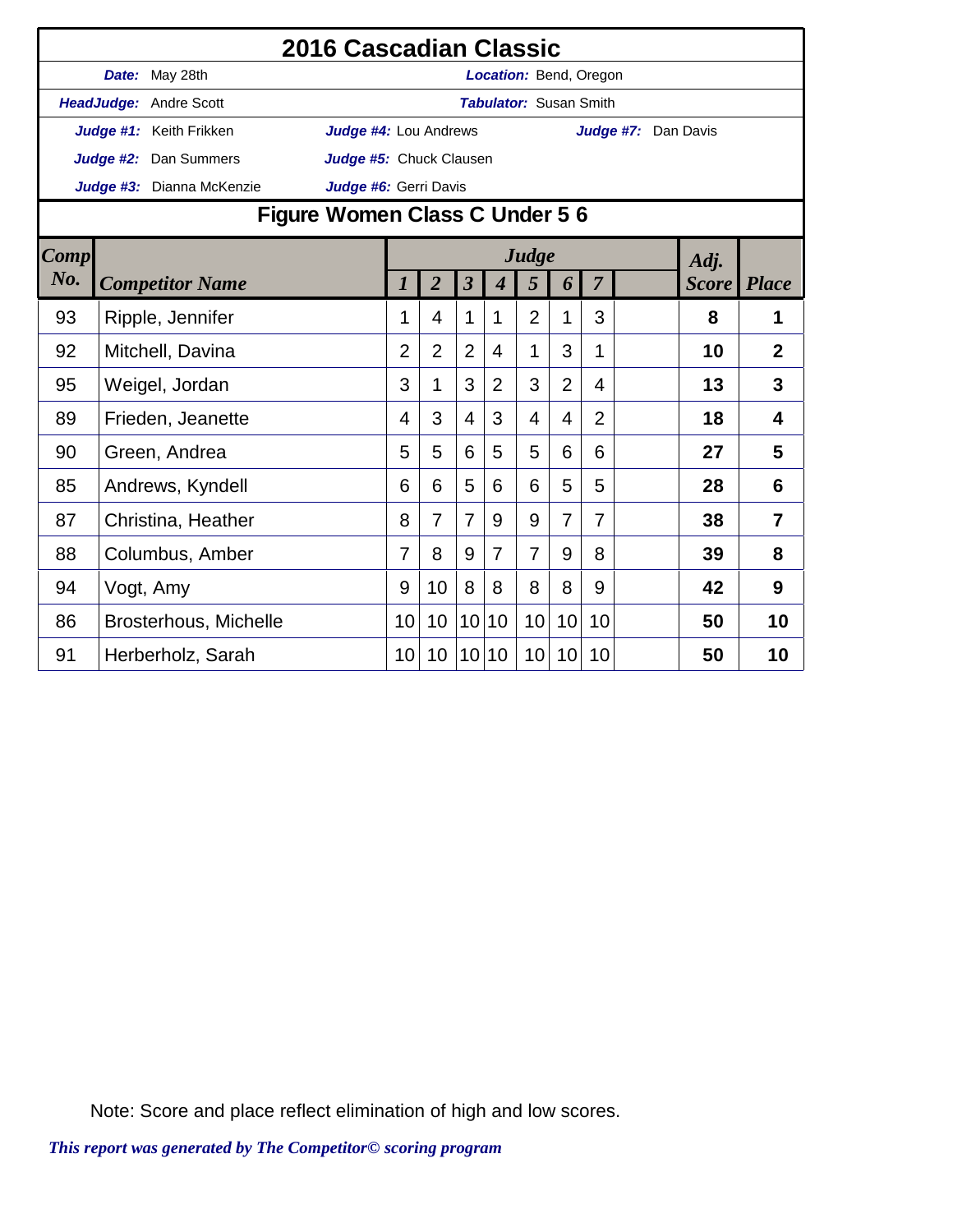|        |                                |                               | 2016 Cascadian Classic  |                |                      |                |   |                               |                |                |                         |    |                |
|--------|--------------------------------|-------------------------------|-------------------------|----------------|----------------------|----------------|---|-------------------------------|----------------|----------------|-------------------------|----|----------------|
|        |                                | Date: May 28th                |                         |                |                      |                |   | Location: Bend, Oregon        |                |                |                         |    |                |
|        |                                | <b>HeadJudge: Andre Scott</b> |                         |                |                      |                |   | <b>Tabulator: Susan Smith</b> |                |                |                         |    |                |
|        |                                | Judge #1: Keith Frikken       | Judge #4: Lou Andrews   |                |                      |                |   |                               |                |                | Judge #7: Carla Summers |    |                |
|        |                                | Judge #2: Dan Summers         | Judge #5: Chuck Clausen |                |                      |                |   |                               |                |                |                         |    |                |
|        |                                | Judge #3: Dianna McKenzie     | Judge #6: Gerri Davis   |                |                      |                |   |                               |                |                |                         |    |                |
|        | Figure Women Class D Under 5 8 |                               |                         |                |                      |                |   |                               |                |                |                         |    |                |
| Comp   | Judge<br>Adj.                  |                               |                         |                |                      |                |   |                               |                |                |                         |    |                |
| $N0$ . | <b>Competitor Name</b>         |                               |                         | 2              | $\boldsymbol{\beta}$ |                | 5 | 6                             | $\overline{7}$ |                | <b>Score</b> Place      |    |                |
| 99     |                                | Marks, Jenny                  |                         |                | 1                    | 1              | 1 | 1                             | $\overline{2}$ | $\overline{2}$ |                         | 6  |                |
| 100    |                                | Snyder, Alissa                |                         | $\overline{2}$ | $\overline{2}$       | $\overline{2}$ | 2 | $\overline{2}$                | 1              | 1              |                         | 9  | $\overline{2}$ |
| 97     |                                | Deal, Kelly                   |                         | 3              | 5                    | 3              | 3 | $\overline{4}$                | 3              | 4              |                         | 17 | 3              |
| 98     |                                | Deigert, Sheryl               |                         | 5              | 3                    | 4              | 4 | 3                             | 4              | 3              |                         | 18 | 4              |
| 96     |                                | Armstrong, Trista             |                         | 4              | 4                    | 5              | 6 | 5                             | 6              | 6              |                         | 26 | 5              |
| 101    |                                | Stevenson, Amber              |                         | 6              | 6                    | 6              | 5 | 6                             | 5              | 5              |                         | 28 | 6              |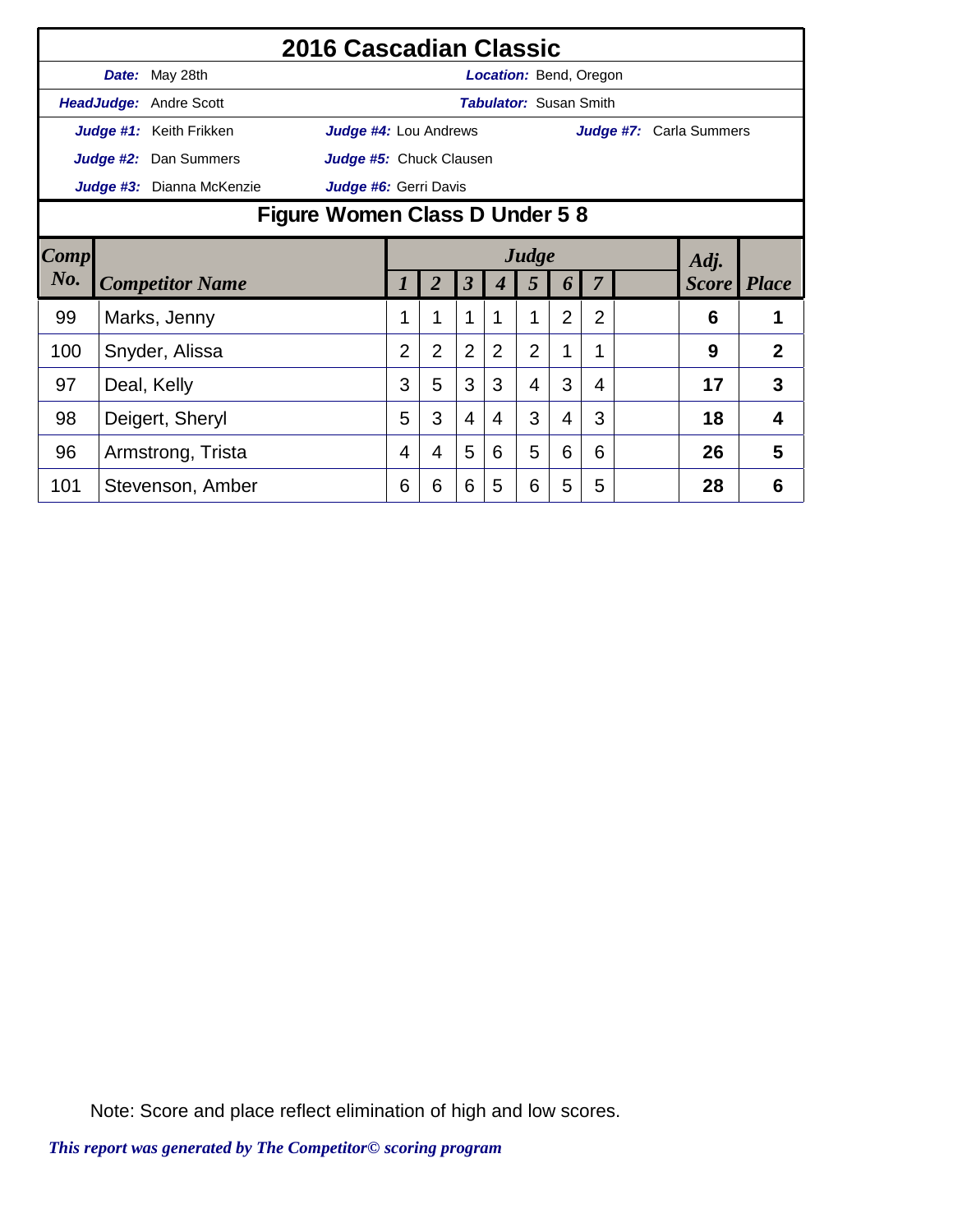|      |                              |                           | 2016 Cascadian Classic  |                |                |                         |   |                               |                |                |                         |                    |                |
|------|------------------------------|---------------------------|-------------------------|----------------|----------------|-------------------------|---|-------------------------------|----------------|----------------|-------------------------|--------------------|----------------|
|      |                              | Date: May 28th            |                         |                |                |                         |   | <b>Location:</b> Bend, Oregon |                |                |                         |                    |                |
|      |                              | HeadJudge: Andre Scott    |                         |                |                |                         |   | <b>Tabulator: Susan Smith</b> |                |                |                         |                    |                |
|      |                              | Judge #1: Keith Frikken   | Judge #4: Lou Andrews   |                |                |                         |   |                               |                |                | Judge #7: Carla Summers |                    |                |
|      |                              | Judge #2: Dan Summers     | Judge #5: Chuck Clausen |                |                |                         |   |                               |                |                |                         |                    |                |
|      |                              | Judge #3: Dianna McKenzie | Judge #6: Gerri Davis   |                |                |                         |   |                               |                |                |                         |                    |                |
|      | Figure Women Class E Over 58 |                           |                         |                |                |                         |   |                               |                |                |                         |                    |                |
| Comp |                              | Judge<br>Adj.             |                         |                |                |                         |   |                               |                |                |                         |                    |                |
| No.  |                              | <b>Competitor Name</b>    |                         |                | 2              | $\overline{\mathbf{3}}$ |   | 5                             | 6              | $\overline{7}$ |                         | <b>Score</b> Place |                |
| 105  |                              | Snair, Shannon            |                         |                |                | 1                       | 2 | 1                             | $\overline{2}$ | 1              |                         | 6                  |                |
| 104  |                              | Mulligan, Meghan          |                         | $\overline{2}$ | $\overline{2}$ | $\overline{2}$          | 3 | $\overline{2}$                | 1              | $\overline{2}$ |                         | 10                 | $\overline{2}$ |
| 106  |                              | Wodarczak, Sharon         |                         | 3              | 4              | 3                       | 1 | 4                             | 3              | 3              |                         | 16                 | 3              |
| 103  |                              | Graeme, Jordan            |                         | 4              | 3              | 4                       | 4 | 3                             | 4              | 4              |                         | 19                 | $\overline{4}$ |
| 107  |                              | Rummel, Blaire            |                         | 5              | 5              | 5                       | 5 | 5                             | 6              | 5              |                         | 25                 | 5              |
| 102  |                              | Burchell, Rebekah         |                         | 6              | 6              | 6                       | 6 | 6                             | 5              | 6              |                         | 30                 | 6              |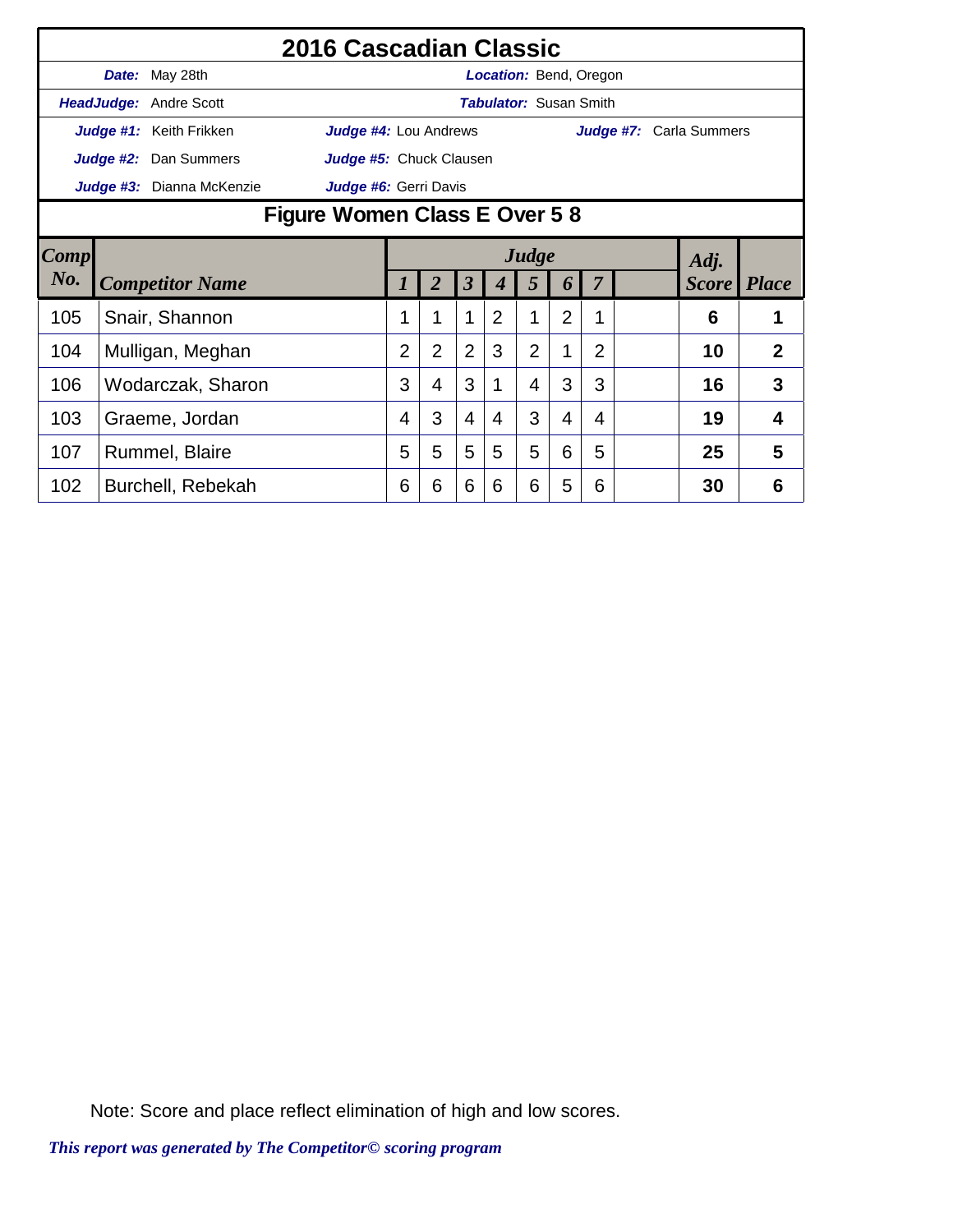|      |                                                           | 2016 Cascadian Classic                 |   |                         |                |                               |       |                  |   |                                |              |
|------|-----------------------------------------------------------|----------------------------------------|---|-------------------------|----------------|-------------------------------|-------|------------------|---|--------------------------------|--------------|
|      | Date: May 28th                                            |                                        |   |                         |                | <b>Location: Bend, Oregon</b> |       |                  |   |                                |              |
|      | <b>HeadJudge: Andre Scott</b>                             |                                        |   |                         |                | <b>Tabulator: Susan Smith</b> |       |                  |   |                                |              |
|      | Judge #1: Keith Frikken                                   | <b>Judge #4: Lou Andrews</b>           |   |                         |                |                               |       |                  |   | <b>Judge #7:</b> Carla Summers |              |
|      | <b>Judge #2:</b> Dan Summers                              |                                        |   | Judge #5: Chuck Clausen |                |                               |       |                  |   |                                |              |
|      | <b>Judge #3:</b> Dianna McKenzie<br>Judge #6: Gerri Davis |                                        |   |                         |                |                               |       |                  |   |                                |              |
|      |                                                           | Classic Physique Men Class A Under 5 8 |   |                         |                |                               |       |                  |   |                                |              |
| Comp |                                                           |                                        |   |                         |                |                               | Judge |                  |   | Adj.                           |              |
| No.  | <b>Competitor Name</b>                                    |                                        |   |                         | 3              |                               | 5     | $\boldsymbol{0}$ |   | <b>Score</b>                   | <b>Place</b> |
| 109  | Hammond, Nickolas                                         |                                        |   | $\overline{2}$          | $\overline{2}$ |                               |       |                  |   | 6                              |              |
| 108  | Gault, Brenden                                            |                                        | 2 |                         | 1              |                               | 2     | 2                | 2 | 9                              | 2            |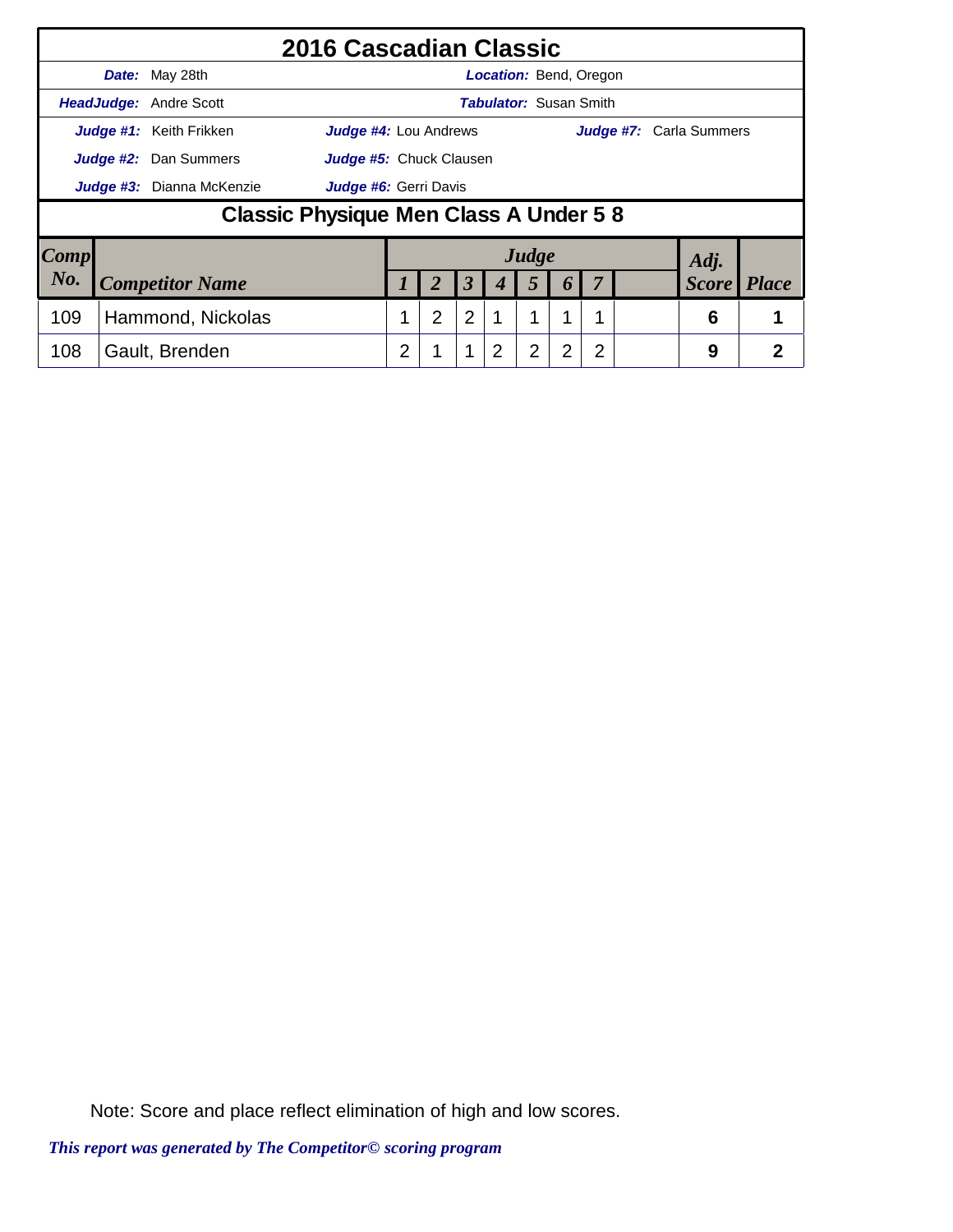|        |           |                                         | 2016 Cascadian Classic  |                |                |                |                               |                |                |                |                     |              |                |
|--------|-----------|-----------------------------------------|-------------------------|----------------|----------------|----------------|-------------------------------|----------------|----------------|----------------|---------------------|--------------|----------------|
|        |           | Date: May 28th                          |                         |                |                |                | Location: Bend, Oregon        |                |                |                |                     |              |                |
|        |           | HeadJudge: Andre Scott                  |                         |                |                |                | <b>Tabulator: Susan Smith</b> |                |                |                |                     |              |                |
|        | Judge #1: |                                         | Judge #4: Lou Andrews   |                |                |                |                               |                |                |                | Judge #7: Dan Davis |              |                |
|        |           | <b>Judge #2:</b> Dan Summers            | Judge #5: Chuck Clausen |                |                |                |                               |                |                |                |                     |              |                |
|        |           | Judge #3: Dianna McKenzie               | Judge #6: Carla Summers |                |                |                |                               |                |                |                |                     |              |                |
|        |           | Classic Physique Men Class B Under 5 10 |                         |                |                |                |                               |                |                |                |                     |              |                |
| Comp   |           |                                         | Judge<br>Adj.           |                |                |                |                               |                |                |                |                     |              |                |
| $N0$ . |           | <b>Competitor Name</b>                  |                         |                | 2              | 3              |                               | 5              | 6              |                |                     | <b>Score</b> | <i>Place</i>   |
| 112    |           | Issangya, Nelson                        |                         |                | 1              | $\overline{2}$ | 2                             |                |                |                |                     | 6            |                |
| 110    |           | Heick, John                             |                         | 3              | $\overline{2}$ | 1              | 3                             | $\overline{2}$ | $\overline{2}$ | $\overline{2}$ |                     | 11           | $\overline{2}$ |
| 114    |           |                                         |                         | $\overline{2}$ | 3              | 3              |                               | 3              | 3              | 3              |                     | 14           | 3              |
|        |           | Binhowban, Abdullah                     |                         |                |                |                |                               |                |                |                |                     |              |                |
| 111    |           | Hurzeler, Kevin                         |                         | 5              | 5              | $\overline{4}$ | 5                             | 4              | 4              | 4              |                     | 22           | 4              |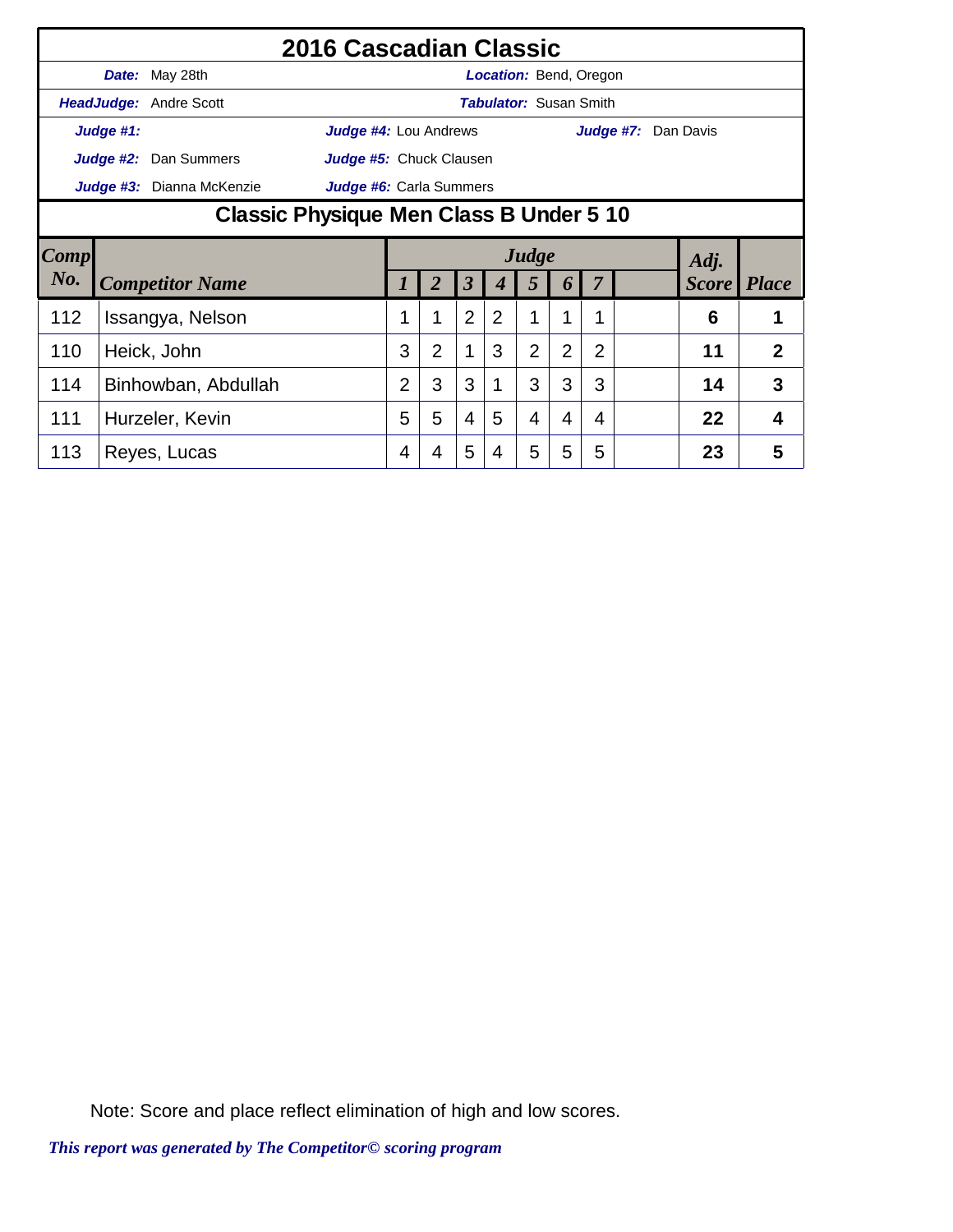|        |                                        |                           | 2016 Cascadian Classic  |                |                |                         |                |                               |                |   |                     |    |                    |
|--------|----------------------------------------|---------------------------|-------------------------|----------------|----------------|-------------------------|----------------|-------------------------------|----------------|---|---------------------|----|--------------------|
|        |                                        | Date: May 28th            |                         |                |                |                         |                | <b>Location: Bend, Oregon</b> |                |   |                     |    |                    |
|        |                                        | HeadJudge: Andre Scott    |                         |                |                |                         |                | <b>Tabulator: Susan Smith</b> |                |   |                     |    |                    |
|        |                                        | Judge #1: Keith Frikken   | Judge #4: Lou Andrews   |                |                |                         |                |                               |                |   | Judge #7: Dan Davis |    |                    |
|        |                                        | Judge #2: Gerri Davis     | Judge #5: Chuck Clausen |                |                |                         |                |                               |                |   |                     |    |                    |
|        |                                        | Judge #3: Dianna McKenzie | Judge #6: Carla Summers |                |                |                         |                |                               |                |   |                     |    |                    |
|        | Classic Physique Men Class C Over 5 10 |                           |                         |                |                |                         |                |                               |                |   |                     |    |                    |
| Comp   | Judge<br>Adj.                          |                           |                         |                |                |                         |                |                               |                |   |                     |    |                    |
| $N0$ . |                                        | <b>Competitor Name</b>    |                         |                | $\overline{2}$ | $\overline{\mathbf{3}}$ |                | 5                             | 6              | 7 |                     |    | <b>Score</b> Place |
| 117    |                                        | Knerr, Jesse              |                         | 3              | 1              | $\overline{2}$          | 1              | 1                             | 1              |   |                     | 6  | 1                  |
| 115    |                                        | Cornes, Mike              |                         |                | $\overline{2}$ | 1                       | 3              | $\overline{2}$                | $\overline{2}$ | 3 |                     | 10 | $\overline{2}$     |
| 119    |                                        |                           |                         | $\overline{2}$ | 3              | 3                       | $\overline{2}$ | 3                             | 3              | 2 |                     | 13 | 3                  |
| 116    | Rouches, Mathew<br>Hottel, Benjamin    |                           |                         | 4              | 4              | $\overline{4}$          | 4              | 4                             | 4              | 4 |                     | 20 | 4                  |
| 120    |                                        | Schaffer, Scott           |                         | 5              | 5              | 5                       | 6              | 6                             | 5              | 5 |                     | 26 | 5                  |
| 118    |                                        | Mitchell, Austin          |                         | 6              | 6              | 6                       | 5              | 5                             | 6              | 6 |                     | 29 | 6                  |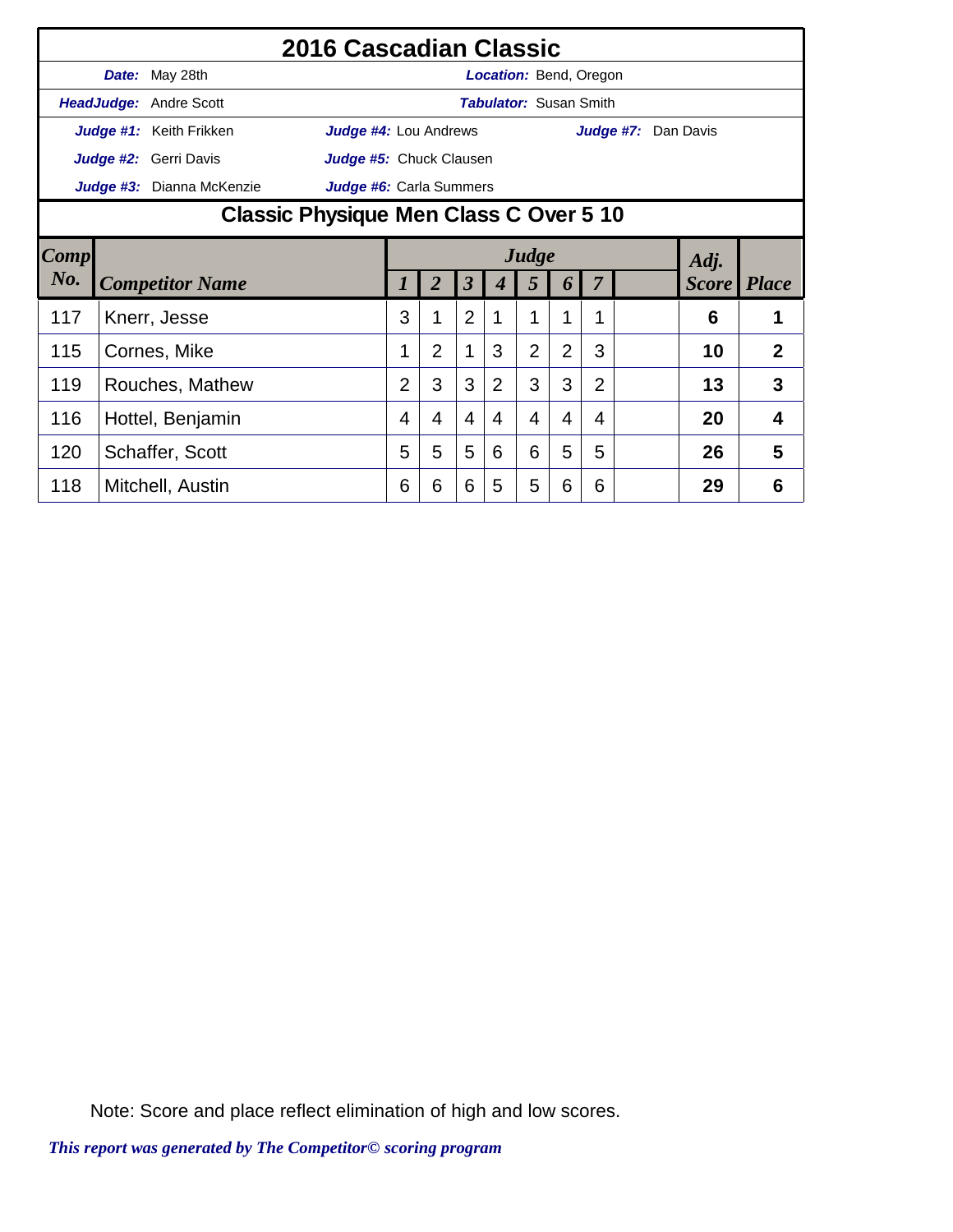|             |            |                           | 2016 Cascadian Classic                      |                  |                |                 |                             |                               |                |                |                     |                |                |
|-------------|------------|---------------------------|---------------------------------------------|------------------|----------------|-----------------|-----------------------------|-------------------------------|----------------|----------------|---------------------|----------------|----------------|
|             |            | Date: May 28th            |                                             |                  |                |                 |                             | Location: Bend, Oregon        |                |                |                     |                |                |
|             |            | HeadJudge: Andre Scott    |                                             |                  |                |                 |                             | <b>Tabulator: Susan Smith</b> |                |                |                     |                |                |
|             |            | Judge #1: Keith Frikken   | Judge #4: Lou Andrews                       |                  |                |                 |                             |                               |                |                | Judge #7: Dan Davis |                |                |
|             |            | Judge #2: Gerri Davis     | Judge #5: Carla Summers                     |                  |                |                 |                             |                               |                |                |                     |                |                |
|             |            | Judge #3: Dianna McKenzie | Judge #6: Dan Summers                       |                  |                |                 |                             |                               |                |                |                     |                |                |
|             |            |                           | <b>Masters Bikini Women Class A Over 35</b> |                  |                |                 |                             |                               |                |                |                     |                |                |
| <b>Comp</b> |            |                           |                                             |                  |                |                 |                             | Judge                         |                |                |                     | Adj.           |                |
| No.         |            | <b>Competitor Name</b>    |                                             | $\boldsymbol{l}$ | $\overline{2}$ | $\mathfrak{z}$  | $\overline{\boldsymbol{4}}$ | 5                             | 6              | $\overline{7}$ |                     | <b>Score</b>   | <b>Place</b>   |
| 134         | Vig, Coral |                           |                                             | 1                | $\overline{2}$ | 3               | $\overline{2}$              | 1                             | 1              | 1              |                     | $\overline{7}$ | 1              |
| 125         |            | Jacobson, Wendy           |                                             | $\overline{2}$   | 1              | $\overline{2}$  | 5                           | $\overline{2}$                | $\overline{2}$ | 5              |                     | 13             | $\overline{2}$ |
| 131         |            | Ruiz, Glendaly            |                                             | 4                | $\overline{7}$ | $\overline{4}$  | $\mathbf{1}$                | $\overline{4}$                | 4              | $\overline{4}$ |                     | 20             | 3              |
| 124         |            | Columbus, Amber           |                                             | 5                | 3              | 6               | 4                           | 5                             | 5              | $\overline{2}$ |                     | 22             | $\overline{4}$ |
| 132         |            | Solara, Perrine           |                                             | 6                | 5              | 5               | 6                           | 3                             | 3              | 3              |                     | 22             | 5              |
| 129         |            | Miller, Jennifer          |                                             | 3                | 4              | $\mathbf{1}$    | 3                           | $\overline{7}$                | $\overline{7}$ | $\overline{7}$ |                     | 24             | 6              |
| 133         |            | Tooze, Tanya              |                                             | $\overline{7}$   | 6              | $\overline{7}$  | $\overline{7}$              | 6                             | 6              | 6              |                     | 32             | $\overline{7}$ |
| 122         |            | Cole, Tina                |                                             | 9                | 8              | 8               | 10                          | 10                            | 9              | 8              |                     | 44             | 8              |
| 130         |            | Patoine, Joanne           |                                             | 8                | 10             | 9               | 9                           | 9                             | 10             | 9              |                     | 46             | 9              |
| 121         |            | Briones, Trish            |                                             | 10               | 9              | 10              | 8                           | 10                            | 10             | 10             |                     | 49             | 10             |
| 128         |            | Lewis, Nicola             |                                             | 10               | 10             | 10 <sup>1</sup> | 10                          | 10                            | 10             | 10             |                     | 50             | 10             |
| 127         |            | Landis, Tawnya            |                                             | 10               | 10             | 10 <sup>1</sup> | 10                          | 10                            | 8              | 10             |                     | 50             | 10             |
| 126         |            | Jeannis, Shilo            |                                             | 10               | 10             | 10 <sup>1</sup> | 10                          | 10                            | 10             | 10             |                     | 50             | 10             |
| 123         |            | Coleman, Lisa             |                                             | 10               | 10             | 10 <sup>1</sup> | 10                          | 8                             | 10             | 10             |                     | 50             | 10             |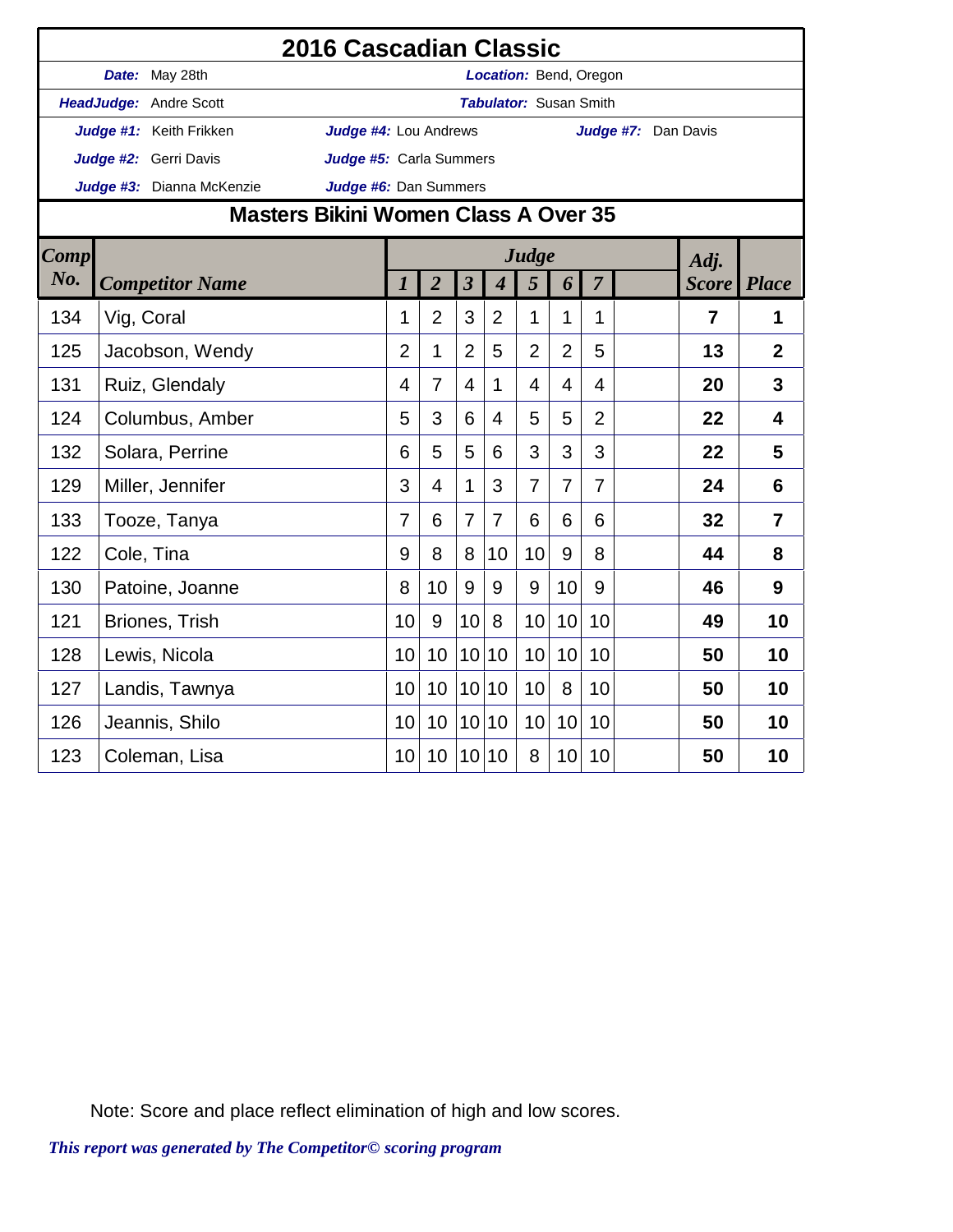|        |                                      |                         | 2016 Cascadian Classic         |                |                |                         |   |                               |                |                |                     |    |                    |
|--------|--------------------------------------|-------------------------|--------------------------------|----------------|----------------|-------------------------|---|-------------------------------|----------------|----------------|---------------------|----|--------------------|
|        |                                      | Date: May 28th          |                                |                |                |                         |   | <b>Location: Bend, Oregon</b> |                |                |                     |    |                    |
|        |                                      | HeadJudge: Andre Scott  |                                |                |                |                         |   | <b>Tabulator: Susan Smith</b> |                |                |                     |    |                    |
|        |                                      | Judge #1: Keith Frikken | Judge #4: Lou Andrews          |                |                |                         |   |                               |                |                | Judge #7: Dan Davis |    |                    |
|        |                                      | Judge #2: Gerri Davis   | <b>Judge #5:</b> Carla Summers |                |                |                         |   |                               |                |                |                     |    |                    |
|        |                                      | Judge #3: Chuck Clausen | Judge #6: Dan Summers          |                |                |                         |   |                               |                |                |                     |    |                    |
|        | Masters Bikini Women Class B Over 45 |                         |                                |                |                |                         |   |                               |                |                |                     |    |                    |
| Comp   |                                      | Judge<br>Adj.           |                                |                |                |                         |   |                               |                |                |                     |    |                    |
| $N0$ . |                                      | <b>Competitor Name</b>  |                                |                | 2              | $\overline{\mathbf{3}}$ |   | 5                             | 6              | $\overline{7}$ |                     |    | <b>Score</b> Place |
| 140    |                                      | Putman, Gina            |                                |                | 1              | 1                       |   |                               | 1              | $\overline{2}$ |                     | 5  | 1                  |
| 136    |                                      | Hopper, Kimberly        |                                | $\overline{2}$ | $\overline{2}$ | 2                       | 2 | $\overline{2}$                | 3              | 1              |                     | 10 | $\overline{2}$     |
| 137    | Orth, Pria                           |                         |                                | 3              | 3              | 3                       | 3 | 3                             | $\overline{2}$ | 6              |                     | 15 | 3                  |
| 138    |                                      | Penkava, Christine      |                                | 4              | 4              | $\overline{4}$          | 4 | 4                             | 4              | 4              |                     | 20 | 4                  |
| 135    |                                      | Henning, Debra          |                                | 5              | 5              | 5                       | 5 | 5                             | 5              | 3              |                     | 25 | 5                  |
| 139    |                                      | Vodrup, Heidi           |                                | 6              | 6              | 6                       | 6 | 6                             | 6              | 5              |                     | 30 | 6                  |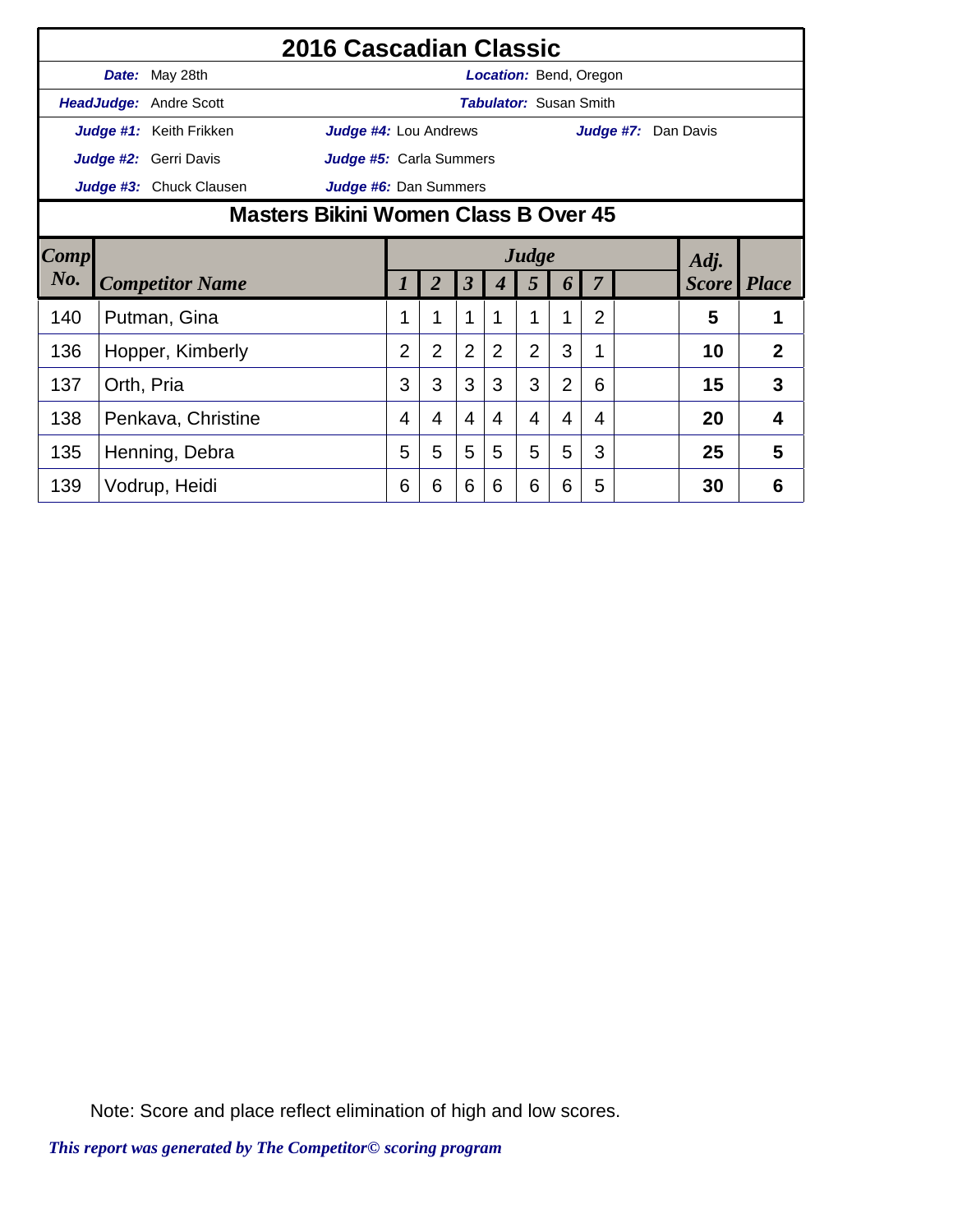|             |                                       | 2016 Cascadian Classic       |                  |                |                         |                  |                               |                |                |                     |              |                |
|-------------|---------------------------------------|------------------------------|------------------|----------------|-------------------------|------------------|-------------------------------|----------------|----------------|---------------------|--------------|----------------|
|             | Date: May 28th                        |                              |                  |                |                         |                  | Location: Bend, Oregon        |                |                |                     |              |                |
|             | HeadJudge: Andre Scott                |                              |                  |                |                         |                  | <b>Tabulator: Susan Smith</b> |                |                |                     |              |                |
|             | Judge #1: Keith Frikken               | <b>Judge #4: Lou Andrews</b> |                  |                |                         |                  |                               |                |                | Judge #7: Dan Davis |              |                |
|             | Judge #2: Gerri Davis                 | Judge #5: Dianna McKenzie    |                  |                |                         |                  |                               |                |                |                     |              |                |
|             | Judge #3: Chuck Clausen               | Judge #6: Dan Summers        |                  |                |                         |                  |                               |                |                |                     |              |                |
|             | Novice Bikini Women Class A Under 5 4 |                              |                  |                |                         |                  |                               |                |                |                     |              |                |
| <b>Comp</b> |                                       |                              |                  |                |                         |                  | Judge                         |                |                |                     | Adj.         |                |
| No.         | <b>Competitor Name</b>                |                              | $\boldsymbol{l}$ | $\overline{2}$ | $\overline{\mathbf{3}}$ | $\boldsymbol{4}$ | 5                             | 6              | $\overline{7}$ |                     | <b>Score</b> | <b>Place</b>   |
| 142         | Byrd, Katelyn                         |                              | $\overline{2}$   | 1              | $\mathbf{1}$            | 1                | 1                             | 1              | $\overline{2}$ |                     | 6            | $\mathbf 1$    |
| 141         | Brush, Melissa                        |                              | 1                | $\overline{2}$ | $\overline{2}$          | 3                | $\overline{2}$                | 3              | 1              |                     | 10           | $\overline{2}$ |
| 151         | Sobotta, Haley                        |                              | 5                | 6              | 3                       | $\overline{2}$   | 4                             | $\overline{2}$ | 4              |                     | 18           | 3              |
| 149         | Ott, Michelle                         |                              | 3                | 5              | $\overline{4}$          | 6                | 3                             | 4              | 3              |                     | 19           | $\overline{4}$ |
| 152         | Vanna, Aline                          |                              | 4                | $\overline{4}$ | 6                       | 5                | 5                             | 5              | 5              |                     | 24           | 5              |
| 148         | Nobach, Erin                          |                              | 6                | 3              | 5                       | 4                | 6                             | 6              | 6              |                     | 27           | 6              |
| 145         | McCurtain, Chandelle                  |                              | 7                | 8              | 8                       | 10               | 8                             | $\overline{7}$ | $\overline{7}$ |                     | 38           | $\overline{7}$ |
| 146         | Neilan, Gabrielle                     |                              | 9                | 9              | $\overline{7}$          | 10               | $\overline{7}$                | 8              | 8              |                     | 41           | 8              |
| 143         | Cole, Tina                            |                              | 10               | $\overline{7}$ | 9                       | 8                | 9                             | 10             | 9              |                     | 45           | 9              |
| 153         | Putman, Gina                          |                              | 8                | 10             | 10                      | $\overline{7}$   | 10                            | 10             | 10             |                     | 48           | 10             |
| 147         | Nishi, Natalie                        |                              | 10               | 10             | 10 <sup>1</sup>         | 10               | 10                            | 10             | 10             |                     | 50           | 10             |
| 144         | DiMaggio, Krista                      |                              | 10               | 10             | 10 <sup>1</sup>         | 10               | 10                            | 10             | 10             |                     | 50           | 10             |
| 154         | Ogden, Rylee                          |                              | 10               | 10             | 10                      | 9                | 10                            | 10             | 10             |                     | 50           | 10             |
| 155         | Ernst, Jessica                        |                              | 10               | 10             | 10 <sup>1</sup>         | 10               | 10                            | 9              | 10             |                     | 50           | 10             |
| 150         | Ruiz, Glendaly                        |                              | 10               | 10             |                         | 10 10            | 10                            | 10             | 10             |                     | 50           | 10             |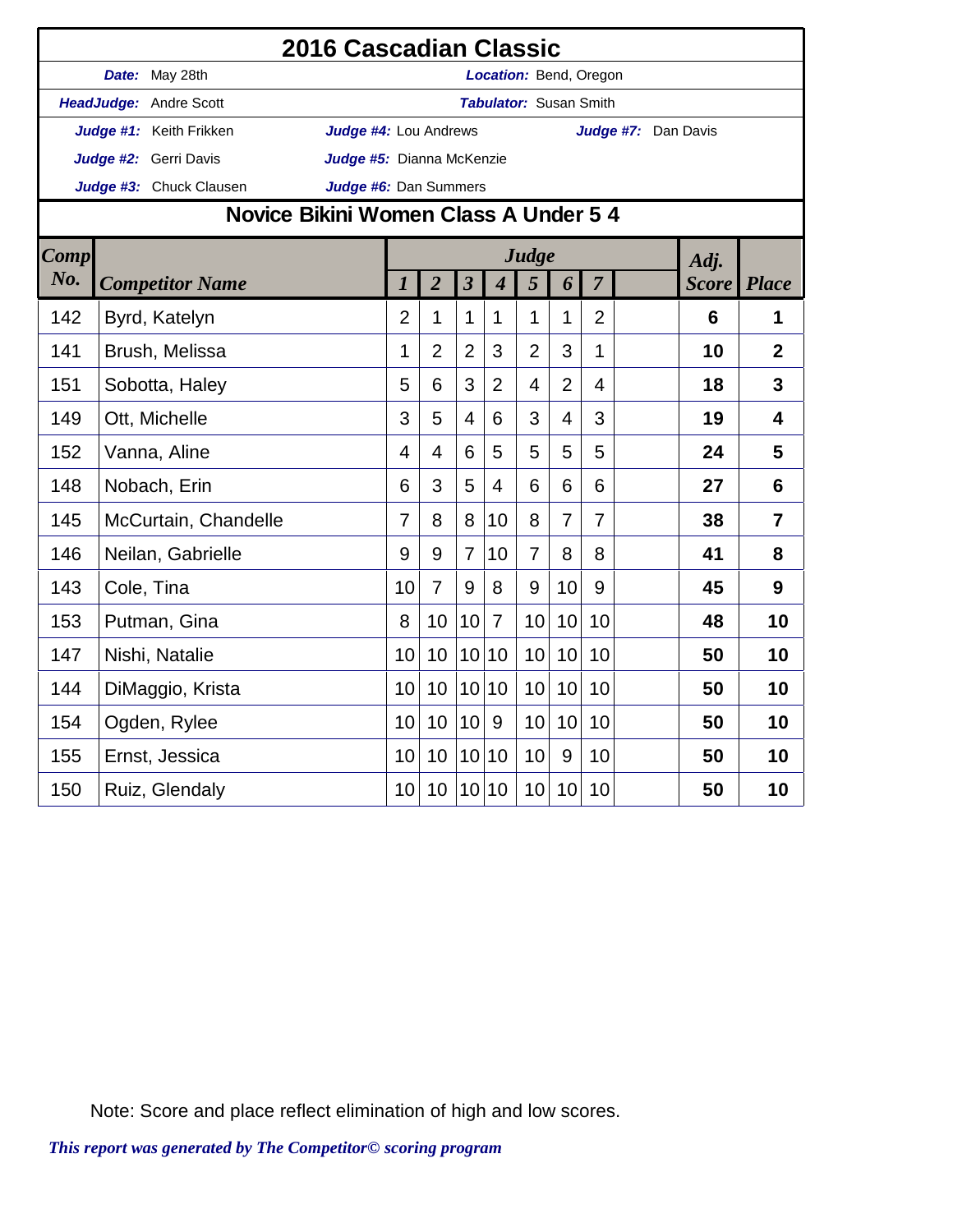|      |       |                                                                                                                                                                          | 2016 Cascadian Classic               |                |                |                |                               |                |                |                |                     |    |                |
|------|-------|--------------------------------------------------------------------------------------------------------------------------------------------------------------------------|--------------------------------------|----------------|----------------|----------------|-------------------------------|----------------|----------------|----------------|---------------------|----|----------------|
|      | Date: | May 28th                                                                                                                                                                 |                                      |                |                |                | <b>Location: Bend, Oregon</b> |                |                |                |                     |    |                |
|      |       | <b>HeadJudge: Andre Scott</b>                                                                                                                                            |                                      |                |                |                | <b>Tabulator: Susan Smith</b> |                |                |                |                     |    |                |
|      |       | Judge #1: Keith Frikken                                                                                                                                                  | Judge #4: Chuck Clausen              |                |                |                |                               |                |                |                | Judge #7: Dan Davis |    |                |
|      |       | Judge #2: Gerri Davis                                                                                                                                                    | Judge #5: Dianna McKenzie            |                |                |                |                               |                |                |                |                     |    |                |
|      |       | <b>Judge #3:</b> Carla Summers                                                                                                                                           | Judge #6: Dan Summers                |                |                |                |                               |                |                |                |                     |    |                |
|      |       |                                                                                                                                                                          | Novice Bikini Women Class B Over 5 4 |                |                |                |                               |                |                |                |                     |    |                |
| Comp |       | Judge<br>Adj.<br>$\overline{2}$<br>$\boldsymbol{\beta}$<br>5<br>7<br><b>Score</b><br><b>Place</b><br><b>Competitor Name</b><br>$\boldsymbol{l}$<br>$\boldsymbol{4}$<br>6 |                                      |                |                |                |                               |                |                |                |                     |    |                |
| No.  |       |                                                                                                                                                                          |                                      |                |                |                |                               |                |                |                |                     |    |                |
| 164  |       | Miller, Jennifer                                                                                                                                                         |                                      | 1              | $\overline{2}$ | $\overline{2}$ | 1                             | 1              | 6              | $\overline{2}$ |                     | 8  | 1              |
| 160  |       | Fox, Megan                                                                                                                                                               |                                      | 3              | 1              | 3              | $\overline{2}$                | $\overline{2}$ | $\overline{2}$ | 1              |                     | 10 | $\overline{2}$ |
| 158  |       | Childers, Michal                                                                                                                                                         |                                      | $\overline{2}$ | 9              | $\overline{4}$ | 3                             | 3              | 1              | 4              |                     | 16 | 3              |
| 161  |       | Gruion, Romina                                                                                                                                                           |                                      | 4              | 3              | $\mathbf 1$    | 4                             | 4              | 4              | 3              |                     | 18 | 4              |
| 159  |       | Coleman, Lisa                                                                                                                                                            |                                      | 6              | 7              | 5              | 5                             | 9              | 5              | 5              |                     | 28 | 5              |
| 162  |       | Mulkey, Kelsey                                                                                                                                                           |                                      | 7              | 6              | 9              | $\overline{7}$                | 6              | 3              | 7              |                     | 33 | 6              |
| 157  |       | Briones, Trish                                                                                                                                                           |                                      | 8              | 5              | 6              | 6                             | $\overline{7}$ | $\overline{7}$ | 9              |                     | 34 | 7              |
| 156  |       | Bayer, Kylie                                                                                                                                                             |                                      | 5              | 8              | $\overline{7}$ | 9                             | 5              | 8              | 6              |                     | 34 | 8              |
| 163  |       | Owen, Julie                                                                                                                                                              |                                      | 9              | 4              | 8              | 8                             | 8              | 9              | 8              |                     | 41 | 9              |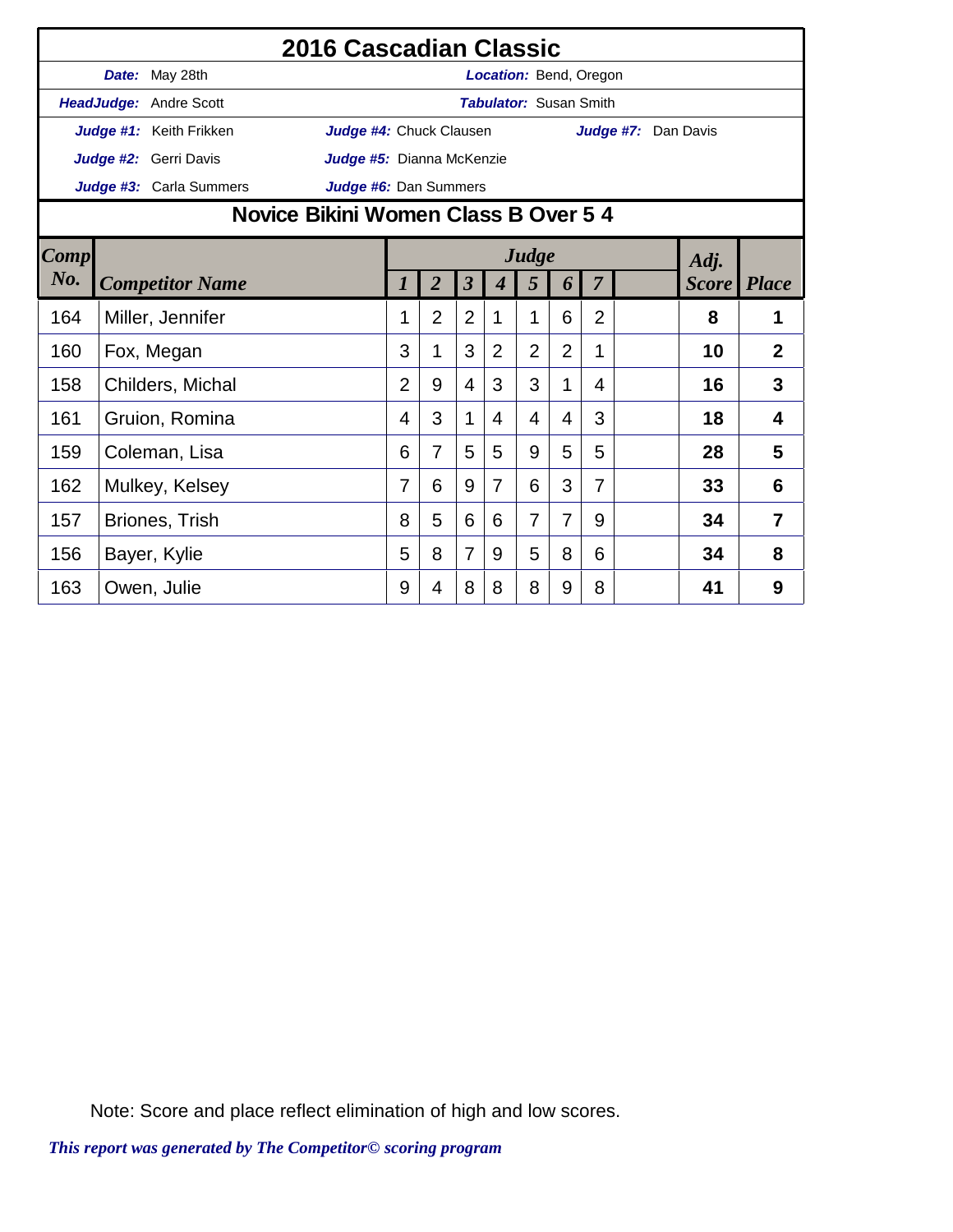|      |                                                                                                                                                       | 2016 Cascadian Classic         |                |                |                |   |                               |                |                |                     |    |                |
|------|-------------------------------------------------------------------------------------------------------------------------------------------------------|--------------------------------|----------------|----------------|----------------|---|-------------------------------|----------------|----------------|---------------------|----|----------------|
|      | Date: May 28th                                                                                                                                        |                                |                |                |                |   | Location: Bend, Oregon        |                |                |                     |    |                |
|      | HeadJudge: Andre Scott                                                                                                                                |                                |                |                |                |   | <b>Tabulator: Susan Smith</b> |                |                |                     |    |                |
|      | Judge #1: Keith Frikken                                                                                                                               | Judge #4: Chuck Clausen        |                |                |                |   |                               |                |                | Judge #7: Dan Davis |    |                |
|      | Judge #2: Gerri Davis                                                                                                                                 | Judge #5: Dianna McKenzie      |                |                |                |   |                               |                |                |                     |    |                |
|      | Judge #3: Carla Summers                                                                                                                               | Judge #6: Dan Summers          |                |                |                |   |                               |                |                |                     |    |                |
|      |                                                                                                                                                       | Bikini Women Class A Under 5 2 |                |                |                |   |                               |                |                |                     |    |                |
| Comp | Judge<br>Adj.<br>$\overline{2}$<br>$\overline{\mathbf{3}}$<br><b>Place</b><br>5<br>$\overline{7}$<br><b>Score</b><br><b>Competitor Name</b><br>4<br>6 |                                |                |                |                |   |                               |                |                |                     |    |                |
| No.  |                                                                                                                                                       |                                |                |                |                |   |                               |                |                |                     |    |                |
| 165  | Byrd, Katelyn                                                                                                                                         |                                | 1              | 1              | 1              | 1 | 1                             | $\overline{2}$ | 1              |                     | 5  | 1              |
| 170  | Mitchell, Evelyn                                                                                                                                      |                                | $\overline{2}$ | $\overline{2}$ | $\overline{2}$ | 3 | $\overline{2}$                | 1              | 3              |                     | 11 | $\overline{2}$ |
| 168  | Gillem, Christiana                                                                                                                                    |                                | 6              | 4              | 3              | 2 | 4                             | 4              | $\overline{2}$ |                     | 17 | 3              |
| 169  | McCurtain, Chandelle                                                                                                                                  |                                | 4              | 3              | 5              | 6 | 3                             | 3              | 4              |                     | 19 | 4              |
| 172  | Vanna, Aline                                                                                                                                          |                                | 5              | 5              | $\overline{4}$ | 4 | 6                             | 5              | 6              |                     | 25 | 5              |
| 171  | Ott, Michelle                                                                                                                                         |                                | 3              | 6              | 6              | 5 | 5                             | 6              | 5              |                     | 27 | 6              |
| 166  | Carter, Anan                                                                                                                                          |                                | 9              | 9              | $\overline{7}$ | 7 | 7                             | 7              | 8              |                     | 38 | 7              |
| 173  | Tooze, Tanya                                                                                                                                          |                                | 7              | 8              | 9              | 8 | 8                             | 9              | 7              |                     | 40 | 8              |
| 167  | Ernst, Jessica                                                                                                                                        |                                | 8              | 7              | 8              | 9 | 9                             | 8              | 9              |                     | 42 | 9              |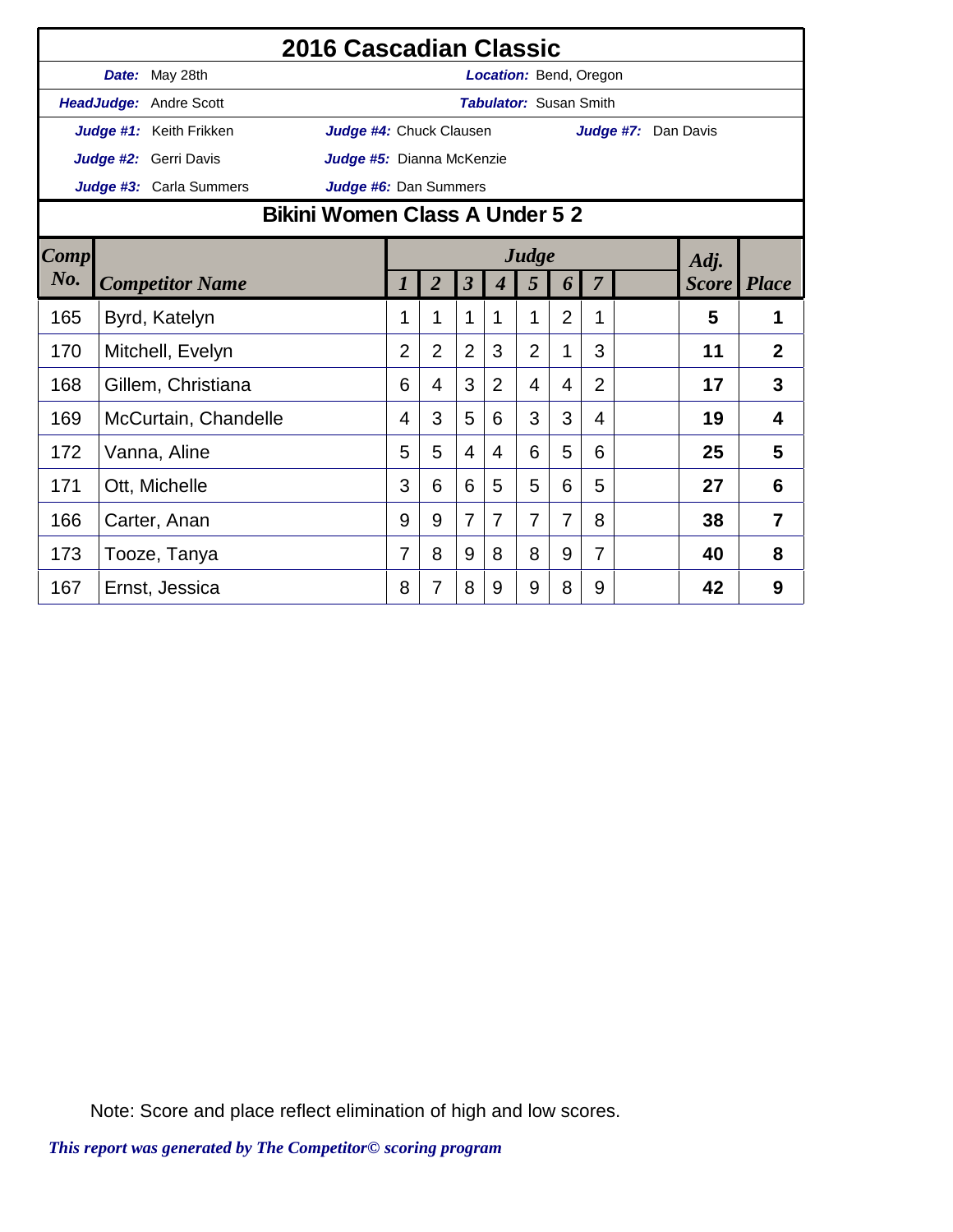|             |                         | 2016 Cascadian Classic         |                |                |                         |                               |                |                |                |                     |              |                |
|-------------|-------------------------|--------------------------------|----------------|----------------|-------------------------|-------------------------------|----------------|----------------|----------------|---------------------|--------------|----------------|
|             | Date: May 28th          |                                |                |                |                         | Location: Bend, Oregon        |                |                |                |                     |              |                |
|             | HeadJudge: Andre Scott  |                                |                |                |                         | <b>Tabulator: Susan Smith</b> |                |                |                |                     |              |                |
|             | Judge #1: Keith Frikken | Judge #4: Chuck Clausen        |                |                |                         |                               |                |                |                | Judge #7: Dan Davis |              |                |
|             | Judge #2: Gerri Davis   | Judge #5: Dianna McKenzie      |                |                |                         |                               |                |                |                |                     |              |                |
|             | Judge #3: Carla Summers | Judge #6: Dan Summers          |                |                |                         |                               |                |                |                |                     |              |                |
|             |                         | Bikini Women Class B Under 5 4 |                |                |                         |                               |                |                |                |                     |              |                |
| <b>Comp</b> |                         |                                |                |                |                         |                               | Judge          |                |                |                     | Adj.         |                |
| No.         | <b>Competitor Name</b>  |                                | 1              | $\overline{2}$ | $\overline{\mathbf{3}}$ | $\overline{\mathcal{A}}$      | 5              | 6              | $\overline{7}$ |                     | <b>Score</b> | <b>Place</b>   |
| 182         | Olsin, Brittany         |                                | $\overline{2}$ | $\overline{2}$ | 1                       | 1                             | 1              | 1              | 1              |                     | 6            | 1              |
| 174         | Brush, Melissa          |                                | 1              | 1              | $\overline{2}$          | $\overline{2}$                | $\overline{2}$ | 10             | $\overline{2}$ |                     | 9            | $\overline{2}$ |
| 176         | Hooker, Elizabeth       |                                | 3              | 4              | 3                       | 3                             | 3              | $\overline{2}$ | 3              |                     | 15           | 3              |
| 180         | Nobach, Erin            |                                | 4              | 3              | $\overline{4}$          | 4                             | 4              | 5              | 5              |                     | 21           | 4              |
| 185         | Sobotta, Haley          |                                | 5              | 5              | 5                       | 5                             | 5              | 4              | 4              |                     | 24           | 5              |
| 184         | Ruiz, Glendaly          |                                | 6              | $\overline{7}$ | 6                       | 9                             | $\overline{7}$ | 10             | 6              |                     | 35           | 6              |
| 183         | Patoine, Joanne         |                                | 8              | 6              | 9                       | 8                             | 9              | 6              | 7              |                     | 38           | $\overline{7}$ |
| 175         | Hogue, Ciara            |                                | 9              | 10             | 10                      | 6                             | 8              | 3              | 9              |                     | 42           | 8              |
| 178         | Neilan, Gabrielle       |                                | 10             | 10             | $\overline{7}$          | $\overline{7}$                | 10             | $\overline{7}$ | 8              |                     | 42           | 9              |
| 179         | Nishi, Natalie          |                                | 7              | 9              | 10                      | 10                            | 6              | 8              | 10             |                     | 44           | 10             |
| 177         | Landis, Tawnya          |                                | 10             | 8              | 8                       | 10                            | 10             | 10             | 10             |                     | 48           | 10             |
| 181         | Ogden, Rylee            |                                | 10             | 10             | 10                      | 10                            | 10             | 9              | 10             |                     | 50           | 10             |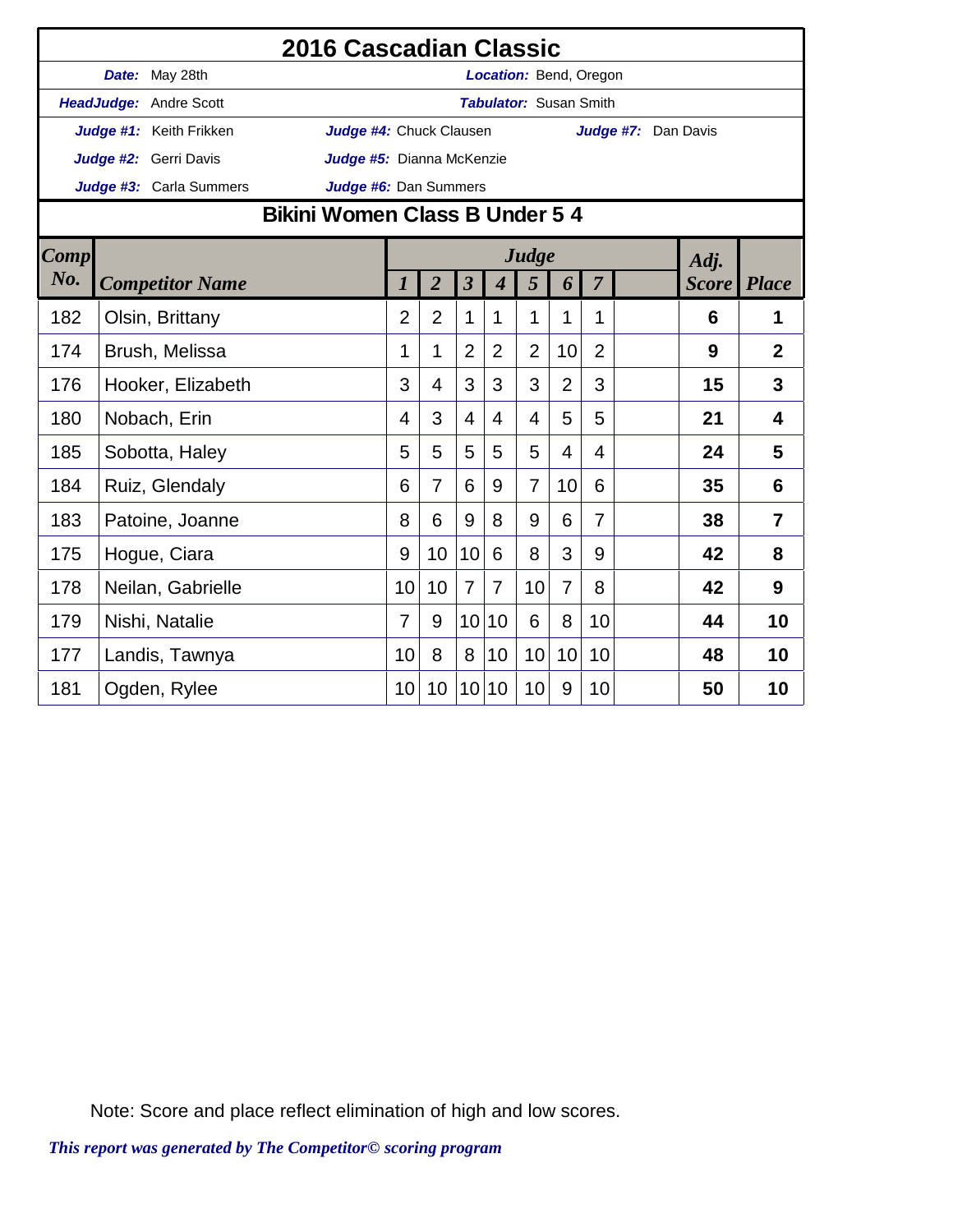|             | 2016 Cascadian Classic         |                           |                 |                         |                          |                               |                |                |                     |              |                |
|-------------|--------------------------------|---------------------------|-----------------|-------------------------|--------------------------|-------------------------------|----------------|----------------|---------------------|--------------|----------------|
|             | Date: May 28th                 |                           |                 |                         |                          | Location: Bend, Oregon        |                |                |                     |              |                |
|             | HeadJudge: Andre Scott         |                           |                 |                         |                          | <b>Tabulator: Susan Smith</b> |                |                |                     |              |                |
|             | Judge #1: Keith Frikken        | Judge #4: Chuck Clausen   |                 |                         |                          |                               |                |                | Judge #7: Dan Davis |              |                |
|             | Judge #2: Gerri Davis          | Judge #5: Dianna McKenzie |                 |                         |                          |                               |                |                |                     |              |                |
|             | Judge #3: Carla Summers        | Judge #6: Lou Andrews     |                 |                         |                          |                               |                |                |                     |              |                |
|             | Bikini Women Class C Under 5 6 |                           |                 |                         |                          |                               |                |                |                     |              |                |
| <b>Comp</b> |                                |                           |                 |                         |                          | Judge                         |                |                |                     | Adj.         |                |
| No.         | <b>Competitor Name</b>         | 1                         | $\overline{2}$  | $\overline{\mathbf{3}}$ | $\overline{\mathcal{A}}$ | 5                             | 6              | $\overline{7}$ |                     | <i>Score</i> | <b>Place</b>   |
| 192         | Green, Natashia                | 3                         | 3               | 5                       | 1                        | $\overline{2}$                | 3              | $\overline{2}$ |                     | 13           | 1              |
| 187         | Blessing, Alyssa               | $\overline{2}$            | $\overline{2}$  | 1                       | 3                        | 4                             | 4              | 4              |                     | 15           | $\overline{2}$ |
| 199         | Pickering, Olya                | 6                         | 4               | $\overline{4}$          | 2                        | 1                             | 1              | 7              |                     | 17           | 3              |
| 200         | Suvanvej, Rebeka               | 1                         | 1               | 7                       | 4                        | 3                             | 6              | 3              |                     | 17           | $\overline{4}$ |
| 202         | Whitman, Desi                  | $\overline{4}$            | 5               | 3                       | $\overline{7}$           | 5                             | $\overline{2}$ | 6              |                     | 23           | 5              |
| 203         | Vig, Coral                     | 5                         | 6               | $\overline{2}$          | 5                        | 7                             | 5              | 5              |                     | 26           | 6              |
| 201         | Terry, Jessimine               | 7                         | $\overline{7}$  | 6                       | 6                        | 6                             | 7              | 1              |                     | 32           | $\overline{7}$ |
| 188         | <b>Brosterhous, Michelle</b>   | 10                        | 8               | 10                      | 8                        | 8                             | 9              | 9              |                     | 44           | 8              |
| 191         | Fox, Megan                     | 8                         | 9               | 10                      | 9                        | 9                             | 10             | 10             |                     | 47           | 9              |
| 190         | Columbus, Amber                | 9                         | 10              | 10                      | 10                       | 10                            | 8              | 8              |                     | 47           | 10             |
| 198         | Oltmann, Elisa                 | 10                        | 10              | 8                       | 10                       | 10                            | 10             | 10             |                     | 50           | 10             |
| 197         | Mulkey, Kelsey                 | 10                        | 10              |                         | 10 10                    | 10                            | 10             | 10             |                     | 50           | 10             |
| 196         | Lind, Sydney                   | 10                        | 10              |                         | 10 10                    | $10$                          | 10             | $10$           |                     | 50           | 10             |
| 195         | Kampwerth, Chelsie             | 10                        | 10              |                         | 10 10                    | 10                            | 10             | 10             |                     | 50           | 10             |
| 193         | Greger, Amanda                 | 10                        | 10 <sup>°</sup> | 9                       | 10                       | 10                            | 10             | 10             |                     | 50           | 10             |
| 189         | Childers, Michal               | 10                        | 10              | 10                      | 10                       | 10                            | 10             | 10             |                     | 50           | 10             |
| 186         | Bayer, Kylie                   | 10                        | 10              |                         | 10 10                    | 10                            | 10             | 10             |                     | 50           | 10             |
| 194         | Jeannis, Shilo                 | 10                        | 10              |                         | 10 10                    | 10                            | 10             | 10             |                     | 50           | 10             |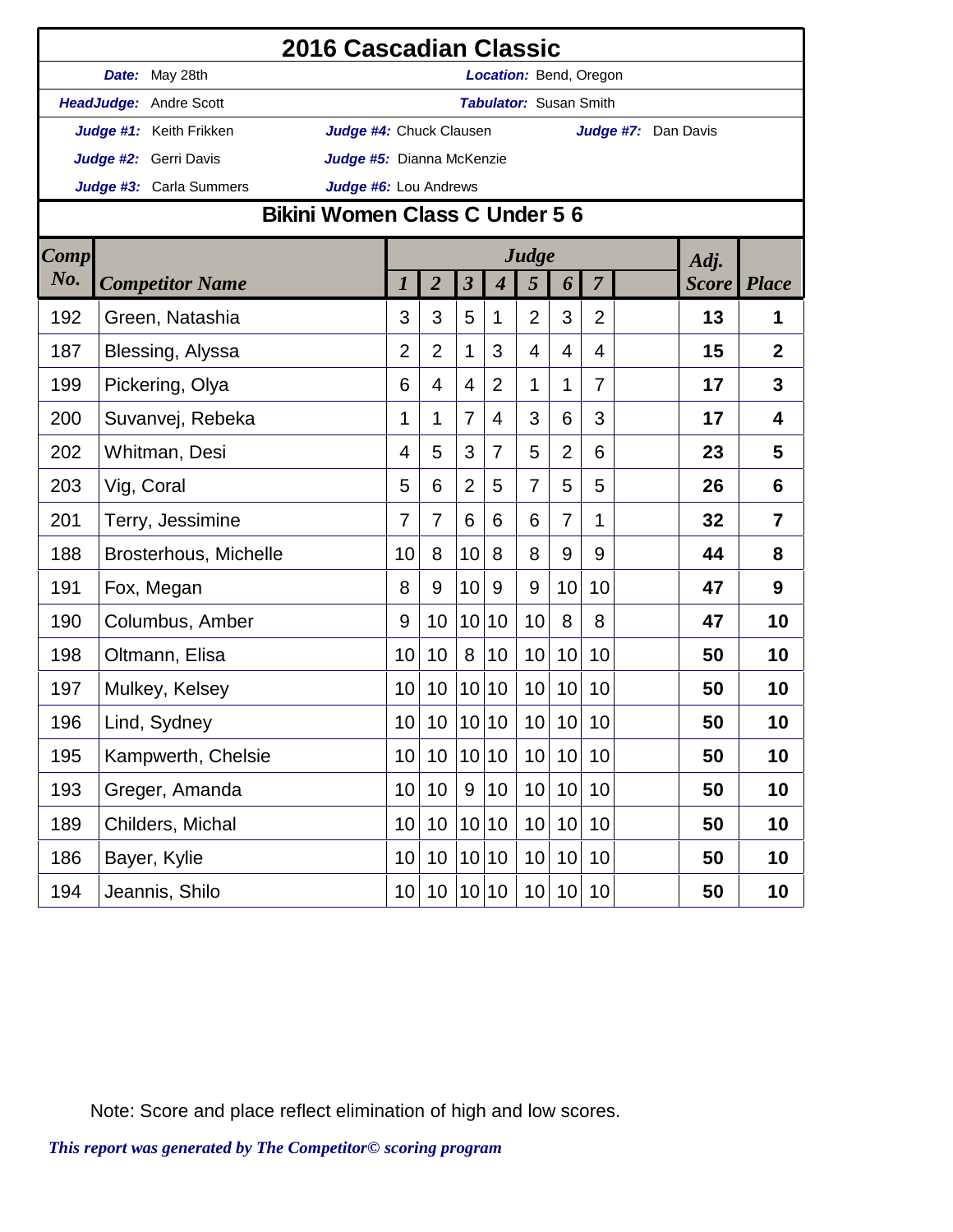|             |                                                                                                                           | 2016 Cascadian Classic         |                |                |                |                               |                |                |                |                     |                |                |
|-------------|---------------------------------------------------------------------------------------------------------------------------|--------------------------------|----------------|----------------|----------------|-------------------------------|----------------|----------------|----------------|---------------------|----------------|----------------|
|             | Date: May 28th                                                                                                            |                                |                |                |                | Location: Bend, Oregon        |                |                |                |                     |                |                |
|             | HeadJudge: Andre Scott                                                                                                    |                                |                |                |                | <b>Tabulator: Susan Smith</b> |                |                |                |                     |                |                |
|             | Judge #1: Keith Frikken                                                                                                   | Judge #4: Chuck Clausen        |                |                |                |                               |                |                |                | Judge #7: Dan Davis |                |                |
|             | Judge #2: Gerri Davis                                                                                                     | Judge #5: Dianna McKenzie      |                |                |                |                               |                |                |                |                     |                |                |
|             | Judge #3: Carla Summers                                                                                                   | Judge #6: Lou Andrews          |                |                |                |                               |                |                |                |                     |                |                |
|             |                                                                                                                           | Bikini Women Class D Under 5 8 |                |                |                |                               |                |                |                |                     |                |                |
| <b>Comp</b> | Judge<br>$\overline{2}$<br>$\overline{\mathbf{3}}$<br>$\overline{7}$<br>5<br><b>Competitor Name</b><br>4<br>$\prime$<br>6 |                                |                |                |                |                               |                | Adj.           |                |                     |                |                |
| No.         |                                                                                                                           |                                |                |                |                |                               |                |                |                |                     | <b>Score</b>   | <b>Place</b>   |
| 210         | Reiner, Alexis                                                                                                            |                                | 3              | 3              | 1              | 1                             | 1              | 1              | 1              |                     | $\overline{7}$ | 1              |
| 206         | Feather, Kerrin                                                                                                           |                                | 1              | $\overline{2}$ | 5              | $\overline{2}$                | $\overline{2}$ | 3              | 3              |                     | 12             | $\overline{2}$ |
| 207         | Jacobson, Wendy                                                                                                           |                                | $\overline{2}$ | 1              | $\overline{2}$ | 3                             | 3              | $\overline{4}$ | $\overline{2}$ |                     | 12             | 3              |
| 212         | Fones, Ashley                                                                                                             |                                | 4              | 4              | 3              | 4                             | 4              | 5              | 4              |                     | 20             | 4              |
| 211         | Solara, Perrine                                                                                                           |                                | 5              | 5              | 4              | 5                             | 5              | $\overline{2}$ | 5              |                     | 24             | 5              |
| 204         | Alexander, Kristina                                                                                                       |                                | 6              | 8              | $\overline{7}$ | 6                             | 6              | 6              | 9              |                     | 33             | 6              |
| 205         | Caldwell, Kaitlyn                                                                                                         |                                | 7              | 6              | 6              | $\overline{7}$                | $\overline{7}$ | $\overline{7}$ | 6              |                     | 33             | 7              |
| 208         | Lewis, Nicola                                                                                                             |                                | 8              | 7              | 9              | 9                             | 9              | 8              | 7              |                     | 41             | 8              |
| 209         | Owen, Julie                                                                                                               |                                | 9              | 9              | 8              | 8                             | 8              | 9              | 8              |                     | 42             | 9              |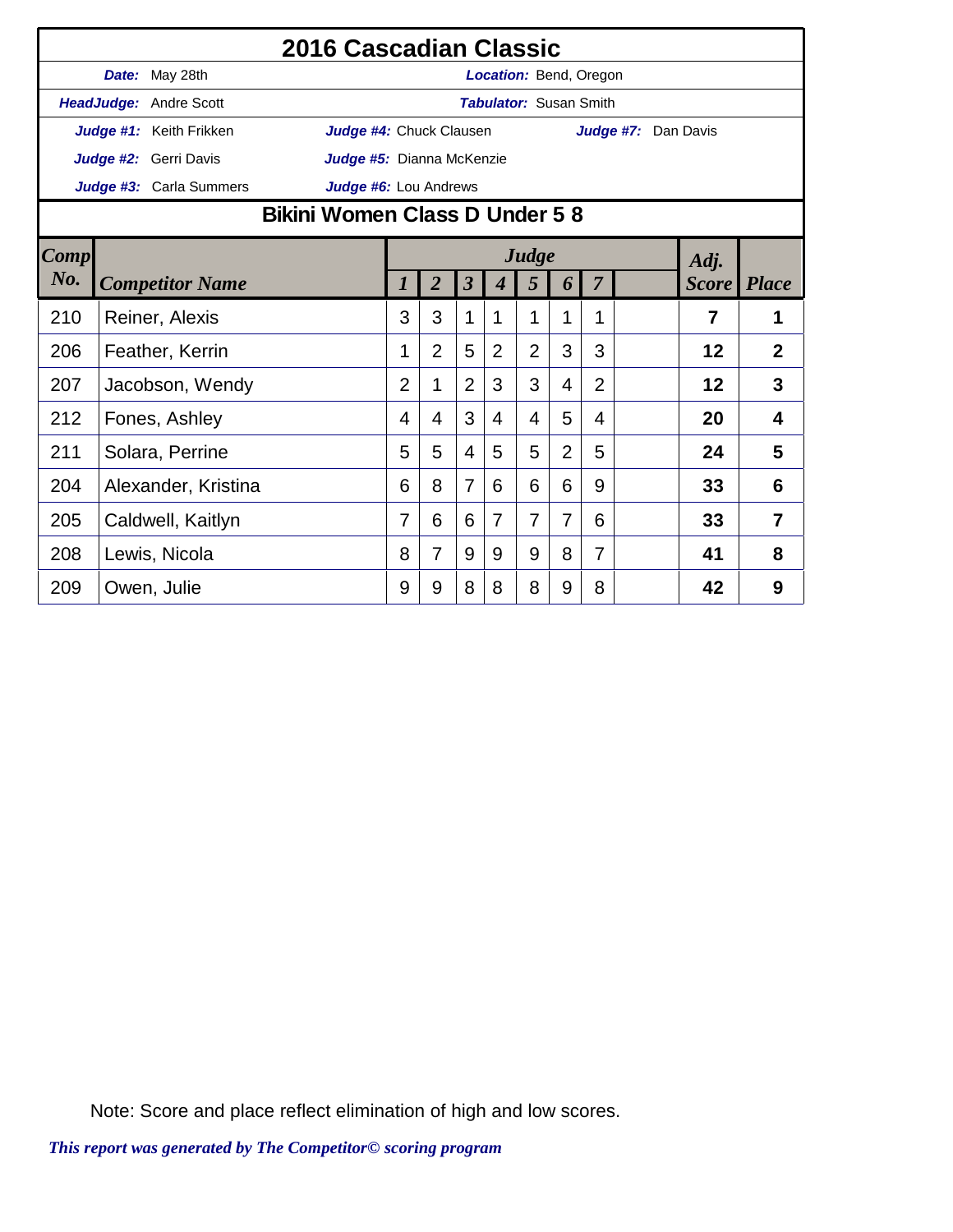|                        |                               | 2016 Cascadian Classic    |   |                |                |   |                |                               |                |                     |              |                |
|------------------------|-------------------------------|---------------------------|---|----------------|----------------|---|----------------|-------------------------------|----------------|---------------------|--------------|----------------|
|                        | Date: May 28th                |                           |   |                |                |   |                | <b>Location: Bend, Oregon</b> |                |                     |              |                |
|                        | <b>HeadJudge: Andre Scott</b> |                           |   |                |                |   |                | <b>Tabulator: Susan Smith</b> |                |                     |              |                |
|                        | Judge #1: Keith Frikken       | Judge #4: Chuck Clausen   |   |                |                |   |                |                               |                | Judge #7: Dan Davis |              |                |
|                        | Judge #2: Dan Summers         | Judge #5: Dianna McKenzie |   |                |                |   |                |                               |                |                     |              |                |
|                        | Judge #3: Carla Summers       | Judge #6: Lou Andrews     |   |                |                |   |                |                               |                |                     |              |                |
|                        | Bikini Women Class E Over 58  |                           |   |                |                |   |                |                               |                |                     |              |                |
| $\lfloor Comp \rfloor$ |                               | Judge<br>Adj.             |   |                |                |   |                |                               |                |                     |              |                |
| No.                    | <b>Competitor Name</b>        |                           |   |                | 3              |   | 5              | 6                             |                |                     | <b>Score</b> | <i>Place</i>   |
| 216                    | Mulligan, Meghan              |                           | 2 | 1              |                |   |                | 4                             | 1              |                     | 5            |                |
| 217                    | Stewart, Krista               |                           |   | $\overline{2}$ | $\overline{2}$ | 2 | $\overline{2}$ | $\overline{2}$                | $\overline{2}$ |                     | 10           | $\overline{2}$ |
| 215                    | Johannesen, Merina            |                           | 5 | 3              | 3              | 3 | 3              | 3                             | 5              |                     | 17           | 3              |
| 214                    | Harris, Savannah              |                           | 3 | 4              | 5              | 5 | $\overline{4}$ | 4                             | 4              |                     | 21           | 4              |
|                        |                               |                           |   |                |                |   |                |                               |                |                     |              |                |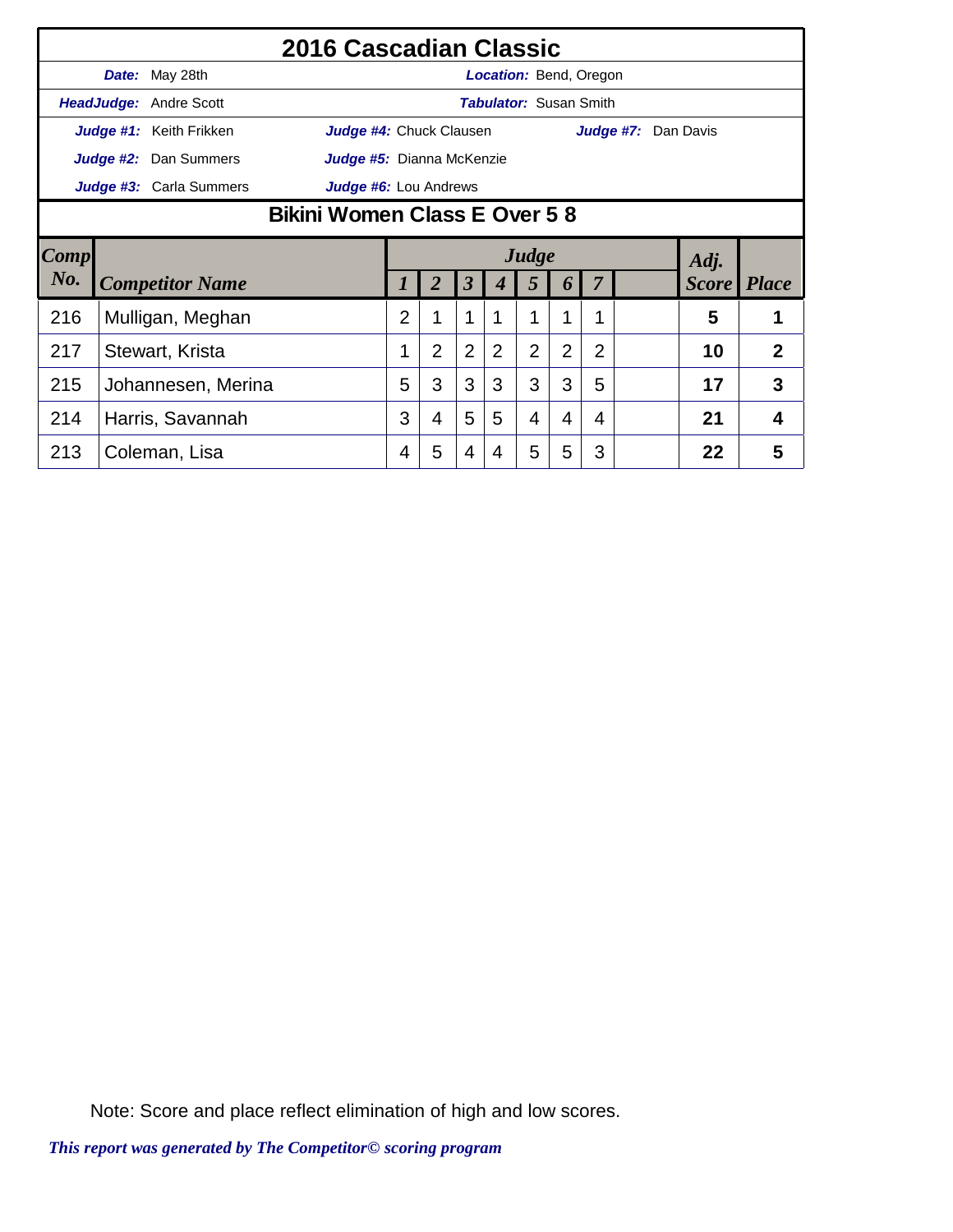|      |                               | 2016 Cascadian Classic                        |                |                |                         |                               |                |                |                |                     |              |                |
|------|-------------------------------|-----------------------------------------------|----------------|----------------|-------------------------|-------------------------------|----------------|----------------|----------------|---------------------|--------------|----------------|
|      | Date: May 28th                |                                               |                |                |                         | <b>Location: Bend, Oregon</b> |                |                |                |                     |              |                |
|      | <b>HeadJudge: Andre Scott</b> |                                               |                |                |                         | <b>Tabulator: Susan Smith</b> |                |                |                |                     |              |                |
|      | Judge #1: Keith Frikken       | Judge #4: Chuck Clausen                       |                |                |                         |                               |                |                |                | Judge #7: Dan Davis |              |                |
|      | Judge #2: Dan Summers         | Judge #5: Dianna McKenzie                     |                |                |                         |                               |                |                |                |                     |              |                |
|      | Judge #3: Carla Summers       | Judge #6: Lou Andrews                         |                |                |                         |                               |                |                |                |                     |              |                |
|      |                               | Masters Physique Men Class A Over 40<br>Judge |                |                |                         |                               |                |                |                |                     |              |                |
| Comp |                               |                                               |                |                |                         |                               |                |                |                |                     | Adj.         |                |
| No.  | <b>Competitor Name</b>        |                                               | 1              | $\overline{2}$ | $\overline{\mathbf{3}}$ | 4                             | 5              | 6              | 7              |                     | <i>Score</i> | <i>Place</i>   |
| 218  | Adams, Antwan                 |                                               | 1              | $\overline{2}$ | 1                       | 1                             | 1              | 1              | 1              |                     | 5            | 1              |
| 224  | Rush, Mike                    |                                               | $\overline{2}$ | 1              | $\overline{2}$          | 2                             | 3              | 3              | 3              |                     | 12           | $\overline{2}$ |
| 223  | LoBaugh, Jason                |                                               | 3              | 3              | 3                       | 3                             | $\overline{2}$ | $\overline{2}$ | $\overline{2}$ |                     | 13           | 3              |
| 221  | Jacobson, Scott               |                                               | 4              | 4              | 4                       | 4                             | 4              | 6              | 5              |                     | 21           | 4              |
| 225  | Rynearson, Jon                |                                               | 5              | 6              | 6                       | 5                             | 5              | 4              | 4              |                     | 25           | 5              |
| 222  | Kaminsky, Jeremy              |                                               | 6              | 5              | 5                       | 6                             | 6              | 5              | 7              |                     | 28           | 6              |
| 220  | Gunn, Robb                    |                                               | 8              | 8              | 7                       | 7                             | 7              | 8              | 6              |                     | 37           | 7              |
| 219  | Cox, Darren                   |                                               | 7              | 7              | 8                       | 8                             | 8              | 7              | 8              |                     | 38           | 8              |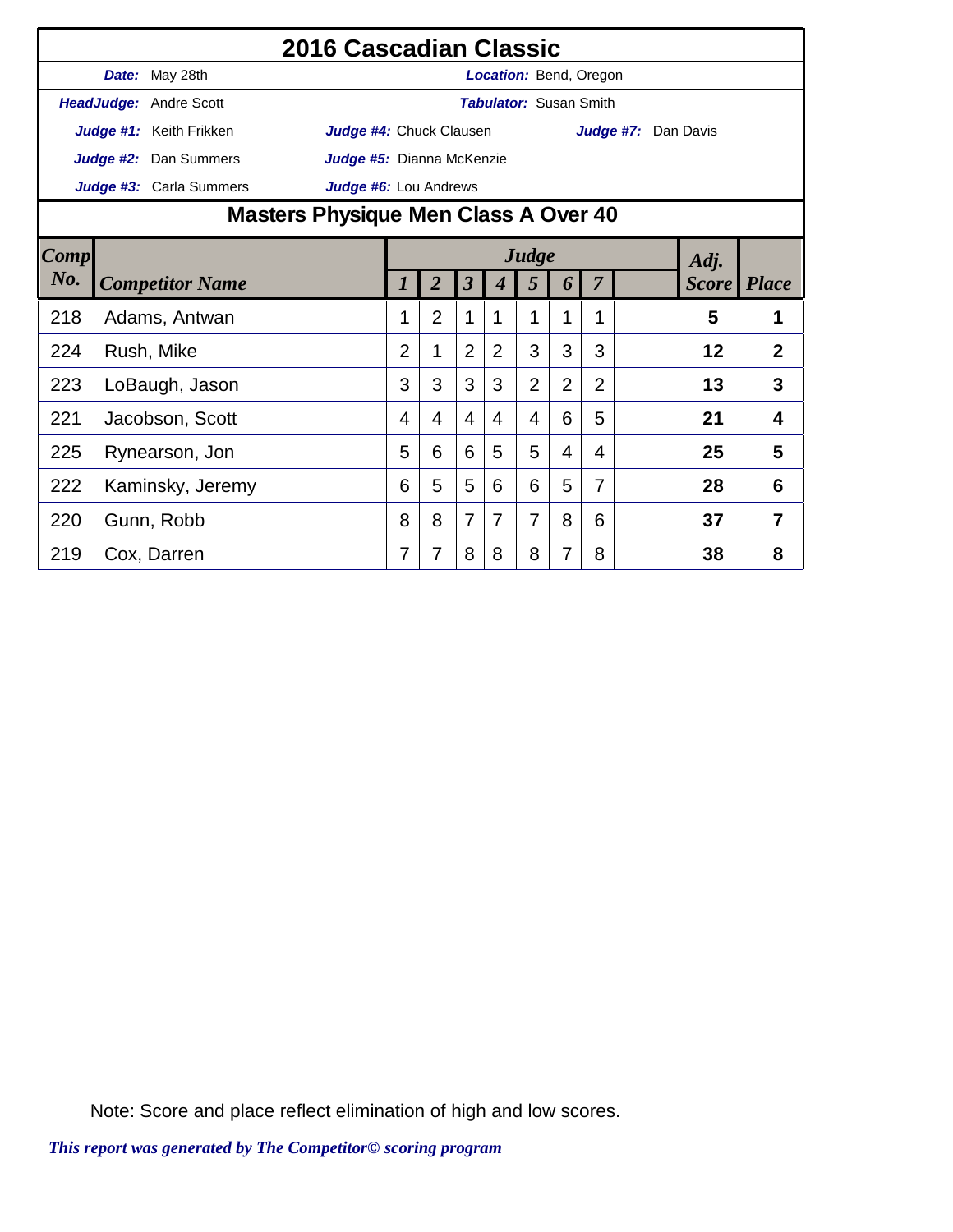|                                                           | 2016 Cascadian Classic               |                               |                       |                               |                      |   |   |                |   |                            |              |                |  |
|-----------------------------------------------------------|--------------------------------------|-------------------------------|-----------------------|-------------------------------|----------------------|---|---|----------------|---|----------------------------|--------------|----------------|--|
|                                                           |                                      | Date: May 28th                |                       | <b>Location: Bend, Oregon</b> |                      |   |   |                |   |                            |              |                |  |
| <b>HeadJudge: Andre Scott</b>                             |                                      | <b>Tabulator:</b> Susan Smith |                       |                               |                      |   |   |                |   |                            |              |                |  |
| Judge #1: Keith Frikken<br><b>Judge #4:</b> Chuck Clausen |                                      |                               |                       |                               |                      |   |   |                |   | <b>Judge #7:</b> Dan Davis |              |                |  |
| Judge #2: Dan Summers<br>Judge #5: Dianna McKenzie        |                                      |                               |                       |                               |                      |   |   |                |   |                            |              |                |  |
|                                                           | Judge #3: Carla Summers              |                               | Judge #6: Lou Andrews |                               |                      |   |   |                |   |                            |              |                |  |
|                                                           | Masters Physique Men Class B Over 50 |                               |                       |                               |                      |   |   |                |   |                            |              |                |  |
| Comp                                                      |                                      |                               |                       | Judge                         |                      |   |   |                |   |                            | Adj.         |                |  |
| No.                                                       |                                      | <b>Competitor Name</b>        |                       |                               | $\boldsymbol{\beta}$ | 4 | 5 | 6              |   |                            | <b>Score</b> | <b>Place</b>   |  |
| 228                                                       |                                      | Silva, Joey                   | 1                     | 1                             | 1                    | 1 | 1 | 1              |   |                            | 5            |                |  |
| 227                                                       |                                      | Jacobson, Scott               | $\overline{2}$        | $\overline{2}$                | $\overline{2}$       | 2 | 2 | $\overline{2}$ | 2 |                            | 10           | $\overline{2}$ |  |
| 226<br>Cablayan, Vinnie                                   |                                      |                               | 3                     | 3                             | 3                    | 3 | 3 | 3              | 3 |                            | 15           | 3              |  |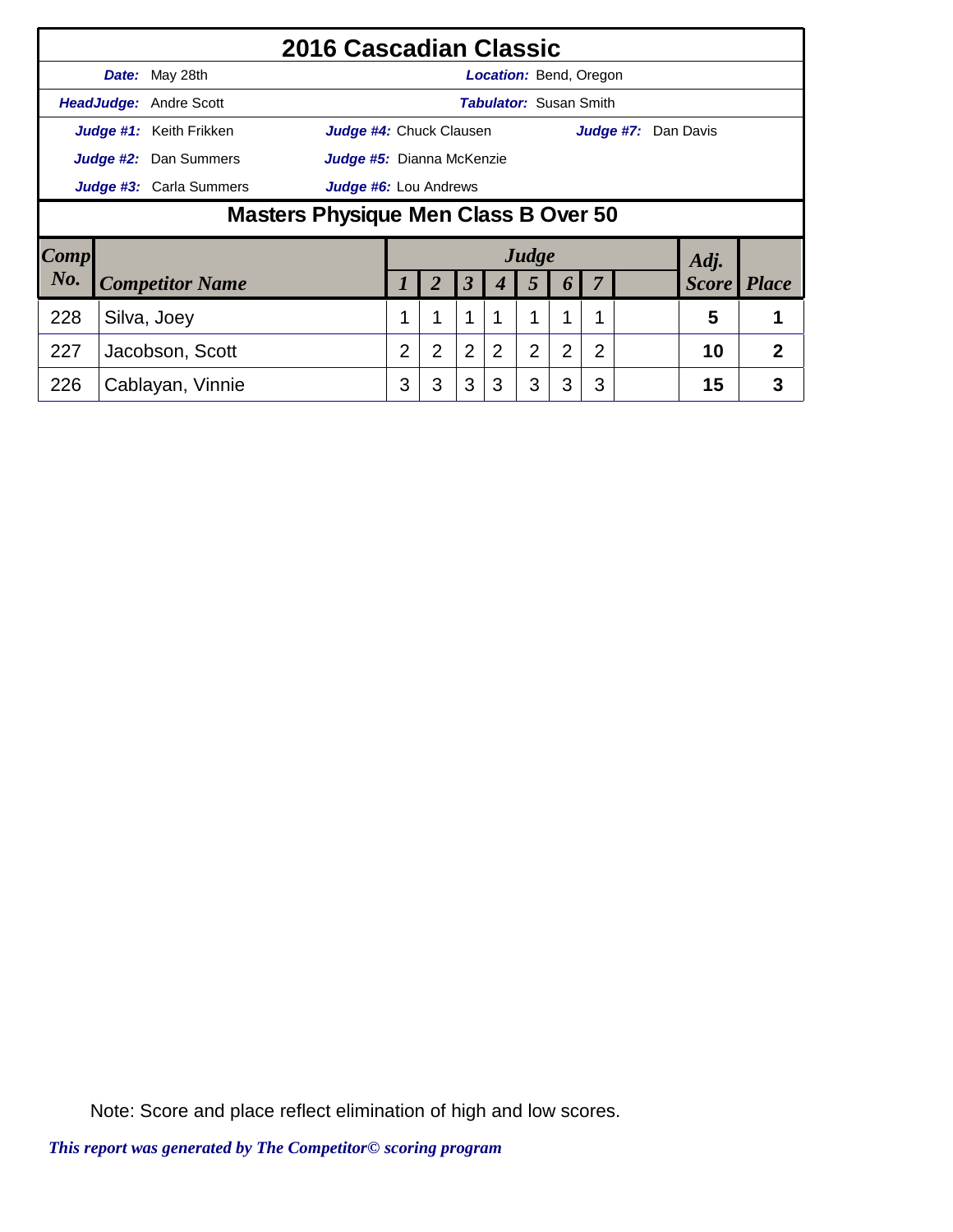|             | 2016 Cascadian Classic                           |                         |  |                                                |                           |                         |                          |                        |                |                |  |              |                |  |  |  |
|-------------|--------------------------------------------------|-------------------------|--|------------------------------------------------|---------------------------|-------------------------|--------------------------|------------------------|----------------|----------------|--|--------------|----------------|--|--|--|
|             |                                                  | Date: May 28th          |  |                                                |                           |                         |                          | Location: Bend, Oregon |                |                |  |              |                |  |  |  |
|             |                                                  | HeadJudge: Andre Scott  |  | <b>Tabulator: Susan Smith</b>                  |                           |                         |                          |                        |                |                |  |              |                |  |  |  |
|             |                                                  | Judge #1: Keith Frikken |  | Judge #4: Chuck Clausen<br>Judge #7: Dan Davis |                           |                         |                          |                        |                |                |  |              |                |  |  |  |
|             | Judge #2: Dan Summers                            |                         |  |                                                | Judge #5: Dianna McKenzie |                         |                          |                        |                |                |  |              |                |  |  |  |
|             | Judge #6: Lou Andrews<br>Judge #3: Carla Summers |                         |  |                                                |                           |                         |                          |                        |                |                |  |              |                |  |  |  |
|             | Novice Physique Men                              |                         |  |                                                |                           |                         |                          |                        |                |                |  |              |                |  |  |  |
| <b>Comp</b> |                                                  |                         |  |                                                |                           |                         |                          | Judge                  |                |                |  | Adj.         |                |  |  |  |
| No.         |                                                  | <b>Competitor Name</b>  |  | $\boldsymbol{l}$                               | $\overline{2}$            | $\overline{\mathbf{3}}$ | $\overline{\mathcal{A}}$ | 5                      | 6              | $\overline{7}$ |  | <b>Score</b> | <i>Place</i>   |  |  |  |
| 236         |                                                  | Rosenberg, Alex         |  | 4                                              | $\overline{2}$            | 3                       | $\overline{2}$           | $\overline{2}$         | $\overline{2}$ | $\mathbf 1$    |  | 11           | 1              |  |  |  |
| 240         |                                                  | Mitchell, Michael       |  |                                                |                           | $\mathbf{1}$            | 1                        | 3                      | 1              | 5              |  | 13           | $\overline{2}$ |  |  |  |
| 238         |                                                  | Thornhill, Jeremy       |  | $\overline{2}$                                 | 1                         | $\overline{4}$          | 5                        | 1                      | 3              | 4              |  | 14           | 3              |  |  |  |
| 231         |                                                  | Fritts, Kenneth         |  | 1                                              | 4                         | $\overline{2}$          | 3                        | 4                      | 6              | $\overline{2}$ |  | 15           | $\overline{4}$ |  |  |  |
| 234         |                                                  | Maskell, Kyle           |  | 3                                              | 5                         | $\overline{7}$          | 4                        | 6                      | 4              | 3              |  | 22           | 5              |  |  |  |
| 237         |                                                  | Rynearson, Jon          |  | 6                                              | 6                         | 5                       | 6                        | 5                      | 10             | 6              |  | 29           | 6              |  |  |  |
| 230         |                                                  | Denning, Daniel         |  | 7                                              | $\overline{7}$            | 8                       | $\overline{7}$           | 10                     | 5              | 8              |  | 37           | 7              |  |  |  |
| 235         |                                                  | Monohan, Patrick        |  | 9                                              | 9                         | 6                       | 9                        | 10                     | 8              | $\overline{7}$ |  | 42           | 8              |  |  |  |
| 239         |                                                  | Zistel, Ryan            |  | 10                                             | 8                         | 9                       | 8                        | 9                      | $\overline{7}$ | 9              |  | 43           | 9              |  |  |  |
| 229         |                                                  | Alvarado, Luis          |  | 8                                              | 10                        | 10                      | 10                       | 10                     | 9              | 10             |  | 49           | 10             |  |  |  |
| 232         |                                                  | Gonzalez-Solis, Eduardo |  | 10                                             | 10                        | 10 <sup>1</sup>         | 10                       | $\overline{7}$         | 10             | 10             |  | 50           | 10             |  |  |  |
| 233         |                                                  | Leininger, William      |  | 10 <sup>1</sup>                                | 10                        |                         | 10 10                    | 10                     | 10             | 10             |  | 50           | 10             |  |  |  |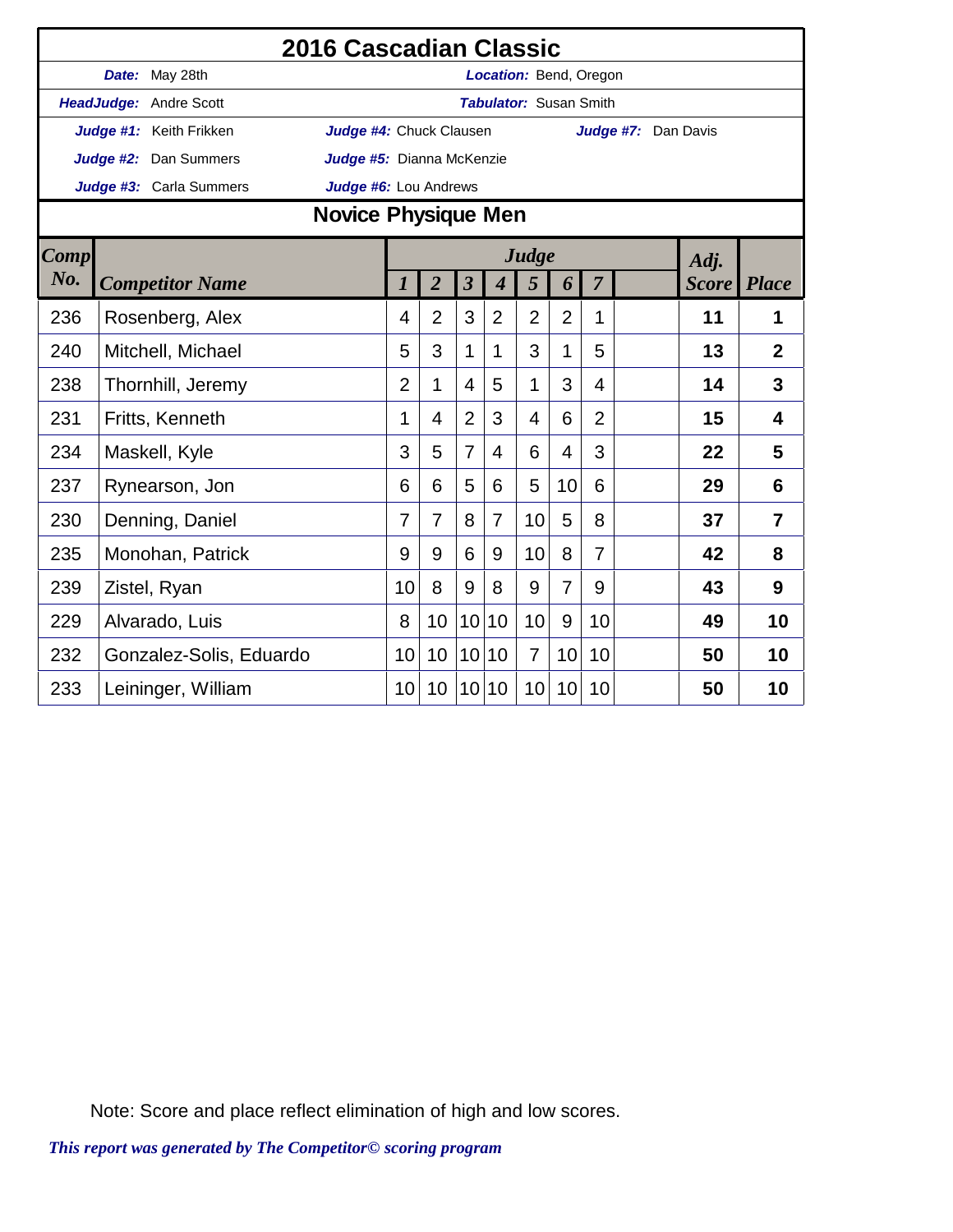|                                                    | 2016 Cascadian Classic         |                        |  |                                                                |   |                              |   |                |          |                |  |              |                |  |  |  |
|----------------------------------------------------|--------------------------------|------------------------|--|----------------------------------------------------------------|---|------------------------------|---|----------------|----------|----------------|--|--------------|----------------|--|--|--|
|                                                    |                                | Date: May 28th         |  | <b>Location: Bend, Oregon</b>                                  |   |                              |   |                |          |                |  |              |                |  |  |  |
| <b>HeadJudge: Andre Scott</b>                      |                                |                        |  | <b>Tabulator: Susan Smith</b>                                  |   |                              |   |                |          |                |  |              |                |  |  |  |
| <b>Judge #1:</b> Keith Frikken                     |                                |                        |  | <b>Judge #4:</b> Chuck Clausen<br><b>Judge #7:</b> Gerri Davis |   |                              |   |                |          |                |  |              |                |  |  |  |
| Judge #2: Dan Summers<br>Judge #5: Dianna McKenzie |                                |                        |  |                                                                |   |                              |   |                |          |                |  |              |                |  |  |  |
|                                                    | <b>Judge #3:</b> Carla Summers |                        |  |                                                                |   | <b>Judge #6:</b> Lou Andrews |   |                |          |                |  |              |                |  |  |  |
|                                                    | Physique Men Class A Under 5 6 |                        |  |                                                                |   |                              |   |                |          |                |  |              |                |  |  |  |
| $\lfloor Comp \rfloor$                             |                                |                        |  |                                                                |   |                              |   | Judge          |          |                |  | Adj.         |                |  |  |  |
| No.                                                |                                | <b>Competitor Name</b> |  |                                                                |   | $\boldsymbol{\beta}$         |   | 5              | $\bm{b}$ |                |  | <b>Score</b> | <b>Place</b>   |  |  |  |
| 243                                                |                                | Sahagon, Lonnie        |  |                                                                | 1 | 1                            |   |                |          | $\overline{2}$ |  | 5            | 1              |  |  |  |
| 242                                                | Rush, Mike                     |                        |  | $\overline{2}$                                                 | 2 | 2                            | 2 | $\overline{2}$ | 2        | 1              |  | 10           | $\overline{2}$ |  |  |  |
| 241                                                | Ammerman, Christopher          |                        |  |                                                                | 3 | 3                            | 3 | 3              | 3        | 3              |  | 15           | 3              |  |  |  |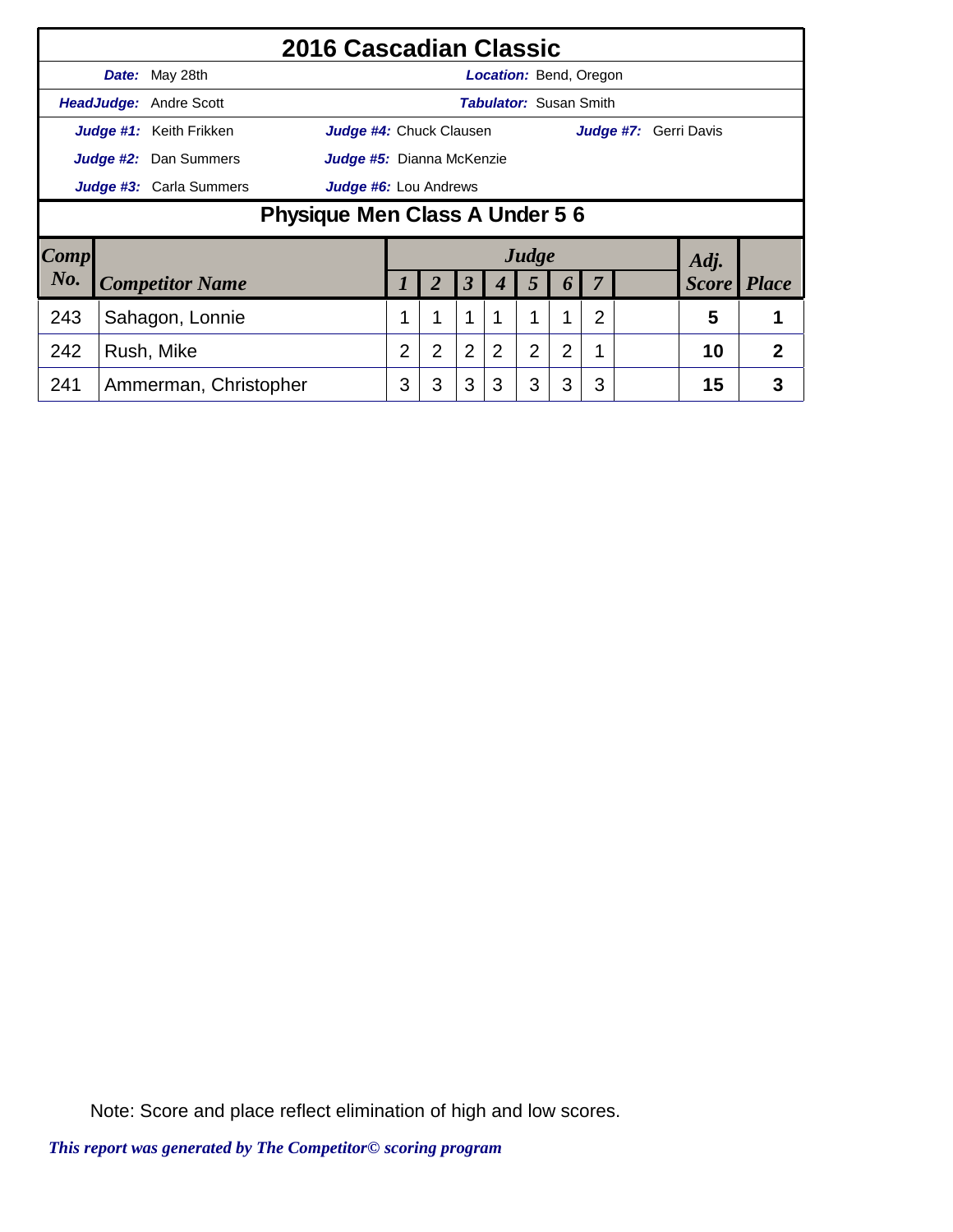|                              |                                | 2016 Cascadian Classic  |                              |                               |                         |                |                |                               |                |   |  |                       |                |  |
|------------------------------|--------------------------------|-------------------------|------------------------------|-------------------------------|-------------------------|----------------|----------------|-------------------------------|----------------|---|--|-----------------------|----------------|--|
|                              |                                | Date: May 28th          |                              |                               |                         |                |                | <b>Location: Bend, Oregon</b> |                |   |  |                       |                |  |
|                              |                                | HeadJudge: Andre Scott  |                              | <b>Tabulator: Susan Smith</b> |                         |                |                |                               |                |   |  |                       |                |  |
| Judge #1: Keith Frikken      |                                |                         |                              |                               | Judge #4: Chuck Clausen |                |                |                               |                |   |  | Judge #7: Gerri Davis |                |  |
| <b>Judge #2:</b> Dan Summers |                                |                         |                              | Judge #5: Dianna McKenzie     |                         |                |                |                               |                |   |  |                       |                |  |
|                              |                                | Judge #3: Carla Summers | <b>Judge #6:</b> Lou Andrews |                               |                         |                |                |                               |                |   |  |                       |                |  |
|                              | Physique Men Class B Under 5 8 |                         |                              |                               |                         |                |                |                               |                |   |  |                       |                |  |
| Comp                         |                                |                         | Judge<br>Adj.                |                               |                         |                |                |                               |                |   |  |                       |                |  |
|                              |                                |                         |                              |                               |                         |                |                |                               |                |   |  |                       |                |  |
| $N_{0}$ .                    |                                | <b>Competitor Name</b>  |                              |                               |                         | 3              |                | 5                             | 6              |   |  | <b>Score</b>          | <b>Place</b>   |  |
| 246                          |                                | Mitchell, Jayson        |                              |                               | $\overline{2}$          | 1              |                |                               |                |   |  | 5                     |                |  |
| 248                          |                                | Toland, Evan            |                              | $\overline{2}$                | 3                       | 3              | $\overline{2}$ | 3                             | 4              | 3 |  | 14                    | $\overline{2}$ |  |
| 244                          |                                | Chavez, Jesus           |                              | 3                             | 4                       | $\overline{2}$ | 4              | 5                             | $\overline{2}$ | 2 |  | 15                    | 3              |  |
| 247                          |                                | Rosenberg, Alex         |                              | 5                             | 5                       | $\overline{4}$ | 3              | 4                             | 3              | 4 |  | 20                    | 4              |  |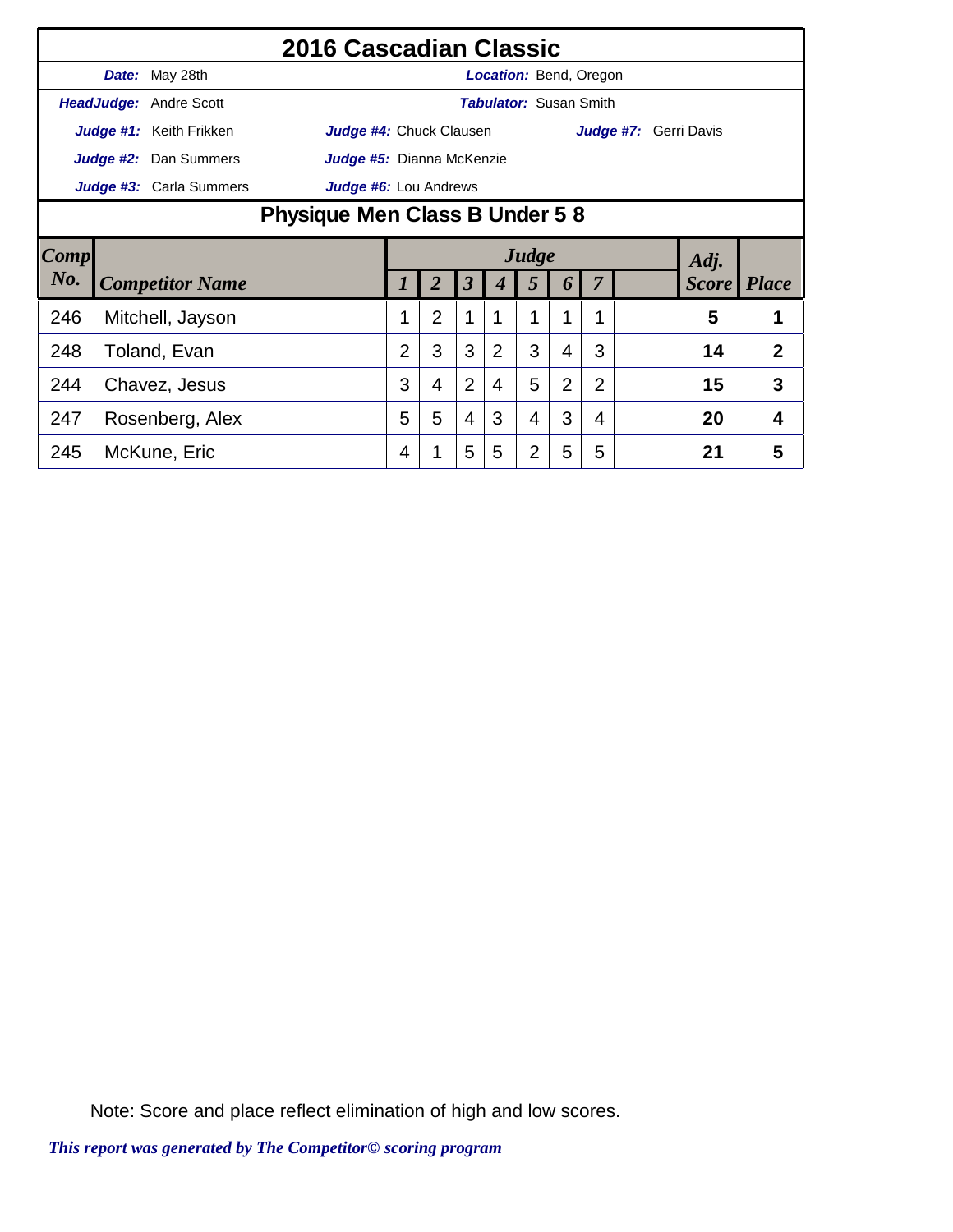|                         | 2016 Cascadian Classic          |                         |                         |                           |                       |                         |                             |                               |                |                |  |                |                |  |  |  |
|-------------------------|---------------------------------|-------------------------|-------------------------|---------------------------|-----------------------|-------------------------|-----------------------------|-------------------------------|----------------|----------------|--|----------------|----------------|--|--|--|
|                         |                                 | Date: May 28th          |                         |                           |                       |                         |                             | Location: Bend, Oregon        |                |                |  |                |                |  |  |  |
|                         |                                 | HeadJudge: Andre Scott  |                         |                           |                       |                         |                             | <b>Tabulator: Susan Smith</b> |                |                |  |                |                |  |  |  |
|                         |                                 | Judge #1: Keith Frikken | Judge #4: Chuck Clausen |                           | Judge #7: Gerri Davis |                         |                             |                               |                |                |  |                |                |  |  |  |
|                         |                                 | Judge #2: Dan Summers   |                         | Judge #5: Dianna McKenzie |                       |                         |                             |                               |                |                |  |                |                |  |  |  |
| Judge #3: Carla Summers |                                 |                         |                         |                           | Judge #6: Lou Andrews |                         |                             |                               |                |                |  |                |                |  |  |  |
|                         | Physique Men Class C Under 5 10 |                         |                         |                           |                       |                         |                             |                               |                |                |  |                |                |  |  |  |
| <b>Comp</b>             |                                 |                         |                         |                           | Judge                 |                         |                             |                               | Adj.           |                |  |                |                |  |  |  |
| $N0$ .                  | <b>Competitor Name</b>          |                         |                         |                           | $\overline{2}$        | $\overline{\mathbf{3}}$ | $\overline{\boldsymbol{4}}$ | 5                             | 6              | $\overline{7}$ |  | <b>Score</b>   | <b>Place</b>   |  |  |  |
| 253                     |                                 | Harry, Rajiv            |                         | 1                         | $\overline{2}$        | 1                       | $\overline{2}$              | 1                             | 3              | 1              |  | $\overline{7}$ | 1              |  |  |  |
| 250                     |                                 | Coats, Douglas          |                         | $\overline{2}$            | 3                     | 3                       | 1                           | $\overline{2}$                | 1              | $\overline{2}$ |  | 10             | $\overline{2}$ |  |  |  |
| 260                     |                                 | Tatom, Nick             |                         | 3                         | 1                     | $\overline{2}$          | 5                           | 5                             | $\overline{4}$ | 6              |  | 19             | 3              |  |  |  |
| 254                     |                                 | Heick, John             |                         | 5                         | 5                     | $\overline{4}$          | 3                           | 3                             | $\overline{7}$ | 3              |  | 20             | $\overline{4}$ |  |  |  |
| 256                     |                                 | LoBaugh, Jason          |                         | 4                         | $\overline{4}$        | 5                       | 4                           | $\overline{4}$                | $\overline{2}$ | $\overline{4}$ |  | 20             | 5              |  |  |  |
| 261                     |                                 | Thornhill, Jeremy       |                         | 7                         | 7                     | 6                       | 6                           | 6                             | 6              | 5              |  | 31             | 6              |  |  |  |
| 262                     |                                 | Jacobson, Scott         |                         | 6                         | 6                     | $\overline{7}$          | $\overline{7}$              | $\overline{7}$                | 5              | $\overline{7}$ |  | 33             | $\overline{7}$ |  |  |  |
| 257                     |                                 | Phillips, Christopher   |                         | 8                         | 8                     | 8                       | 8                           | 8                             | 10             | 10             |  | 42             | 8              |  |  |  |
| 259                     |                                 | Shoker, Jesse Jaspreet  |                         | 9                         | 9                     | 10                      | 10                          | 9                             | 8              | 9              |  | 46             | 9              |  |  |  |
| 258                     |                                 | Savidia, David          |                         | 10                        | 10                    | 10                      | $9\,$                       | 10                            | 10             | 8              |  | 49             | 10             |  |  |  |
| 251                     |                                 | Denning, Daniel         |                         | 10                        | 10                    | 9                       | 10                          | 10                            | 9              | 10             |  | 49             | 10             |  |  |  |
| 252                     |                                 | Gunn, Robb              |                         | 10                        | 10                    | 10                      | 10                          | 10                            | 10             | 10             |  | 50             | 10             |  |  |  |
| 249                     |                                 | Cantrell, Nick          |                         | 10                        | 10                    | 10                      | 10                          | 10                            | 10             | 10             |  | 50             | 10             |  |  |  |
| 255                     |                                 | Kaminsky, Jeremy        |                         | 10                        | 10                    |                         | 10 10                       | 10                            | 10             | 10             |  | 50             | 10             |  |  |  |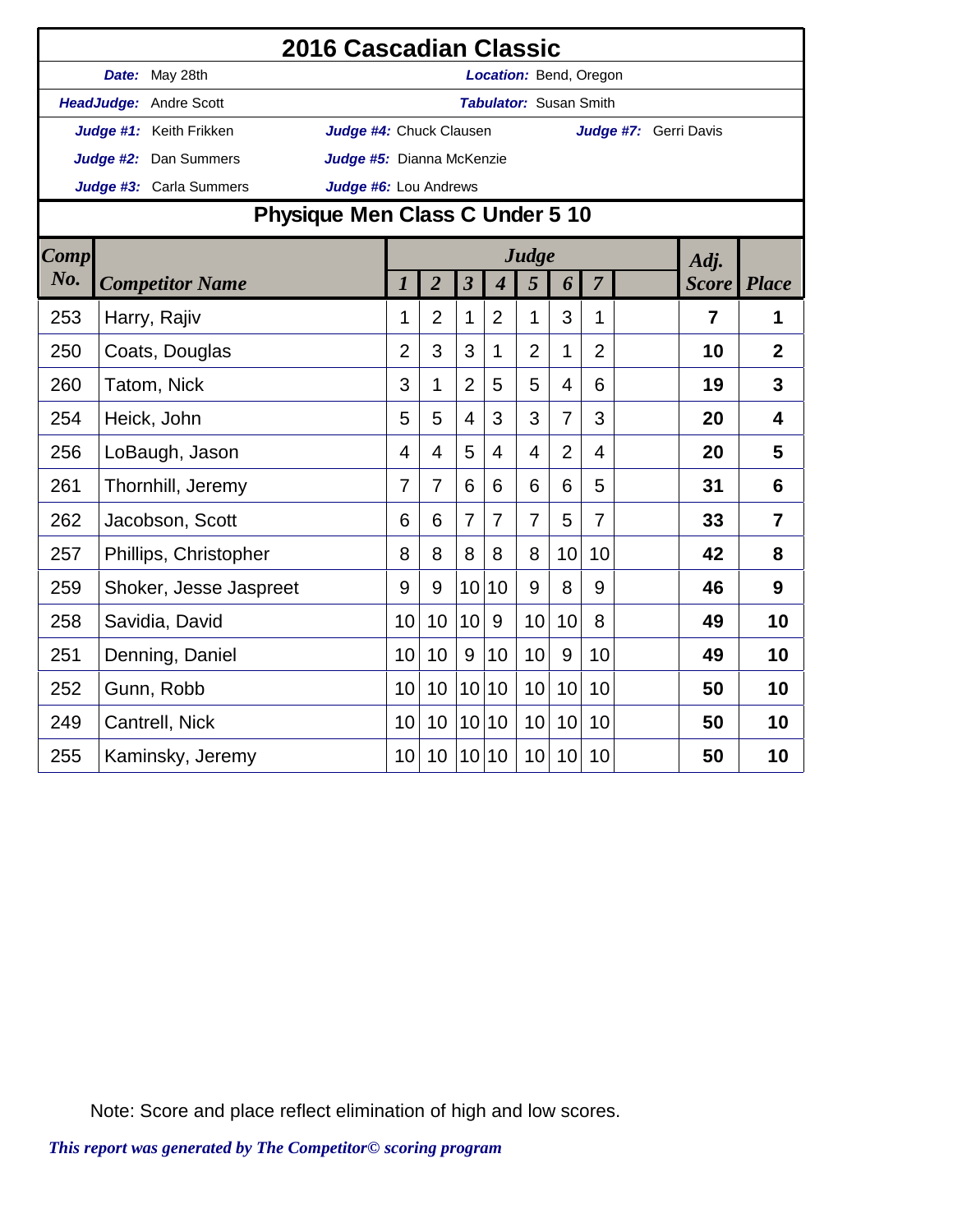|                                                    | 2016 Cascadian Classic         |                        |  |                               |                       |                         |                |                |                |                |                       |              |                |  |  |
|----------------------------------------------------|--------------------------------|------------------------|--|-------------------------------|-----------------------|-------------------------|----------------|----------------|----------------|----------------|-----------------------|--------------|----------------|--|--|
|                                                    |                                | Date: May 28th         |  | <b>Location: Bend, Oregon</b> |                       |                         |                |                |                |                |                       |              |                |  |  |
|                                                    |                                | HeadJudge: Andre Scott |  | <b>Tabulator: Susan Smith</b> |                       |                         |                |                |                |                |                       |              |                |  |  |
| Judge #1: Keith Frikken<br>Judge #4: Chuck Clausen |                                |                        |  |                               |                       |                         |                |                |                |                | Judge #7: Gerri Davis |              |                |  |  |
| <b>Judge #2:</b> Dan Summers                       |                                |                        |  | Judge #5: Dianna McKenzie     |                       |                         |                |                |                |                |                       |              |                |  |  |
| Judge #3: Carla Summers                            |                                |                        |  |                               | Judge #6: Lou Andrews |                         |                |                |                |                |                       |              |                |  |  |
|                                                    | Physique Men Class D Under 6 0 |                        |  |                               |                       |                         |                |                |                |                |                       |              |                |  |  |
| Comp                                               |                                |                        |  |                               |                       |                         |                | Judge          |                |                |                       | Adj.         |                |  |  |
| $N_{0}$ .                                          |                                | <b>Competitor Name</b> |  | $\prime$                      | $\overline{2}$        | $\overline{\mathbf{3}}$ | 4              | 5              | 6              | $\overline{7}$ |                       | <b>Score</b> | <b>Place</b>   |  |  |
| 266                                                |                                | McMurry, Mykeelo       |  |                               | 1                     | 1                       |                | 1              | 3              | 4              |                       | 7            | 1              |  |  |
| 268                                                |                                | Rouches, Mathew        |  | $\overline{2}$                | 4                     | $\overline{2}$          | $\overline{2}$ | $\overline{2}$ | $\overline{2}$ | 1              |                       | 10           | $\overline{2}$ |  |  |
| 264                                                |                                | Hottel, Benjamin       |  | 3                             | $\overline{2}$        | 3                       | 3              | 3              | 1              | $\overline{2}$ |                       | 13           | 3              |  |  |
| 265                                                |                                | Hron, Tomas            |  | 4                             | 3                     | $\overline{4}$          | 5              | 4              | 5              | 3              |                       | 20           | 4              |  |  |
| 267                                                |                                | Mitchell, Michael      |  | 5                             | 5                     | 5                       | 4              | 5              | 4              | 5              |                       | 24           | 5              |  |  |
| 263                                                |                                | Grogans, Devon         |  | 6                             | 7                     | 6                       | 6              | 6              | 6              | 7              |                       | 31           | 6              |  |  |
| 269                                                |                                | Streeter, Reuben       |  | 7                             | 6                     | 7                       |                | 7              | 7              | 6              |                       | 34           | 7              |  |  |